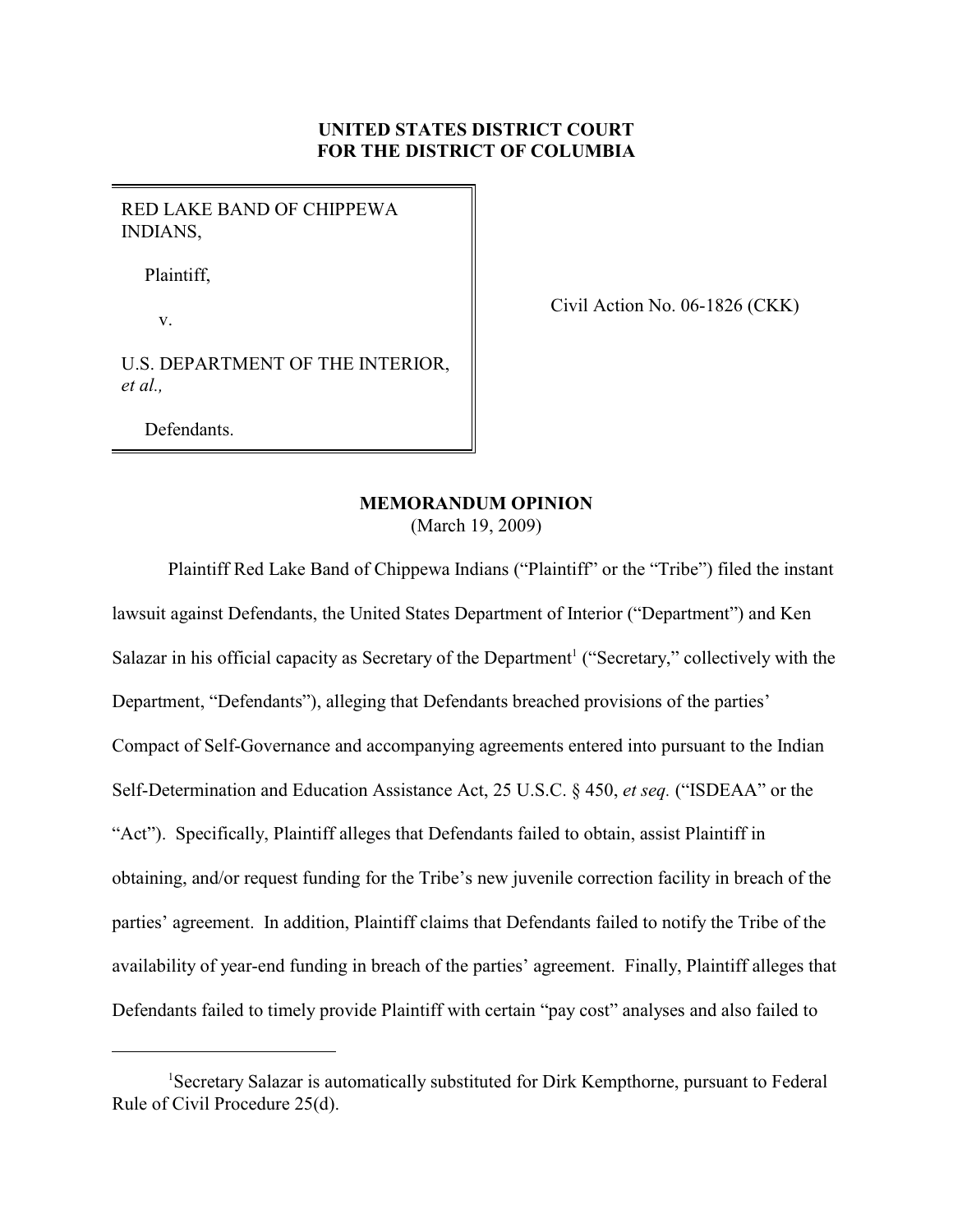provide the Tribe with the full amount of pay cost increases as required under the terms of the parties' contract.

Currently pending before the Court are Plaintiff's [16] Motion for Summary Judgment on Counts I and III and for Partial Summary Judgment as to Count II and Defendants' [17] Cross-Motion for Summary Judgment as to Counts I - IV. After thoroughly reviewing all of the parties' submissions, including the attachments thereto, applicable case law, statutory authority, and the record of the case as a whole, the Court shall GRANT-IN-PART and DENY-IN-PART Plaintiff's Motion for Summary Judgment and shall GRANT-IN-PART and DENY-IN-PART Defendants' Cross-Motion for Summary Judgment. Specifically, the Court shall GRANT Plaintiff's Motion for Summary Judgment as to Count III, but shall DENY Plaintiff's Motion for Summary as to Counts I and II, and shall GRANT Defendants' Cross-Motion for Summary Judgment as to Count II, but shall DENY Defendants' Cross-Motion for Summary Judgment as to Counts I, III, and IV, for the reasons that follow.

#### **I. BACKGROUND**

## *A. The ISDEAA*

The purpose of the ISDEAA, 25 U.S.C. § 450 *et seq.*, is to "assure maximum participation by Indian tribes in the planning and administration of federal services, programs and activities for Indian communities." S. Rep. No. 100-274 at 1 (1988), reprinted at 1988 U.S.C.C.A.N 2620, 2620. Accordingly, the ISDEAA authorizes federal agencies, such as the Department, to enter into contracts with Indian tribes in which the tribes promise to supply federally funded services, for example tribal law enforcement services, that a federal agency would otherwise provide. *Cherokee Nation of Oklahoma v. Leavitt*, 543 U.S. 631, 634 (2005).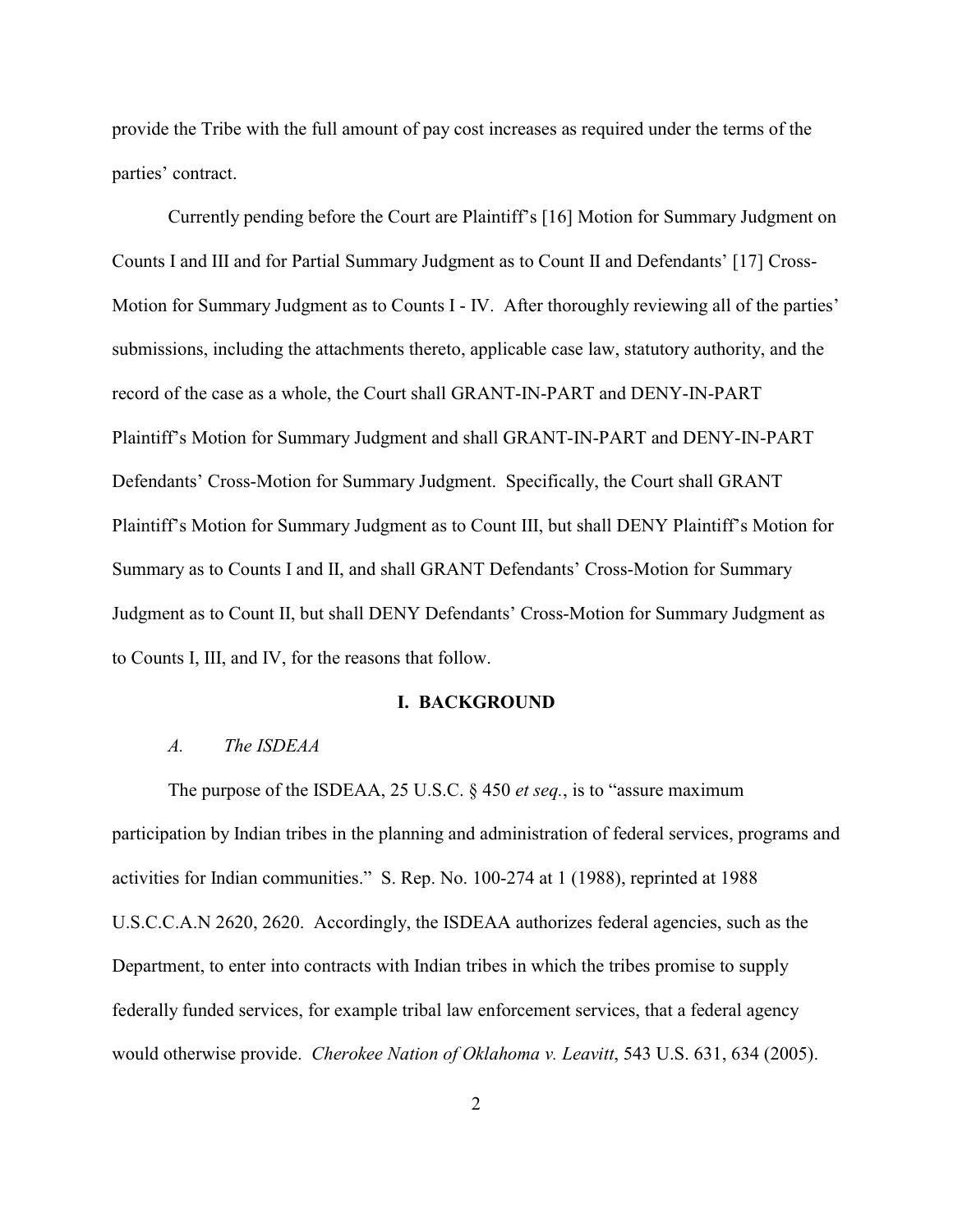"More specifically, under the [IDSEAA], the [Secretary] continue[s] to provide direct services to a tribe until such time as the tribe chooses to enter into a 'self-determination contract' to operate those services. At that point, the [Secretary] [is] required to transfer resources and control of those programs to the tribe." *Ramah Navajo Chapter v. Lujan*, 112 F.3d 1455, 1456 (10th Cir.

1997). The Act is thus intended, in part, to also "remov[e] the financial burden incurred by tribes

and tribal organizations when implementing federal programs under self-determination

contracts." *Id.* at 1367.

# *B. The Parties and their Contract*

Plaintiff is a federally recognized Indian tribe. Pl.'s Stmt.  $\P 1$ <sup>2</sup> Secretary Salazar has

<sup>&</sup>lt;sup>2</sup>As a preliminary matter, the Court notes that it strictly adheres to the text of Local Civil Rule 7(h)(1) (formerly 56.1 when resolving motions for summary judgment). *See Burke v. Gould*, 286 F.3d 513, 519 (D.C. Cir. 2002) (district courts need to invoke Local Civil Rule 56.1 before applying it to the case). The Court has repeatedly advised the parties that it strictly adheres to Rule 7(h) and has stated that "[a]t all points, parties must furnish precise citations to the portions of the record on which they rely." *See* 4/25/07 Order, Docket No. [10], at 4-5; 5/19/08 Order, Docket No. [15], at 2. In addition, the Court advised the parties that it "assumes that facts identified by the moving party in its statement of material facts are admitted, unless such a fact is controverted in the statement of genuine issues filed in opposition to the motion." *See* 4/25/07 Order, Docket No. [10], at 4-5; 5/19/08 Order, Docket No. [15], at 2. The Court notes, however, that the parties did not fully comply with the local rules, as required. First, although both Plaintiff and Defendants filed a statement of material facts, Defendants' Statement contains several factual assertions for which Defendants did not provide any citation to the record, as required. The Court does not credit any such statements made in violation of the local rules. Second, Plaintiff failed to file a response to Defendants' Statement of Material Facts, as required. Accordingly, to the extent Defendants' Statement is supported by the record, the Court shall treat Defendants' factual assertions as admitted. Nonetheless, where the parties have in fact complied with the local rules, the Court shall cite directly to Plaintiff's Statement of Material Facts ("Pl.'s Stmt.") or Defendant's Statement of Material Facts ("Defs.' Stmt.") unless a statement is contradicted by the opposing party. Where a party (here, Defendants, as Plaintiff filed no response) objects to relevant aspects of Plaintiff's proffered material fact, the Court shall also cite to Defendants' Response to Pl.'s Stmt. ("Defs.' Resp. Stmt."), as necessary. Finally, the Court shall cite directly to evidence in the record, where appropriate.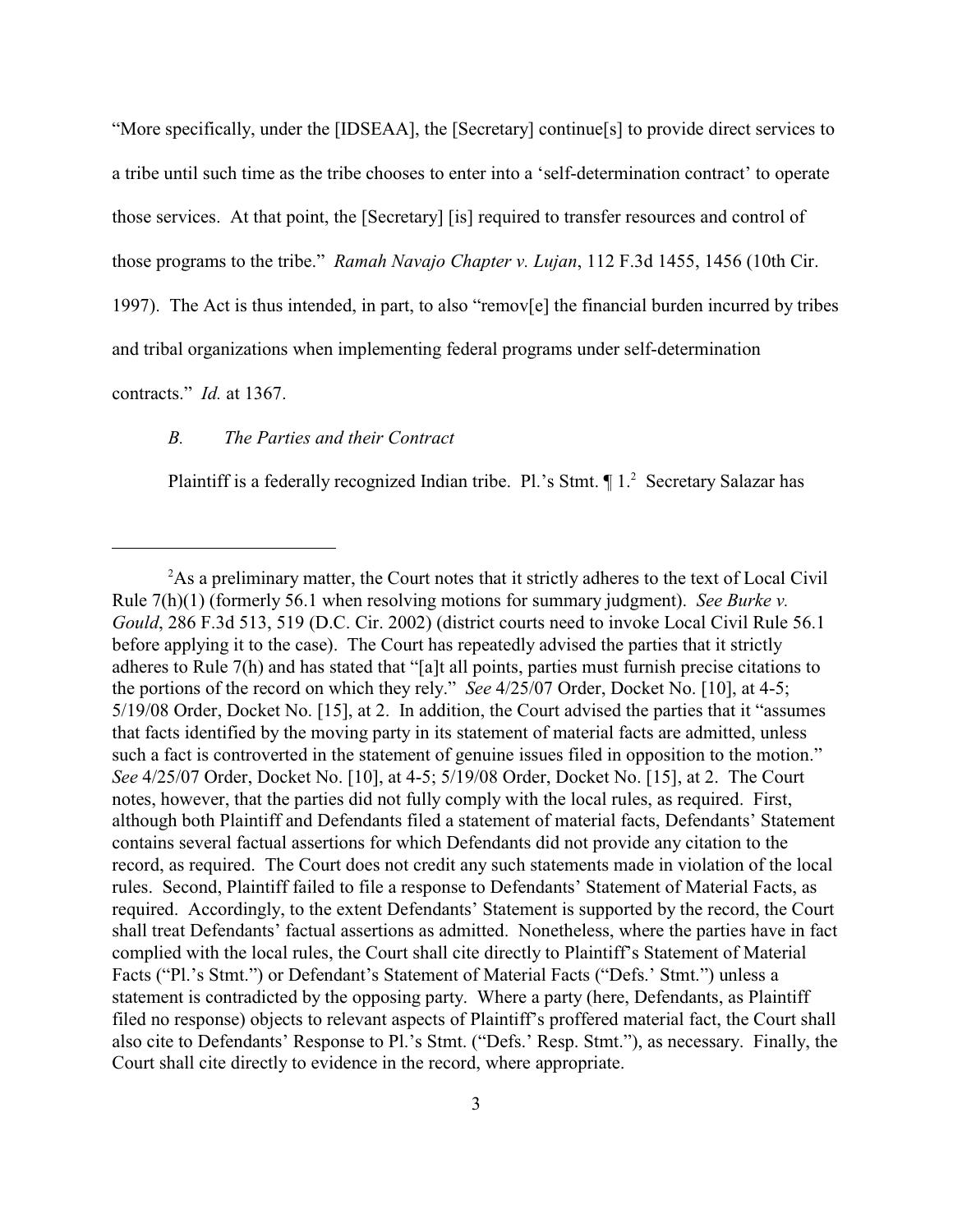overall responsibility for administering the Department as well as overseeing its constituent agencies, including the Bureau of Indian Affairs ("BIA") and managing certain Indian affairs and appropriations. *Id.* ¶ 2. The Office of Self-Governance ("OSG") is the office within the Department responsible for administering the Secretary's tribal self-governance program, including BIA programs. *Id.* ¶ 3.

On or about January 14, 1997, Plaintiff and the Department entered into a Compact of

Self-Governance ("Compact") pursuant to the ISDEAA. *Id.* ¶ 5; Defs.' Stmt. ¶ 1. The Compact

enabled the Tribe to "plan, conduct, and administer programs and services to the extent as

provided in the annual funding agreement." Defs.' Stmt. ¶ 1. This goal is reflected in the text of

the Compact itself, which provides that the Compact is intended to:

[C]arry out Self-Governance as authorized by [the ISDEAA], which . . . transfers control to tribal governments, upon tribal request, over funding and decision making of Federal programs, services, functions and activities as an effective way to implement the federal policy of government-to-government relations with Indian tribes.

Pl.'s Mot., Ex. A (Compact), Art. I  $\S$  2(a).

In addition, as is relevant here, the Compact includes a provision, entitled "funding

amount," which provides that:

Subject only to the appropriation of funds by the Congress of the United States . . ., the Secretary or an authorized representative shall provide to the Tribe the total amount specified in the Annual Agreement incorporated by reference. . . .

*Id*.

On or about November 15, 2004, pursuant to the Compact, Plaintiff and Defendants

entered into a Multi-Year Funding Agreement ("Agreement") for 2005-2010. Pl.'s Stmt. ¶ 10;

Defs.' Resp. ¶ 10. The Agreement is amended annually by the parties pursuant to a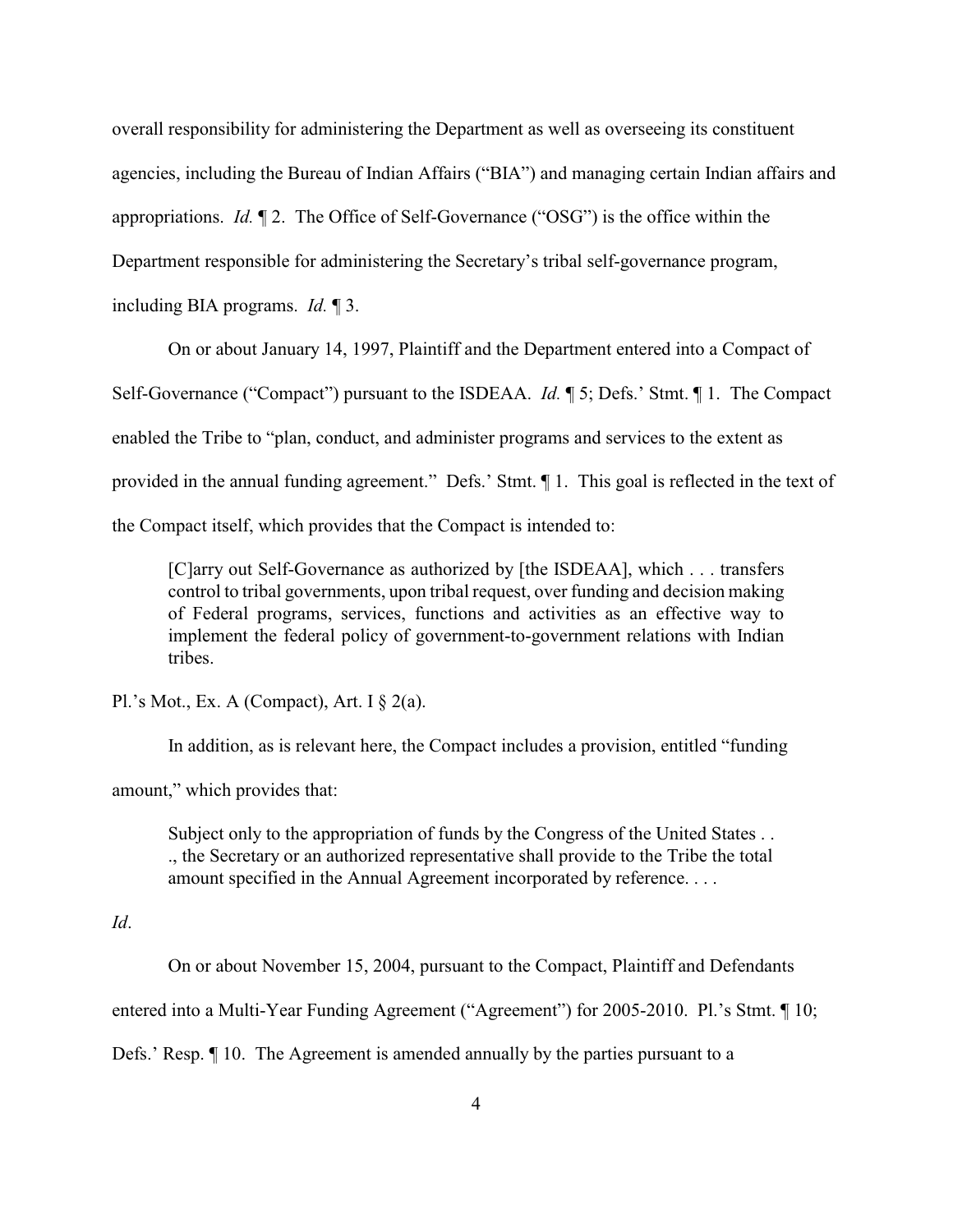"reprogramming request," and provides that "[t]he Tribe assumes all operational responsibility for all programs, functions, services, and activities as reflected in the REPROGRAMMING REQUEST . . . ." Pl.'s Stmt. ¶¶ 10-11; Defs.' Resp. ¶ 10-11; Pl.'s Mot., Ex. B (Agreement and 2005 Reprogramming Request). At issue are the parties' 2005 and 2006 reprogramming requests, which are discussed below.

### 1. 2005 Reprogramming Request

Count I of Plaintiff's Complaint involves the reprogramming request for the year 2005, entitled the 2005 Annual Funding Agreement - Reprogramming Request ("2005 Reprogramming Request"), which is attached to the Agreement. Pl.'s Stmt. ¶ 10; Defs.' Resp. ¶ 10; Pl.'s Mot. Ex. B (Agreement and 2005 Reprogramming Request); *see also* Compl. ¶¶ 48-52. Subject to the terms of the Compact and Agreement, the 2005 Reprogramming Request generally sets forth the funds to be provided in 2005 by the United States to the Tribe for the provision of the agreed upon services. Pl.'s Stmt. ¶ 10; Defs.' Resp. ¶ 10; Pl.'s Mot., Ex. B (Agreement and 2005 Reprogramming Request). Specifically, the 2005 Reprogramming Request sets forth by line item and program title the parties' agreement as to the funds to be provided. *See* Pl.'s Stmt. ¶ 14; Defs.' Resp. ¶ 14; *see also* Pl.'s Mot., Ex. B (Agreement and 2005 Reprogramming Request).

The heart of Plaintiff's claims as to the 2005 Reprogramming Request is line item no. 177 of the 2005 Reprogramming Request, *see* Compl. ¶¶ 48-52, which provides as follows:

| Line<br># | Program Title                          | Cost<br>Code | Info<br>Tribal<br>Share) | 0 <sub>SG</sub><br>Cum.<br>Base | 0SG<br>Shortfall<br>Base | OSG<br>Shortfall<br>Request | <b>BIA</b><br>Reprogram<br>Request | Total<br>AFA | FN |
|-----------|----------------------------------------|--------------|--------------------------|---------------------------------|--------------------------|-----------------------------|------------------------------------|--------------|----|
| 177       | Law<br>Enforcement -<br><b>NON TPA</b> | 37700        | $\mathbf 0$              | $\bf{0}$                        | 5,283                    | $\theta$                    | 4,576,753                          | 4,582,036    | 25 |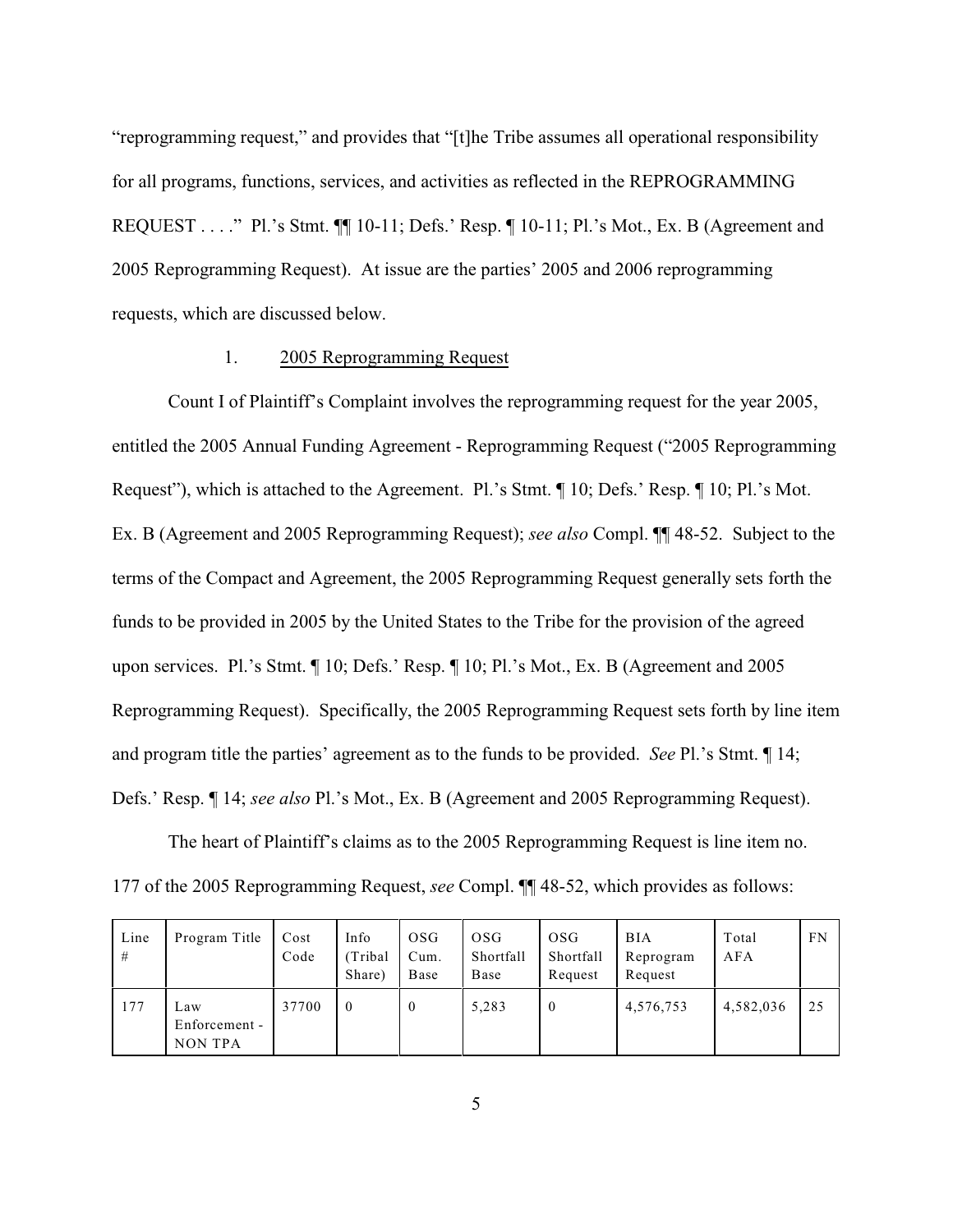Pl.'s Mot., Ex. B (Agreement and 2005 Reprogramming Request), at 10. As indicated in the last column, line item no. 177 also contains a footnote, specifically footnote no. 25, which in turn provides, *inter alia*, that:

The BIA agrees to assist the Tribe in obtaining \$1,218,482 for operations funding for the Tribes  $[sic]$  juvenile correction facility<sup>3</sup> in CY 2005, and to request this amount in the next Presidents [*sic*] budget.

Pl.'s Stmt. ¶ 16; Pl.'s Mot., Ex. B (Agreement and 2005 Reprogramming Request), at 14. According to Plaintiff, line item no. 177, together with footnote 25, obligated Defendants to do two things: (1) to obtain \$1,218,482 in funding for the Tribe's juvenile correction center in calendar year ("CY") 2005, or, in the alternative, to assist the Tribe in obtaining such funding; and (2) to request this same amount of funding in the next President's budget. Pl.'s Compl. ¶¶ 48-52.

As to Plaintiff's first allegation, it is undisputed that the Tribe did not receive \$1,218,482

in CY 2005 operations funding for the juvenile correction center. Pl.'s Stmt. ¶ 17. Moreover,

BIA officials testified that BIA did not provide any assistance to the Tribe in obtaining the

<sup>&</sup>lt;sup>3</sup>Regarding the reference to a "juvenile correction facility" in footnote 25, Plaintiff explains that the Tribe had previously used Department of Justice and BIA grant funds to design and construct two correction facilities comprising parts of the Red Lake Law Enforcement Complex: a Phase I facility housing medium and minimum security adults and juveniles, and a Phase III facility housing minimum security juveniles in a rehabilitative setting. Pl.'s Stmt.  $\P$  8-9. The reference in footnote 25 is to the Phase III facility. Although the parties dispute whether the facility is appropriately characterized as a "detention facility" or as a "work camp," *see* Pl.'s Stmt. ¶ 8; Defs.' Resp. ¶ 8, the Court need not resolve this issue as neither party's arguments now before the Court depend upon or otherwise implicate the proper characterization of the Phase III facility. Accordingly, because the proper characterization of the facility is not material to the issues at hand, the Court shall, for ease of convenience, refer to the facility as it is described in the 2005 Reprogramming Request, *i.e.*, as a "juvenile correction facility"—although the Court expressly does not take a position on whether the description is factually accurate.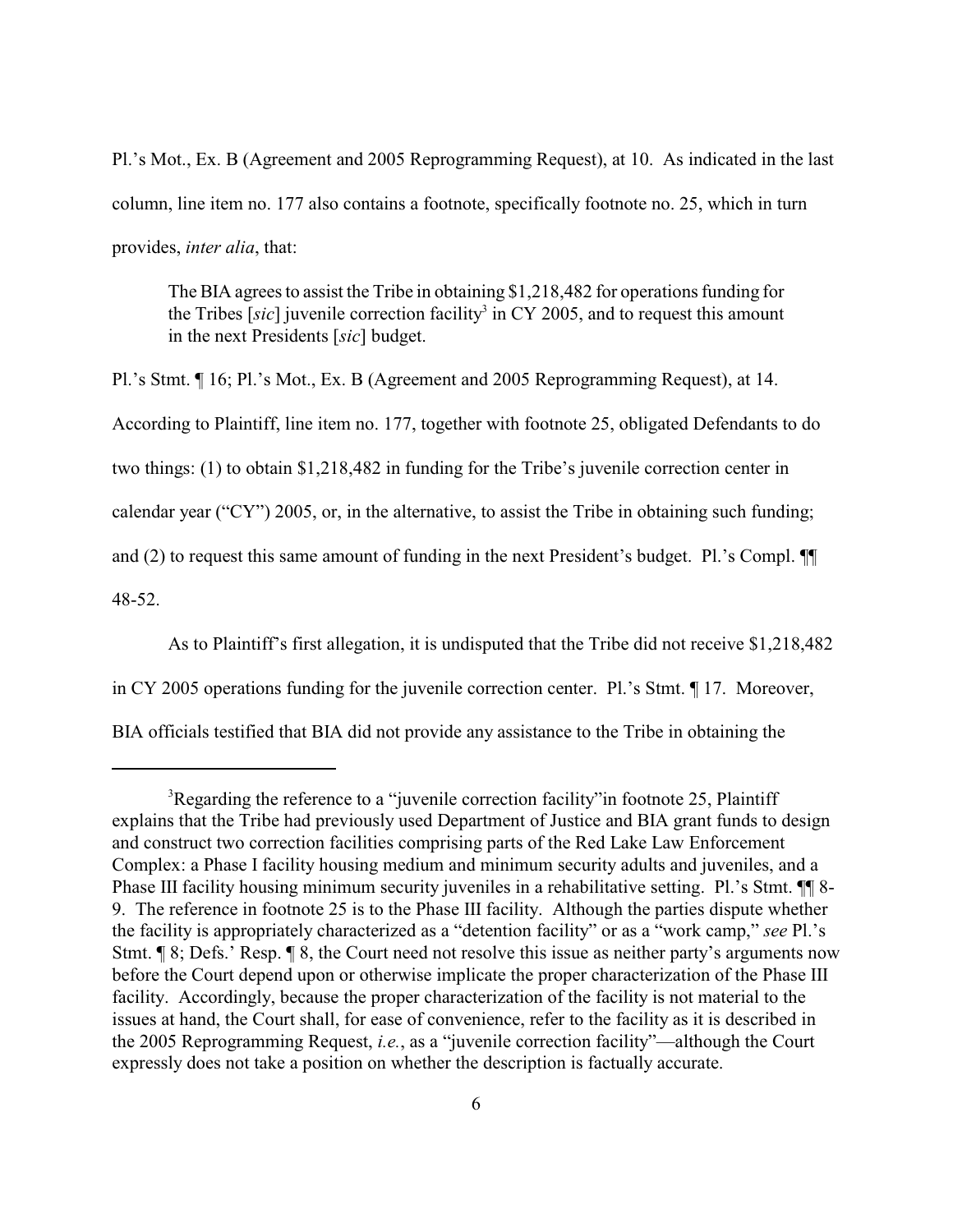specified funding. Specifically, the head of BIA's Office of Justice Services, Christopher Chaney, testified that BIA did not provide any assistance to the Tribe in obtaining staffing and program operations funding for the juvenile correction facility in CY 2005. *Id.* ¶ 18. In addition, Patrick Ragsdale, the Director of BIA, testified that he was not aware of any efforts by BIA to obtain staffing and program operations funding in CY 2005 for the facility in question. *Id.* ¶ 19. Finally, Kenneth Feinfeld, the Acting Director of the OSG and the person who executed the 2005 Reprogramming Request on behalf of the United States, testified that he personally did not make any efforts to obtain staffing and program operations funding for the Tribe's juvenile correction facility in CY 2005. *Id.* ¶ 20. Defendants do not dispute this, *see* Defs.' Resp. ¶¶ 18-20, nor have Defendants offered any evidence to the contrary, *see generally* Defs.' Stmt.

As concerns the second allegation, there appears to be some dispute as to whether the language stating that BIA "request this amount in the next Presidents [*sic*] budget" refers to the President's budget for fiscal year ("FY") 2006 or FY 2007. *See* Pl.'s Stmt. ¶ 21 (stating that, as the 2005 Reprogramming Request was negotiated and executed in the fall of 2004, the next President's budget was for FY 2006); Defs.' Stmt.  $\P$  21 (denying Pl.'s Stmt.  $\P$  21 and suggesting that the Agreement was not effective until after the budget had been finalized for FY 2006). Nonetheless, it is undisputed that Defendants did not include a request for \$1,218,482 for the Tribe's juvenile correction facility in the President's budget for *either* FY 2006 or FY 2007. Pl.'s Stmt. ¶¶ 22-23.

In addition, Plaintiff has proffered undisputed evidence concerning the Department's budget for BIA Public Safety and Justice law enforcement programs—*i.e.*, the likely source of any potential funding for the juvenile correction facility— during the years in question. As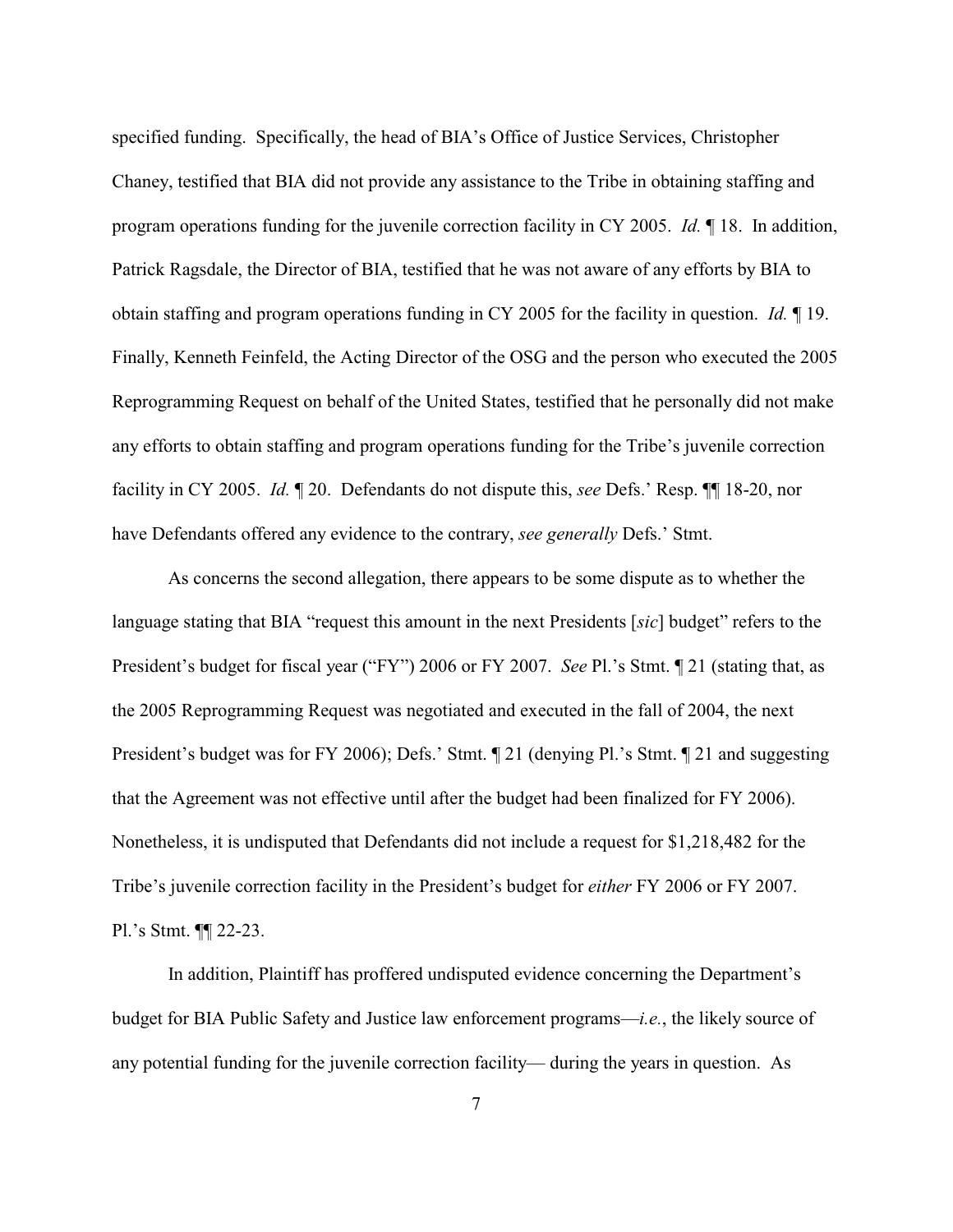Plaintiff emphasizes, Chaney, the head of BIA's Office of Justice Services, testified at deposition that the Department had experienced "significant funding increases for Indian country correction facilities for staffing and operation" in FY 2005 and FY 2006. Pl.' Stmt. ¶ 32; Defs.' Resp. ¶ 32; Pl.'s Mot., Ex. E (Chaney Dep.) at 47:4-15, 48:12-17. More specifically, the parties agree that:

- In FY 2005, Congress appropriated \$180,063,000 for BIA's Public Safety and Justice law enforcement and correction facilities, which equaled an increase of \$7,568,000 over what was appropriated for the same purposes in FY 2004. Pl.'s Stmt. ¶ 33.
- In FY 2006, the President's budget requested \$192,265,000 for BIA Public Safety and Justice law enforcement programs, including funding for the operation of correction services, programs, and facilities. *Id.* ¶ 34. Congress subsequently increased this funding request by an additional \$1.1 million, appropriating a total of \$193,377,000, an increase of \$13,314,000 over what was appropriated for the same purposes in FY 2005. *Id.* ¶ 35.
- In FY 2007, the Department requested a lump sum of \$201,620,000 in the President's budget for BIA Public Safety and Justice law enforcement programs, including funding for operation of correction services, programs, and facilities. *Id.* ¶ 36. Congress again increased the funding over and above the requested amount, appropriating a total of \$204,454,00, an increase of \$11,077,00 over what was appropriated for the same purposes in FY 2006. *Id.* ¶ 37.

## 2. 2006 Reprogramming Request

In January of 2006, the Tribe and Defendants completed bilateral negotiations on a Fourth

Amendment to the Multi-Year Funding Agreement for 2005-2010 ("Fourth Amendment") and an

associated "Self Governance 2006 Annual Funding Agreement - Reprogramming Request"

("2006 Reprogramming Request"). Pl.'s Stmt. ¶ 24; *see also* Pl.'s Mot., Ex. l (Fourth

Amendment and attached 2006 Reprogramming Request). Counts II through IV of Plaintiff's

Complaint focus on the Fourth Amendment and the 2006 Reprogramming Request.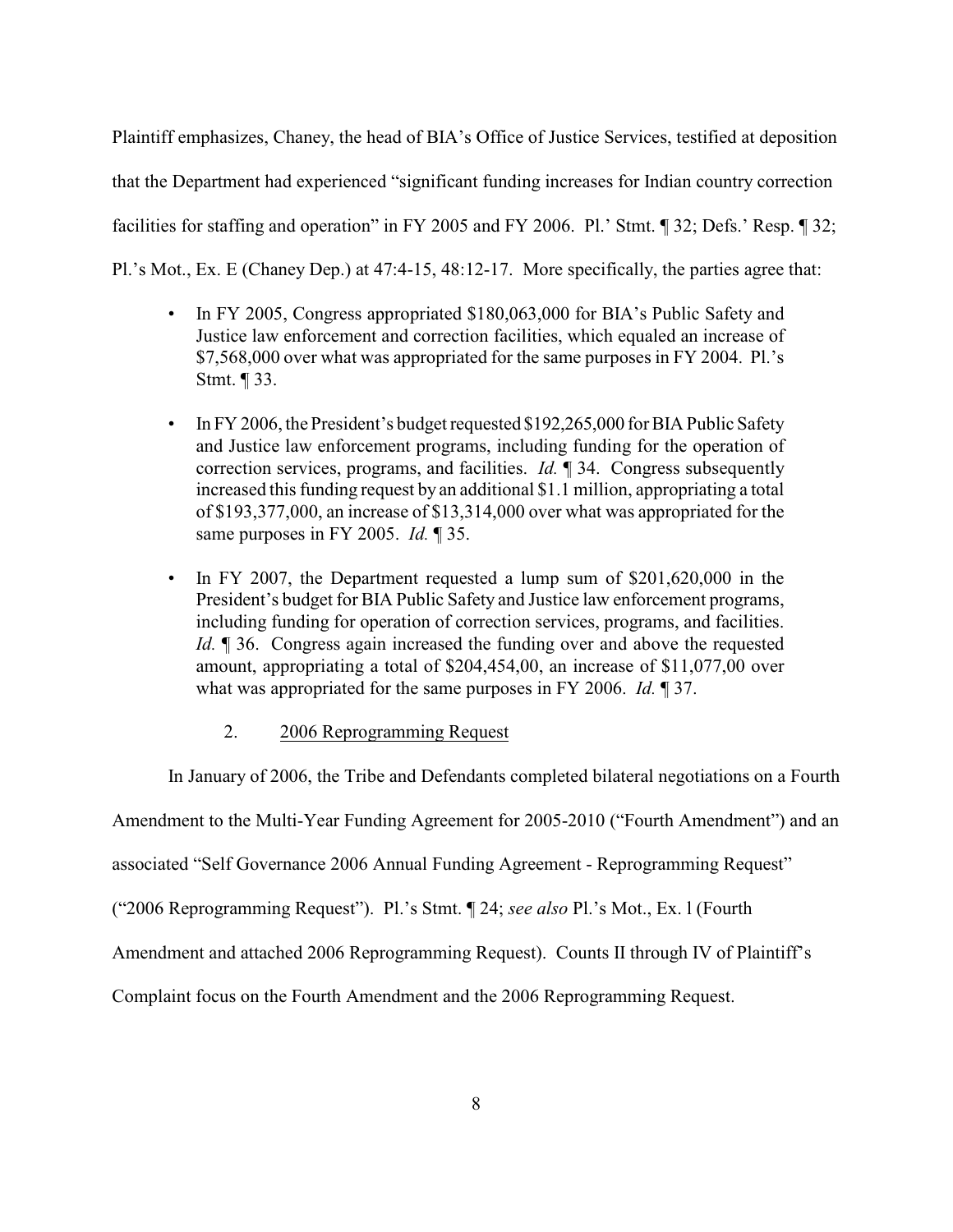# i. Year-end funding

Count II of Plaintiff's Complaint centers on section 17 of the Agreement and the Fourth Amendment, which both contain the following identical language:

Additional Funds - If the Midwest Region Office of the BIA receives notice of the availability of any additional funding in any fiscal year for any purpose, including any unspent funds, that the Tribe is eligible to apply for or receive, then it must notify the Tribe as soon as possible about such funds so that the Tribe may access or apply for those funds. The Midwest Region Office commits to keeping the Tribe informed of the existence of funding immediately upon learning of its existence.

Pl.'s Stmt. ¶ 41; *see also* Pl.'s Mot, Ex. B (Agreement) at 4 (emphasis in original); *id.*, Ex. L

(Fourth Amendment) at 4 (emphasis in original). Plaintiff also directs the Court to Article IV,

Section IV of the Compact, which states that "[t]he Tribe shall be eligible for new programs,

activities, services and functions on the same basis as other tribes and the Secretary or his

authorized representative shall advise the Tribe of the funding available for such programs."

Pl.'s Stmt. ¶ 42; *see also* Pl.'s Mot., Ex. A (Compact) at 12.

In September of 2006, the BIA Midwest Regional Office received and distributed FY  $2006$  year-end funds<sup>4</sup> to five of the thirty-five Indian tribes and tribal organizations within the BIA Midwest Region. Pl.'s Stmt. ¶ 43; Defs.' Resp. ¶ 43. The Tribe, however, was not informed about the availability of these funds until weeks after they were distributed, and did not receive any of these year-end funds. Pl.'s Stmt. ¶¶ 44-45. Defendants later explained that the

There is a dispute between the parties as to the exact amount of the funds distributed by <sup>4</sup> the BIA Midwest Regional Office. According to Plaintiff, the office distributed approximately \$200,000 in FY 2006 year-end funds, Pl.'s Stmt. ¶ 43, while Defendants assert that the office in fact distributed only \$85,000, Defs.' Resp. ¶ 43. For the reasons discussed below, the Court finds that this dispute is not material to the resolution of the parties' motions for summary judgment. *See infra* at 34 n. 9.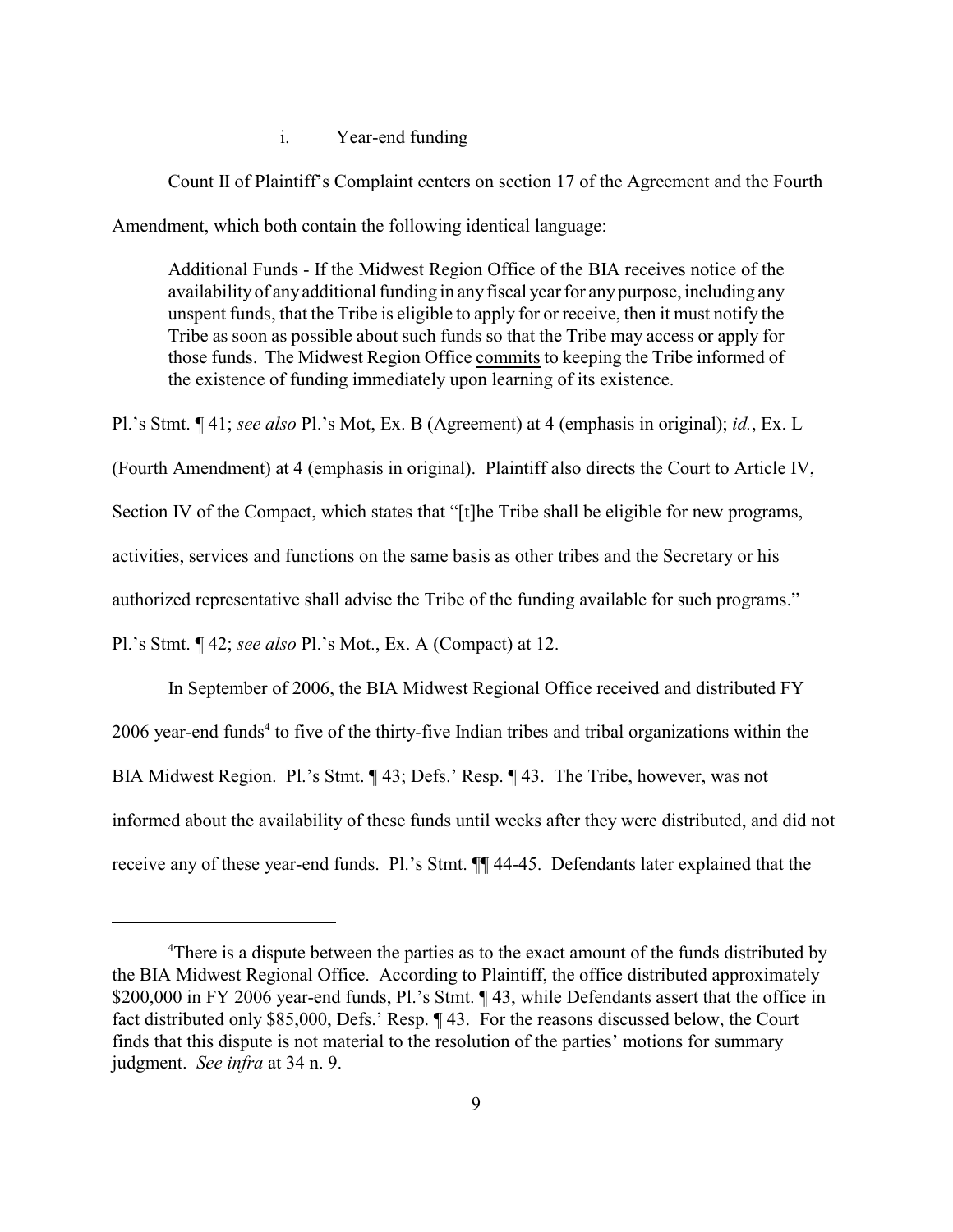BIA Central Office had made a decision to distribute the year-end funds only to tribes having contracts under Title I of Public Law 93-638 (codified at 25 U.S.C. § 450f), and not to tribes—like Plaintiff—having contracts under Title IV of Public Law 93-638 (codified at 25 U.S.C. § 458cc). *Id.* ¶ 46. BIA Director Ragsdale explained at his deposition that, although the latter self-governance tribes, including Plaintiff, were technically eligible for the year-end funds, those tribes were excluded from the year-end funds distribution because, as a practical matter, the OSG did not have an adequate process in place to distribute the funds to those tribes:

Self-governance tribes [such as Plaintiff] were eligible for funds, but my understanding is [] that the money had to be obligated within a very short period of time and the Bureau's mechanism through the Office of Self-Governance could not mechanically do that. So the self-governance tribes were excluded from that—from that potential allocation.

*Id.*  $\parallel$  48 (quoting Pl.'s Mot., Ex. K (Ragsdale Dep.) at 64:1-7)). Count II of Plaintiff's Complaint

asserts that Defendants' failure to notify the Tribe of these funds in a timely matter was a breach

of the parties' agreement as quoted above. Pl.'s Compl. ¶¶ 53-57.

ii. Pay-cost reports and adjustments

Counts III and IV of the Plaintiff's Complaint center on the 2006 Reprogramming

Request and more specifically, on language in footnote 15 to line item 103 addressing "pay

costs," which provides *inter alia*:

The BIA will make every effort to treat Red Lake Tribal employees the same as all other Tribal and Federal employees for purposes of pay cost adjustments in FY 2006 . . . . Further, the BIA and OSG agree to provide to the Tribe by April 1, 2006, a detailed Pay Cost analysis for the years 2003-2006, showing what the Tribe was eligible to receive each year based upon Pay Cost data the Tribe provided, the actual amount received, and the shortfall or unfunded amount. This analysis will include Law Enforcement. The analysis will separately show the total amounts received each year for Self-Governance tribes, contracting tribes, and BIA programs, as well as the total amounts the BIA was eligible to receive for these programs based upon data it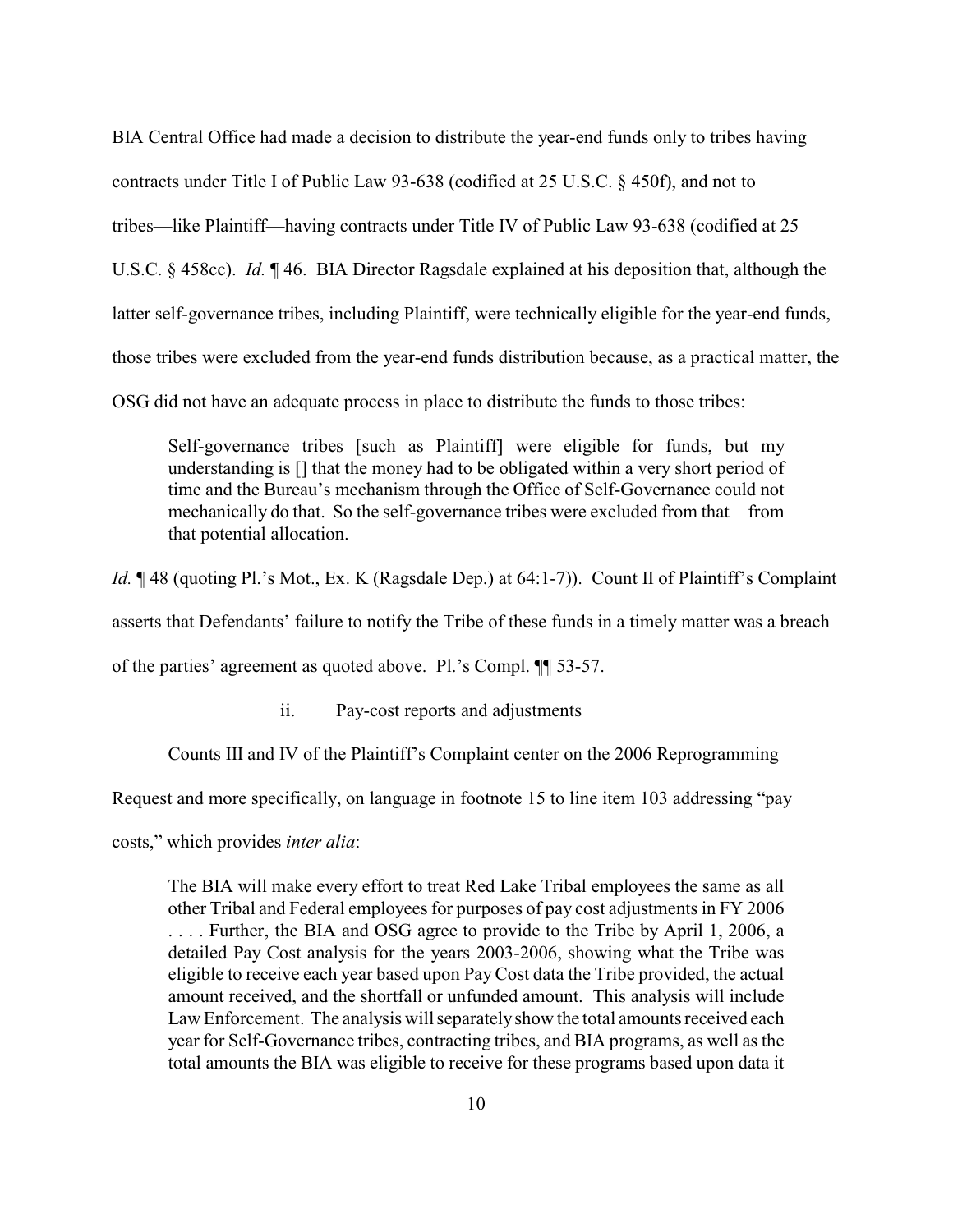compiled. The above information has been requested by the Tribe to verify whether Red Lake, other Self Governance tribes, contracting tribes, and BIA programs were treated the same way with regard to the distribution of Pay Costs for the years 2003- 2006.

*Id.* ¶ 49 (quoting Pl.'s Mot., Ex. L (2006 Reprogramming Request) at 3 n. 15).

It is undisputed that BIA and OSG failed to provide a pay cost analysis to the Tribe by April 1, 2006. *Id.* ¶ 50. Indeed, Defendants did not provide the pay cost analysis until they filed their Cross-Motion and Opposition in this case, at which time Defendants attached a pay cost report to their pleading. *See* Defs.' Cross-Mot./Opp'n, Ex. A (Pay Cost Report). Plaintiffs nonetheless allege that Defendants have not provided an adequate pay cost analysis in violation of the parties' agreement. Pl.'s Compl. ¶¶ 58-66.

### *C. Procedural History*

Pursuant to the ISDEAA and the Contract Disputes Act, Plaintiff filed its Complaint in the instant action in federal court alleging that Defendants had breached the parties' agreement, as set forth in the Compact, Agreement and the 2005 and 2006 Reprogramming Requests (collectively, the "Contract"). *See* Compl., Docket No. [1]. Specifically, Count I of Plaintiff's Complaint alleges that Defendants: (a) failed to obtain and/or make its best efforts to obtain \$1,218,482 in operations funding for the juvenile correction facility in CY 2005 as agreed to in the parties' Contract; and (b) failed to request that same amount in the President's budget for FY 2006 as agreed to in the parties' Contract. Compl. ¶¶ 48-52. Plaintiff therefore seek \$1,218,482 in damages for CY 2005 and an additional \$1,218,482 in damages for FY 2006, plus interest. *Id.* ¶ 51.

Count II of Plaintiff's Complaint alleges that Defendants failed to notify the Tribe that it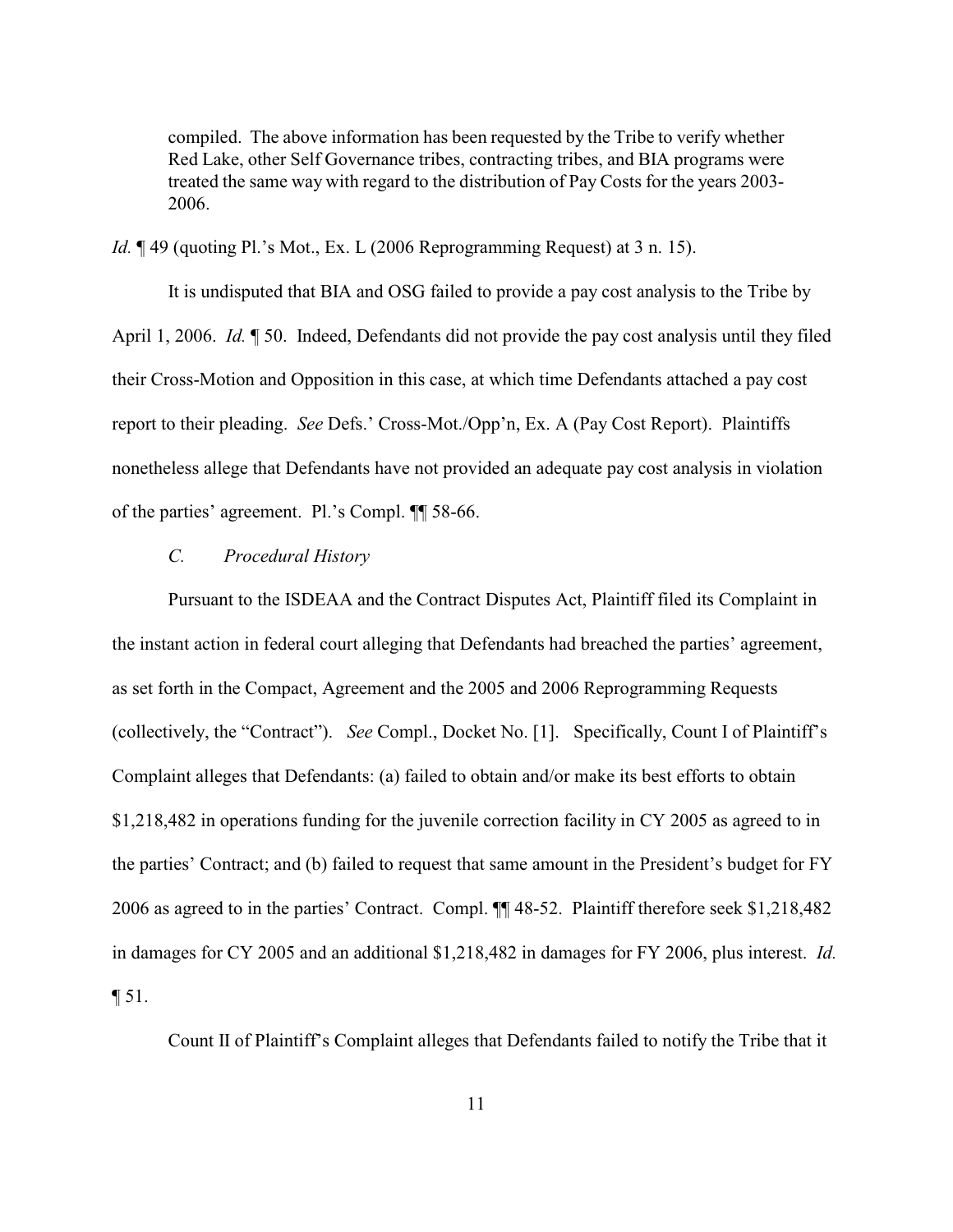was eligible for FY 2006 year-end funds that were received and distributed by the BIA Midwest Regional Office in breach of the parties' agreement that the office would inform the Tribe as soon as possible of any additional funding in any fiscal year for any purpose that the Tribe was eligible to receive. *Id.* ¶¶ 53-57. Plaintiff seeks monetary damages, plus interest, for Defendant's alleged breach as to Count II. *Id.* ¶ 56.

Counts III of Plaintiff's Complaint asserts that Defendants failed to provide a pay cost analysis to the Tribe for the years 2003-2006 by April 1, 2006 as agreed to in the parties' Contract. *Id.* ¶¶ 58- 62. Plaintiff seeks an order directing the Secretary to provide the Tribe with a detailed pay cost analysis in compliance with the parties' Contract. *Id.* ¶ 61.

Finally, Count IV of Plaintiff's Complaint alleges that Defendants underpaid Plaintiff's pay costs in violation of Defendants' agreement to treat the Tribe's employees the same as all other Tribal and Federal employees, and seeks monetary damages equal to the difference between the amount the Tribe received and the amount the Tribe should have received for pay costs in FY 2006. *Id.* ¶¶ 63-66.

Plaintiff subsequently moved for summary judgment as to Counts I and III and for partial summary judgment as to Count II. *See* Pl.'s Mot., Docket No. [16]. Defendants thereafter filed their Cross-Motion for Summary Judgment as to all Counts (*i.e.*, Counts I - IV), and Opposition to Plaintiff's Motion. *See* Defs.' Cross-Mot./Opp'n, Docket No. [16]. Briefing on the parties' motions is now complete and the case is ripe for adjudication. The Court therefore turns to the merits of the parties' arguments.

#### **II. LEGAL STANDARDS**

In this case the Court is presented with cross motions for summary judgment. A party is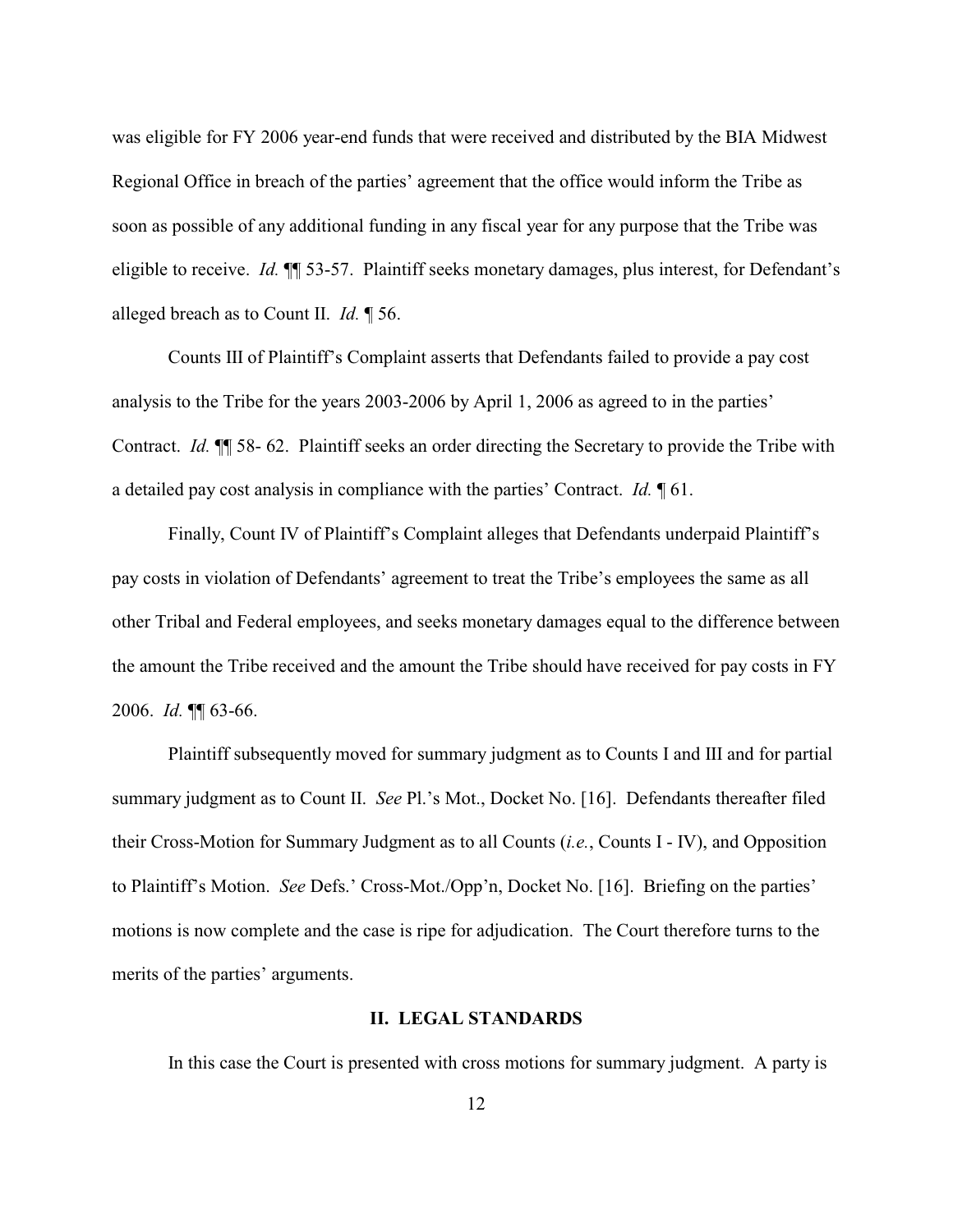entitled to summary judgment if the pleadings, depositions, and affidavits demonstrate that there is no genuine issue of material fact in dispute and that the moving party is entitled to judgment as a matter of law. *See* FED. R. CIV. P. 56(c); *Tao v. Freeh*, 27 F.3d 635, 638 (D.C. Cir. 1994). Under the summary judgment standard, the moving party "bears the initial responsibility of informing the district court of the basis for its motion, and identifying those portions of 'the pleadings, depositions, answers to interrogatories, and admissions on file, together with the affidavits, if any' which it believes demonstrate the absence of a genuine issue of material fact." *Celotex Corp. v. Catrett*, 477 U.S. 317, 323 (1986). In response, the opposing party must "go beyond the pleadings and by [its] own affidavits, or by the 'depositions, answers to interrogatories, and admissions on file,' designate 'specific facts showing that there is a genuine issue for trial.'" *Id.* at 324.

Although a court should draw all inferences from the supporting records submitted by the nonmoving party, the mere existence of a factual dispute, by itself, is not sufficient to bar summary judgment. *See Anderson v. Liberty Lobby, Inc.*, 477 U.S. 242, 247-48 (1986). To be material, the factual assertion must be capable of affecting the substantive outcome of the litigation; to be genuine, the issue must be supported by sufficient admissible evidence that a reasonable trier-of-fact could find for the nonmoving party. *Laningham v. U.S. Navy*, 813 F.2d 1236, 1242-43 (D.C. Cir. 1987); *Liberty Lobby*, 477 U.S. at 251-52 (the court must determine "whether the evidence presents a sufficient disagreement to require submission to a jury or whether it is so one-sided that one party must prevail as a matter of law"). "If the evidence is merely colorable, or is not sufficiently probative, summary judgment may be granted." *Liberty Lobby*, 477 U.S. at 249-50 (internal citations omitted). "Mere allegations or denials of the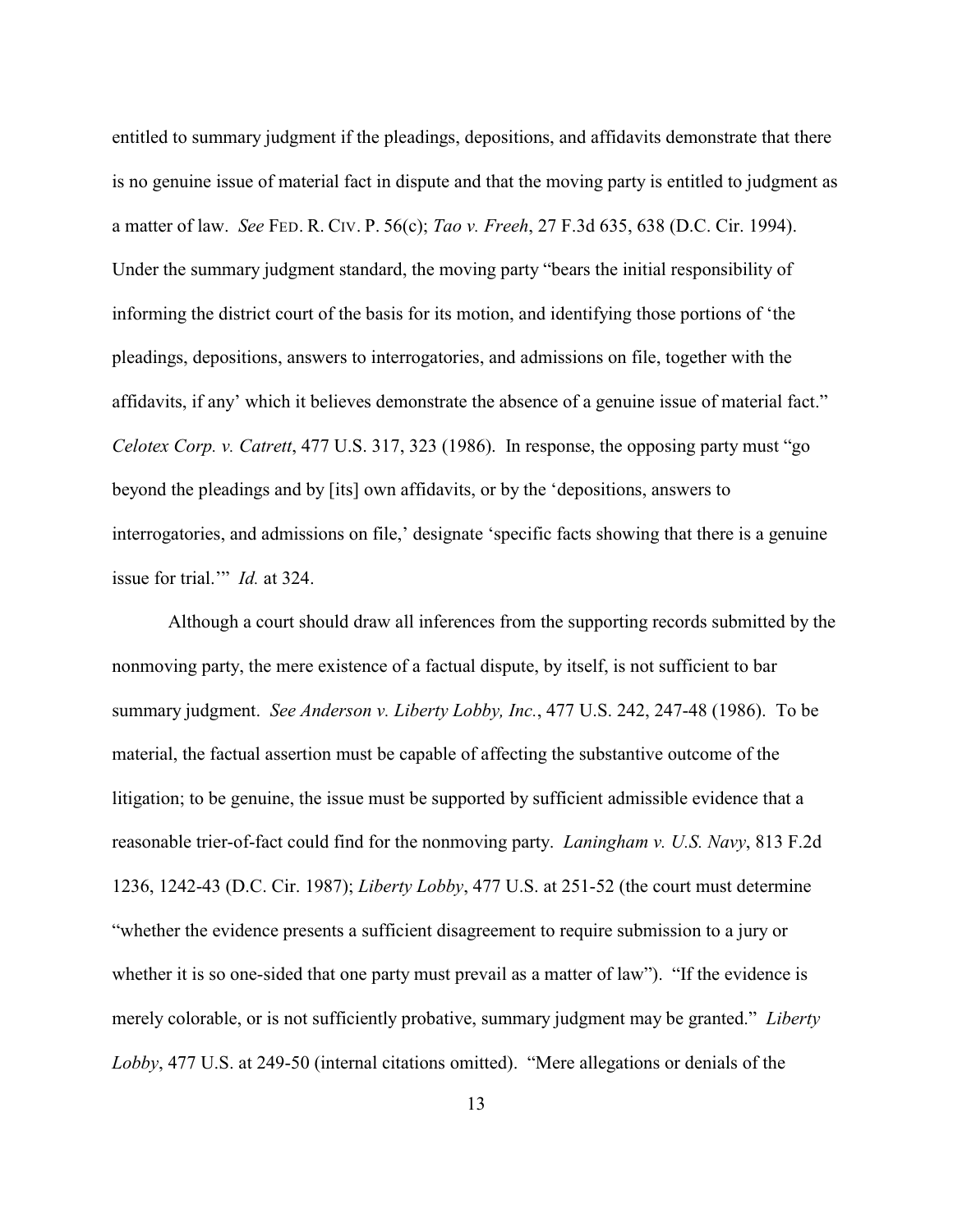adverse party's pleading are not enough to prevent the issuance of summary judgment."

*Williams v. Callaghan*, 938 F. Supp. 46, 49 (D.D.C. 1996). The adverse party "must do more than simply show that there is some metaphysical doubt as to the material facts." *Matsushita Elec. Indus. Co. v. Zenith Radio Corp*., 475 U.S. 574, 586 (1986). Instead, while the movant bears the initial responsibility of identifying those portions of the record that demonstrate the absence of a genuine issue of material fact, the burden shifts to the non-movant to "come forward with 'specific facts showing that there is a *genuine issue for trial.*" *Id.* at 587 (citing FED. R. CIV. P. 56(e)) (emphasis in original).

#### **III. DISCUSSION**

As an initial matter, given that Plaintiff's Complaint raises questions of general contract law and alleges various claims for breach of contract, the Court must first identify the law to be applied and the precise elements that Plaintiff must show to succeed on a breach of contract claim. Accordingly, before turning to the merits of the parties' arguments, the Court briefly pauses to delineate the controlling law applicable to Plaintiff's breach of contract claims—an issue that, unfortunately, neither party has addressed.

First, as to the question of controlling law, the Supreme Court has held "that obligations to and rights of the United States under its contracts are governed exclusively by federal law." *Boyle v. United Tech. Corp.*, 487 U.S. 500, 504 (1988). Courts must therefore apply the federal common law of contracts to the interpretation of contracts with the federal government. *Wright v. Foreign Serv. Grievance Bd.*, 503 F. Supp. 2d 163, 180 (D.D.C. 2007) (quoting *N. Side Lumber v. Block*, 753 F.3d 1482, 1484 (9th Cir. 1985)); *see also United States v. Kearns*, 595 F.2d 729, 732 (D.C. Cir. 1978) ("it is by now accepted that federal common law provides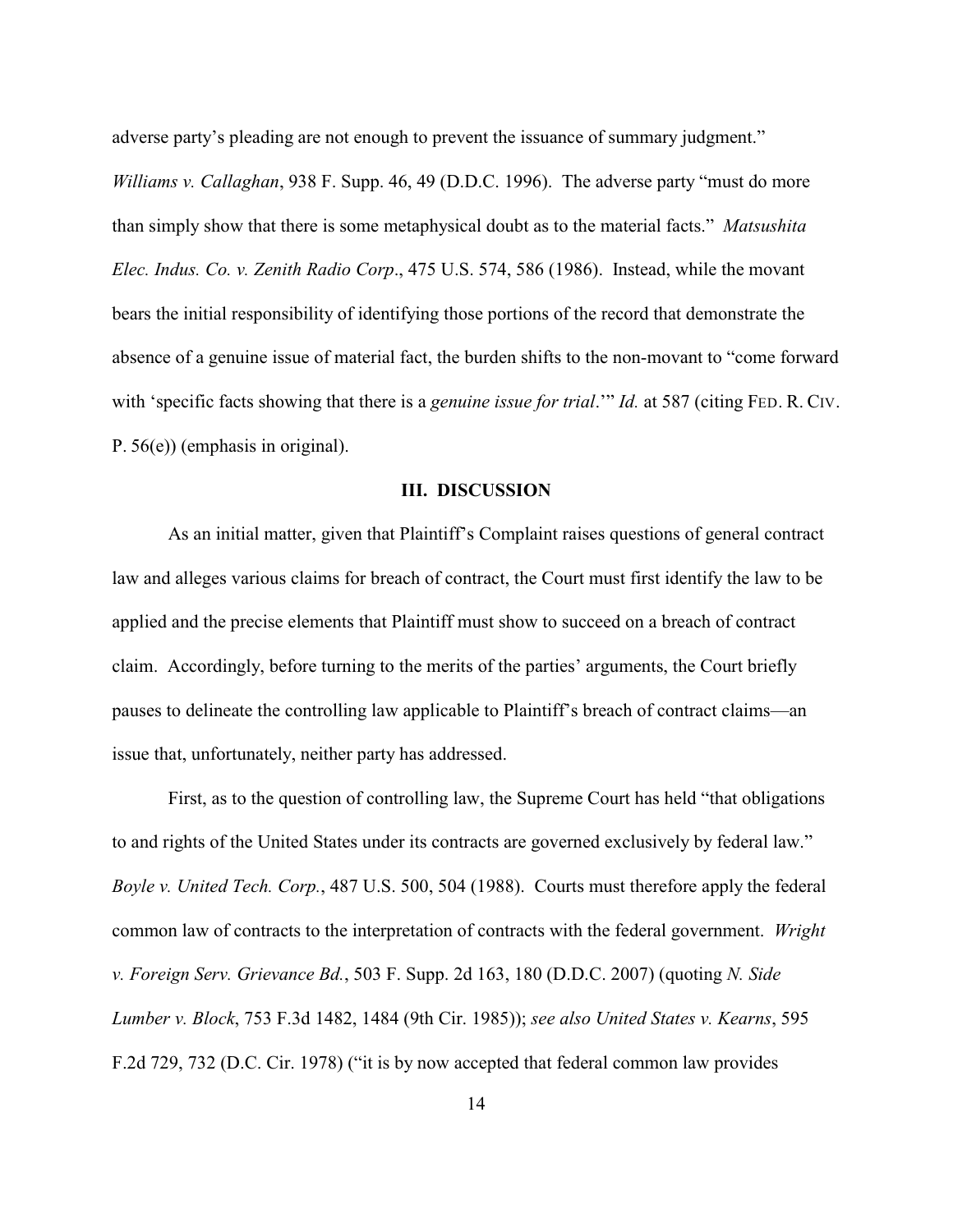remedies in many situations" including "[g]overnment contracts") (citations omitted).<sup>5</sup>

Second, as to the elements of a breach of contract claim under federal law, "a party must allege and establish: (1) a valid contract between the parties; (2) an obligation or duty arising out of the contract; (3) a breach of that duty; and (4) damages caused by the breach." *Pryor v. United States*, 85 Fed. Cl. 97, 104 (Fed. Cl. 2008) (quoting *San Carlos Irrigation and Drainage Dist. v. United States*, 877 F.2d 957, 959 (Fed. Cir. 1989)); *see also Mauras v. United States*, 82 Fed. Cl. 295, 299 (Fed. Cl. 2008) (same); *Spectrum Sciences v. United States*, 84 Fed. Cl. 716, 735 (Fed. Cl. 2008) (same). Thus, as is particularly relevant here, a plaintiff must establish that he or she suffered a loss or injury (often phrased as "damages") as part of a claim for a breach of contract. *See Malissa Co., Inc. v. United States*, 18 Cl. Ct. 672, 674 (Cl. Ct. 1989) ("This court has long held that in contract cases, where plaintiff has alleged a breach of contract, the plaintiff must shoulder the burden of establishing the fundamental facts of liability, causation, and resultant injury.") (internal quotation marks and citations omitted); *see also Roseburg Lumber Co. v. Madigan*, 978 F.2d 660, 667 (Fed. Cir. 1992) ("Absent tangible proof of damages, appellant may not recover for an alleged injury" under contract law.); *New Valley Corp. v. United States*, 67 Fed. Cl. 277, 284 (Fed. Cl. 2005) ("breach must be shown to be the proximate cause of the alleged injury") (quoting *Record Club of Am., Inc. v. United Artists Records, Inc.*, 890 F.2d 1264,

 ${}^5$ In addition, the Court notes that Plaintiff's Complaint invokes this Court's jurisdiction pursuant to 28 U.S.C. § 1331, which provides that "district courts shall have original jurisdiction of all civil actions arising under the Constitution, laws, or treaties of the United States." Compl. ¶ 3. "Although choice of law provisions may be relevant in a diversity action, we are required to apply federal common law when deciding federal questions." *Prudential Ins. Co. of America v. Doe*, 140 F.3d 785, 791 (8th Cir. 1998). The parties appear to agree that federal common law (as opposed to either state or Tribal law) controls the interpretation of the parties' Contract, as both parties cite exclusively to federal case law in their briefing.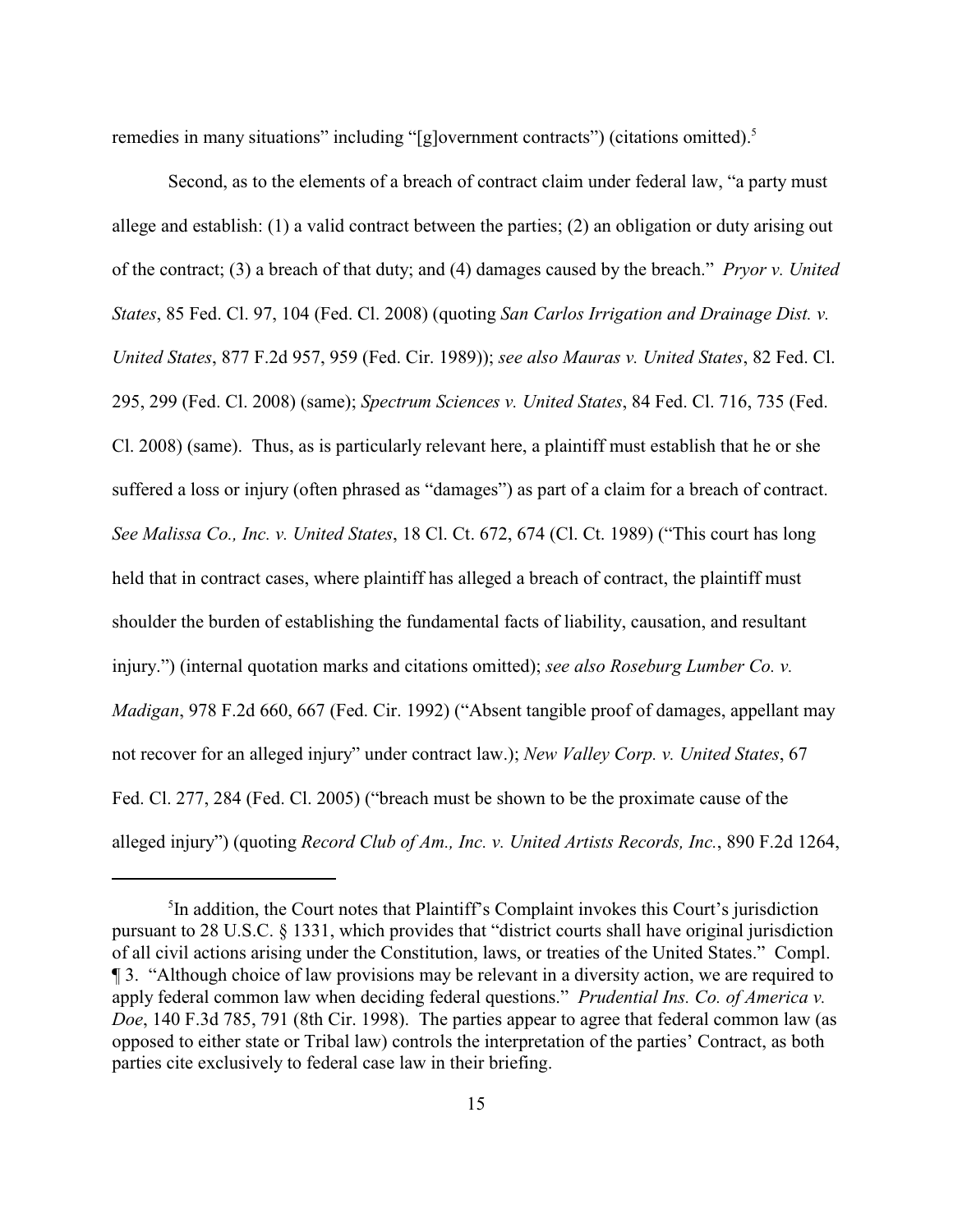1275 (2d Cir. 1989)).

Although the parties, in their respective pleadings, have confused the issue, the Court emphasizes that Plaintiff "bears the burden of proving the fact of loss with certainty" in proceeding with its breach of contract claim for money damages. *Willems Indust. Inc. v. United States*, 295 F.2d 822, 831 (Cl. Ct. 1962). Only once Plaintiff has proven that it in fact suffered a loss (*i.e.*, suffered damages), such that Defendants are liable for a breach of contract claim, does the Court move to the next stage—*i.e*, the damages determination stage. *See id.* "Stated another way, the measure of damages to be applied in the particular case is irrelevant until the claimant has established the fact of losses that were the natural and proximate result of the breach of contract." *Id.*; *see also Roseburg Lumber*, 978 F.2d at 667-68 (plaintiff must prove threshold issue of whether damages have actually been sustained). The Court notes that this burden is generally not a burdensome one, as a plaintiff need only show that "responsibility for damages is clear," not that "the amount thereof be ascertainable with absolute exactness or mathematical precision." *Roseburg Lumber*, 978 F.2d at 668; *see also Mauras*, 82 Fed. Cl. at 299 ("If [a plaintiff] eventually proves a 'fact of damage,' an appropriate monetary amount to remedy this harm need not be calculated with absolute certainty."); *Pryor*, 85 Fed. Cl. at 104-05 (granting summary judgment in favor of defendant on breach of contract claims where plaintiff did not show any injury or harm resulting from alleged breaches). Nonetheless, the case law makes clear that a plaintiff must show the fact of an injury or loss as part of a breach of contract claim for money damages. With that established, the Court shall now proceed to the merits of Plaintiff's claims.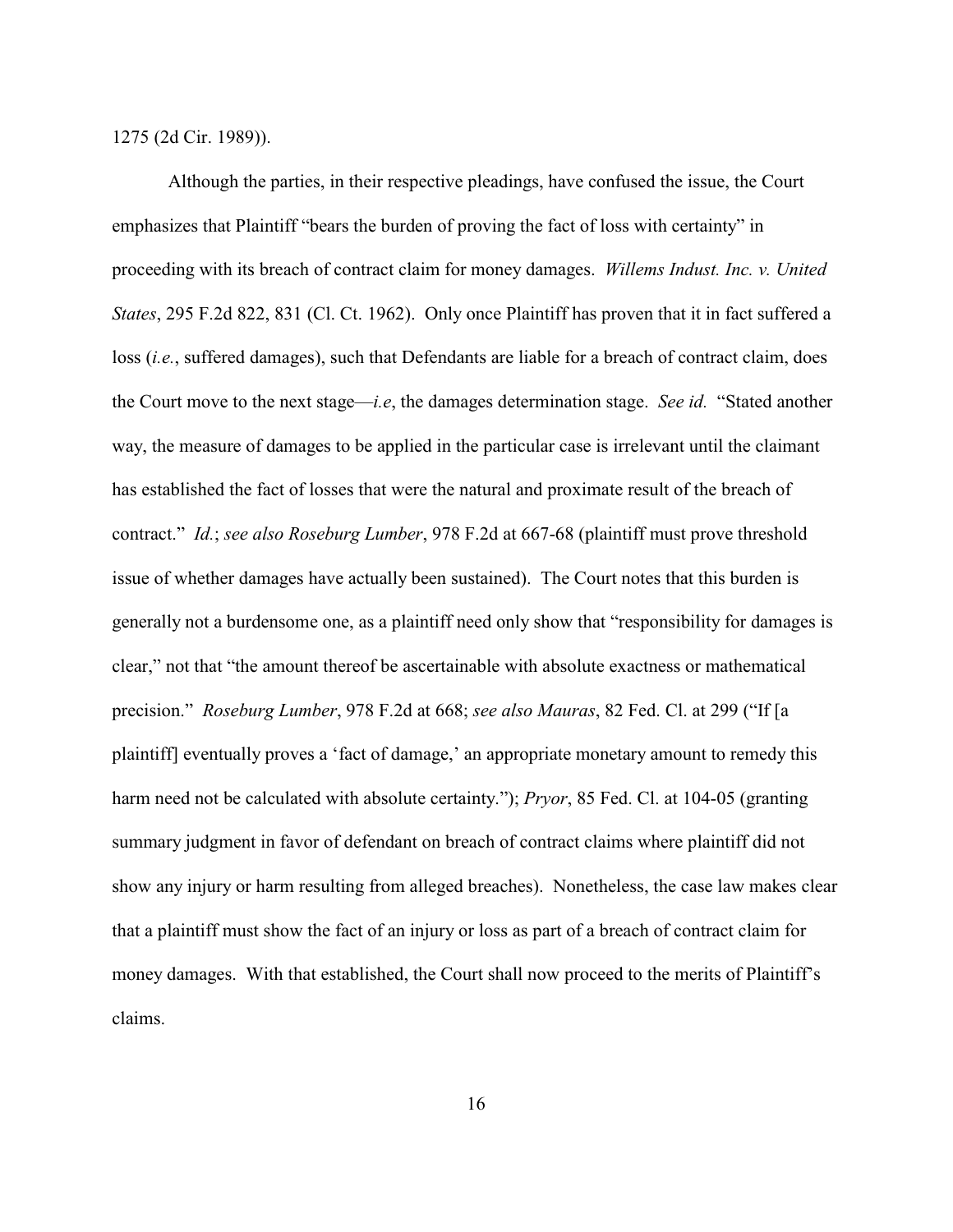*A. Count I of Plaintiff's Complaint Alleging that Defendants Failed to Assist and/or Request Funding for the Tribe's Juvenile Correction Center in CY 2005 and FY 2006*

As stated previously, both Plaintiff and Defendants have moved for summary judgment as to Count I of Plaintiff's Complaint, which focuses on funding for the Tribe's juvenile correction center in CY 2005 and FY 2006. The Court shall examine each argument in turn.

> 1. Plaintiff's Allegations that Defendants Failed to Obtain, or Alternatively to Make their Best Efforts to Obtain, Funding in CY 2005

Plaintiff argues that Defendants breached the parties' Contract by failing to obtain, or alternatively, by failing to make their best efforts to obtain, funding in CY 2005 for the Tribe's juvenile correction center. Plaintiff makes two alternative arguments. First, Plaintiff argues that Defendants were obligated by the parties' Contract to obtain \$1,218,482 in funding for the juvenile correction center in CY 2005. Plaintiff directs the Court to Section 5 of the Agreement, which provides that "the Secretary shall make available to the Tribe the total amounts of funds negotiated as they are identified in the attached REPROGRAMMING REQUEST for Calendar Year 2005." Pl.'s Mot. at 12 (quoting *id.*, Ex. B (Agreement) § 5). The 2005 Reprogramming Request in turn specifies in line item no. 177 that Defendants shall provide the Tribe with a total of \$4,582,086 for law enforcement in CY 2005, which Plaintiff contends includes the \$1,218,482 in funding for the juvenile correction facility referred to in footnote 25. Pl.' Mot. at 12-13; Pl.'s Opp'n/Reply at 2-3. Plaintiff therefore claims that Defendants agreed to actually provide the Tribe with \$1,218,482 in CY 2005 funding for the juvenile correction facility. Pl.' Mot. at 12- 13; Pl.'s Opp'n/Reply at 2-3. Plaintiff further argues that the language in footnote 25 stating that "[t]he BIA agrees to assist the Tribe in obtaining \$1,218,482 for operations funding for the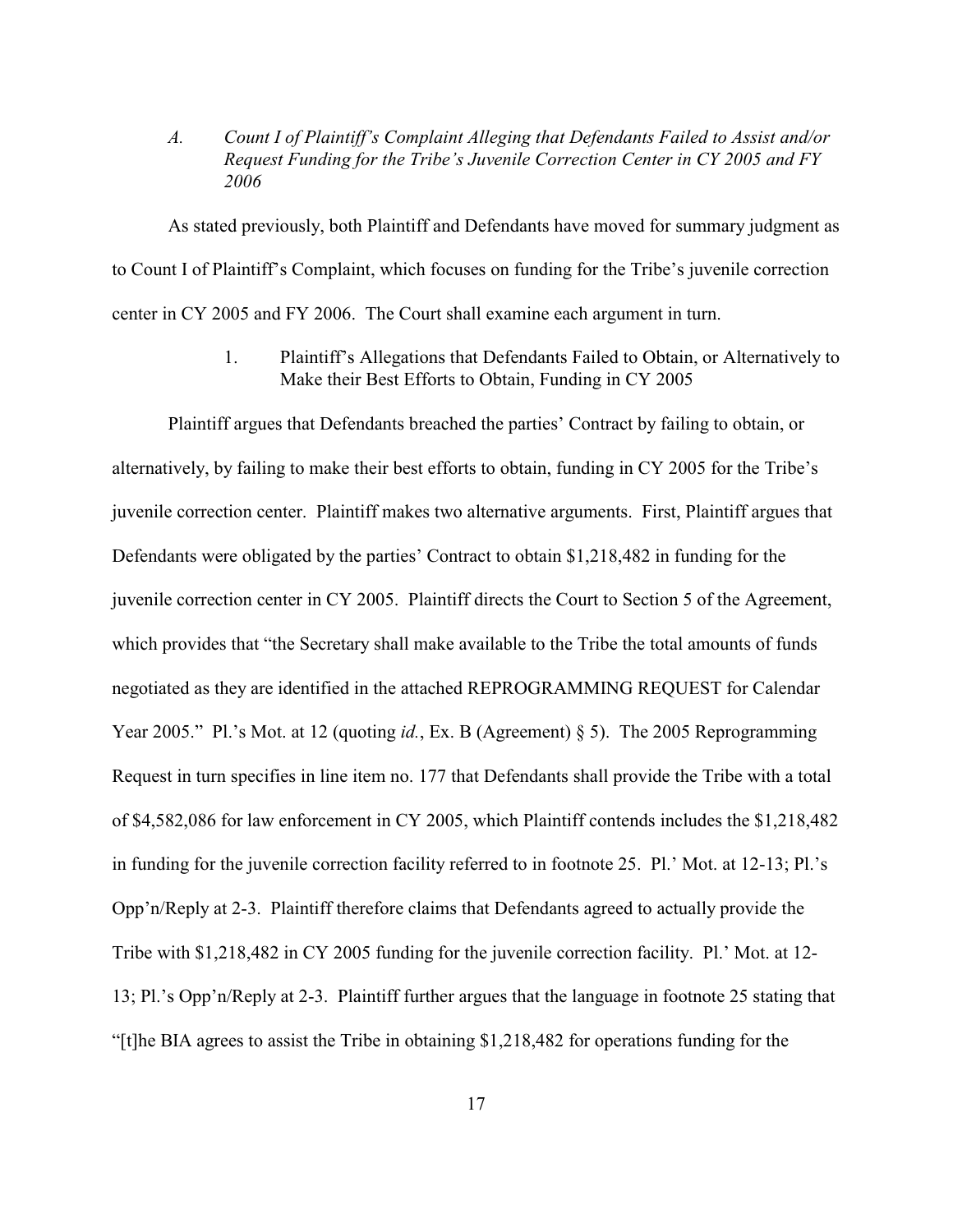Tribes [*sic*] juvenile correction facility in CY 2005" should not be read to qualify or negate the Defendants' agreement in line item no. 177 to in fact provide the Tribe with \$4,582,086 in funding, including the \$1,218,482 in funding for the juvenile correction facility. Pl.'s Mot. 12- 13; Pl.'s Opp'n/Reply at 2-4. In other words, Plaintiff urges that the 2005 Reprogramming Request should be read as an agreement that Defendants would actually *obtain* the CY 2005 funding, not just an agreement that Defendants would *assist* the Tribe in obtaining such funding. Because it is undisputed that the Tribe did not receive the specified funding, Pl.'s Stmt. ¶ 17, Plaintiff argues that Defendants breached the parties' Contract and Plaintiff is entitled to recover \$1,218,482 in damages. Pl.'s Opp'n/Reply at 9.

Second, Plaintiff argues in the alternative that even if footnote 25 is construed to qualify Defendants' agreement in line item no. 177, Defendants were—at a minimum—required to make their best efforts to obtain the specified funding for the Tribe. Pl.'s Mot. at 13- 14; Pl.'s Opp'n/Reply at 4-5. Because Defendants concede that they made *no* efforts to obtain the funding, Pl.'s Stmt. ¶¶ 18-20, Plaintiff contends that Defendants clearly breached the parties' Contract. Pl.'s Mot. at 13-14; Reply at 4-5. Accordingly, Plaintiff asserts the Tribe is entitled to recover its "expectation damages"—defined as the amount Plaintiff "reasonably anticipated that defendant's [*sic*] best efforts would have produced." Pl.'s Mot. at 14. Plaintiff argues that the Tribe reasonably anticipated that Defendants' best efforts would result in obtaining the promised funding and thus, the proper amount of damages is \$1,218,482. *Id.*

Defendant counters that the plain language of footnote 25 demonstrates that Defendants did not promise to obtain funding for CY 2005, but rather agreed only to "assist" the Tribe in obtaining such funding. Defs.' Cross-Mot./Opp'n at 8-9. Accordingly, Defendants' failure to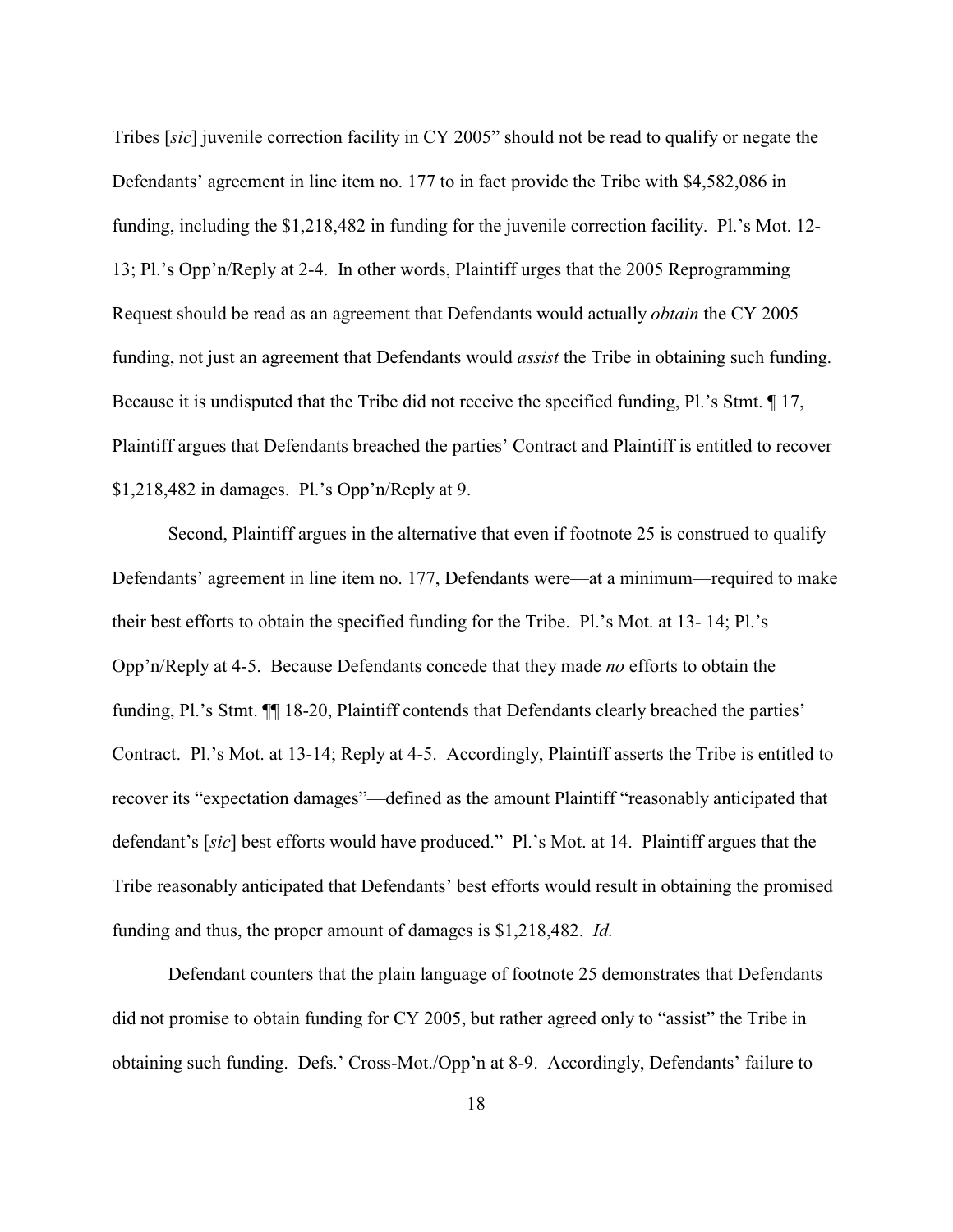actually pay the Tribe the specified funding is not a breach of the parties' Contract. *Id.* at 8. Moreover, Defendants contend that footnote 25 should be read as a non-binding statement of intention that Defendants would support or aid the Tribe's own efforts to obtain funding—*i.e.,* that Defendants agreed only that, if the Tribe made its own efforts to obtain the funding for the juvenile correction center, Defendants would assist the Tribe in doing so. *Id.* at 8-9. Defendants argue that because Plaintiff has provided no evidence that it made any effort to obtain CY 2005 funding, Defendants therefore did not breach their agreement to assist the Tribe. *Id.* at 9. Finally, Defendants argue that Plaintiff has not demonstrated that it incurred any injury or damages as a result of Defendants' action (or inaction, as the case may be). Defs.' Cross-Mot./Opp'n at 14-15; Defs.' Reply at 7-8. According to Defendants, because the Contract does not contain an actual promise to pay the specified funds, Plaintiff could not have possessed any reasonable expectation of receiving any particular amount, or indeed, any amount at all. Defs.' Cross-Mot./Opp'n at 14-15; Defs.' Reply at 7-8.

The parties' arguments thus raise three issues: (1) what is the proper interpretation of the parties' Contract—specifically line item no. 177 and the accompanying footnote no. 25; (2) did Defendants breach the parties' Contract; and (3) has Plaintiff produced evidence sufficient to show that it suffered a loss or injury as a result of any alleged breach.

#### i. Interpretation of the parties' Contract

"Contract interpretation is a question of law and thus presents an appropriate question for resolution on summary judgment." *Hallwood Plaza, Inc. v. United States*, 84 Fed. Cl. 804, 811 (Fed. Cl. 2008). "Under general contract law, the plain and unambiguous meaning of an instrument is controlling, and the Court determines the intention of the parties from the language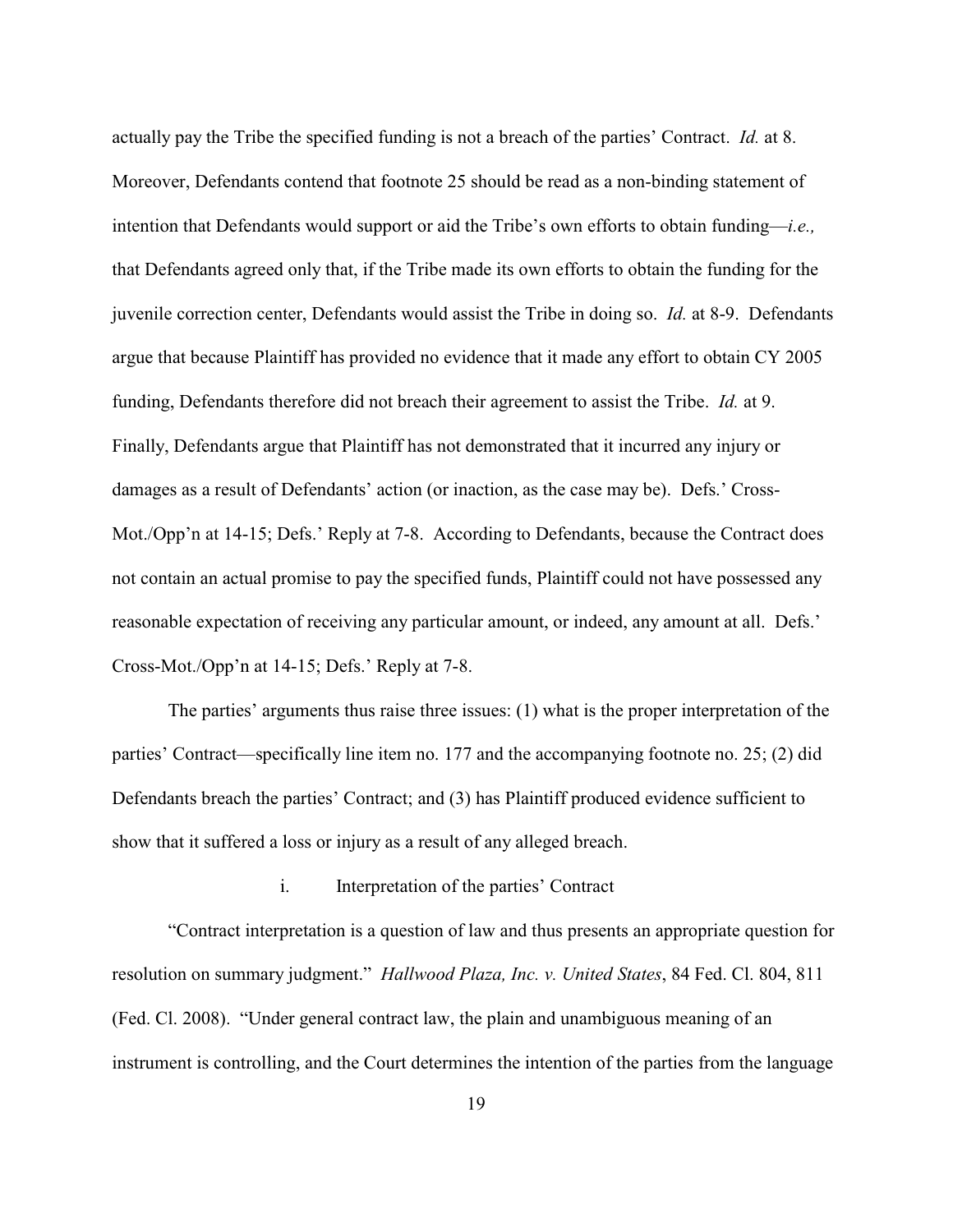used by the parties to express their agreement." *Washington Metro. Area Transit Auth. v. Mergentime Corp.*, 626 F.2d 959, 960-61 (D.C. Cir. 1980) (internal citations omitted). "In performing this task, the Court should construe the contract as a whole so as to give meaning to all of the express terms." *Id.* Where the contract is unambiguous, as evidenced by the plain language of the contract, the court's inquiry is at an end, and the plain language of the contract controls. *Hallwood Plaza*, 84 Fed. Cl. at 811. "A contract is unambiguous when there is only one reasonable interpretation." *Id.*

Here, the language in footnote 25 explicitly states that "[t]he BIA agrees to assist the Tribe in obtaining \$1,218,482 for operations funding for the Tribes [*sic*] juvenile correction facility in CY 2005. . . . " Pl.'s Mot., Ex. B (Agreement and 2005 Reprogramming Request), at 14. This is the only language in the 2005 Reprogramming Request that directly addresses CY 2005 funding for the juvenile correction facility. *See generally id.* The Court finds that this language is plain and unambiguous, and provides only that the Government shall "assist the Tribe in obtaining" the specified funds in CY 2005. Accordingly, the Court concludes that Defendants had a duty to assist under the plain language of the parties' Contract.

Plaintiff's argument that this language should be read to impose an actual duty to pay, rather than a duty to assist, is without merit. First, although Plaintiff is correct that the Contract must be liberally construed for the benefit of the tribe, *see* Pl.'s Mot. at 12 (citing 25 U.S.C. § 450l(c)), that does not mean that the Contract's plain language may be ignored. *See Mergentime Corp.*, 626 F.2d at 960-61 ("the plain and unambiguous meaning of an instrument is controlling").

Second, the Court does not agree with Plaintiff that the text of line item no. 177 should be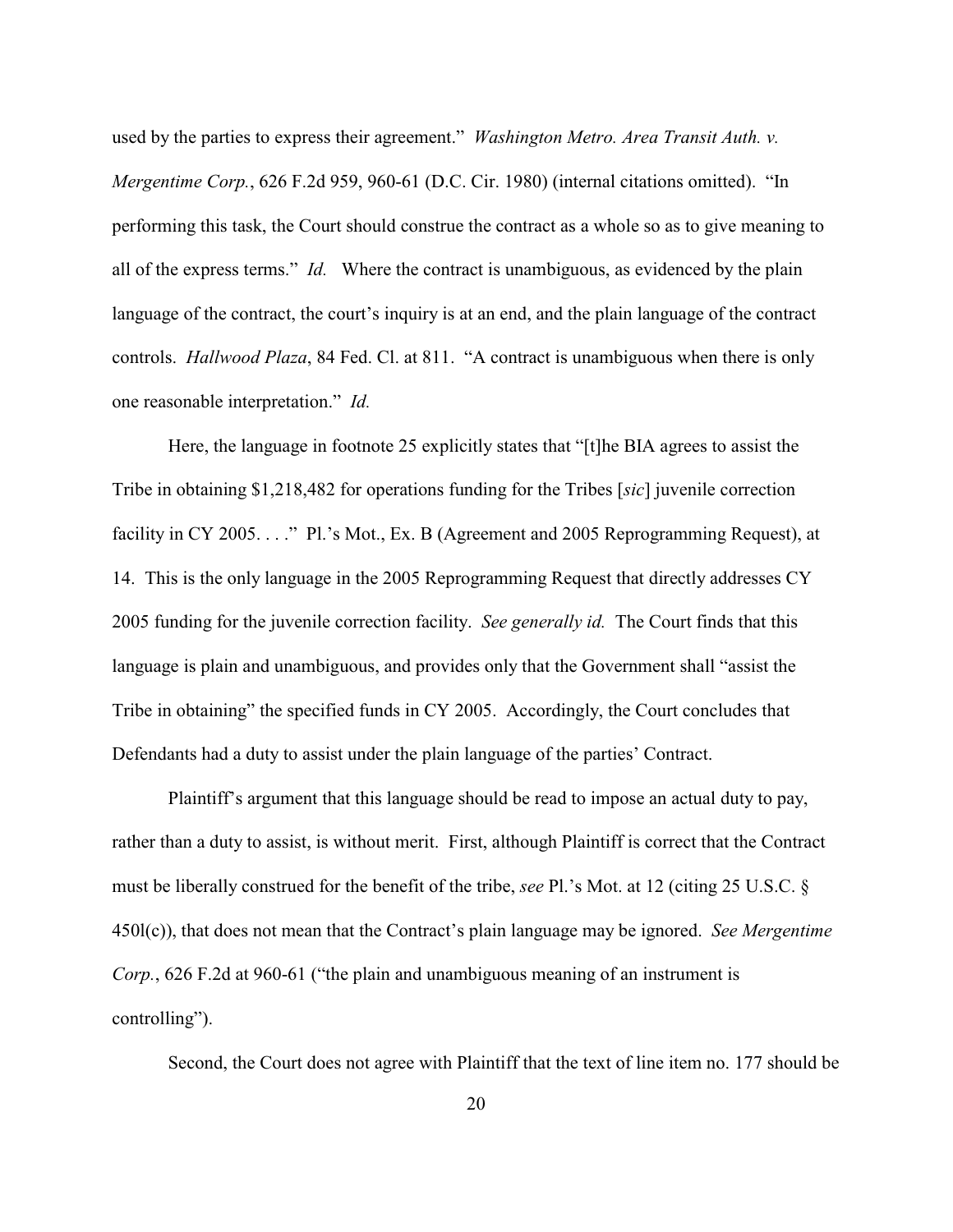read as a promise by Defendants to *pay* the Tribe the specified funding at issue, regardless of the qualifying language in footnote 25. *See* Pl.'s Mot. at 12-14; Pl.'s Opp'n/Reply at 2-5. Upon review of the parties' Contract, it is evident that the 2005 Reprogramming Request is intended to generally set forth the funds the United States shall provide to the Tribe for the provision of the agreed services. *See* Pl.'s Mot., Ex. A (Compact), Art. II § 3 ("Subject only to the appropriation of funds by the Congress of the United States . . . , the Secretary or an authorized representative shall provide to the Tribe the total amount specified in the Annual Agreement incorporated by reference. . . ."). It is, however, equally clear from the 2005 Reprogramming Request, taken as a whole, that the dollar figures set forth in the line items therein do not necessarily constitute the final agreed-upon amount that Defendants shall provide, as Plaintiff would urge. Rather, a substantial number of the funding line items in the 2005 Reprogramming Request are accompanied by footnotes, which in many cases appear to qualify the total dollar amount noted in the line item. *See* Pl.'s Mot., Ex. B (2005 Reprogramming Request).

For example, line item no. 102, entitled "TPA General Increase," provides in the text of the line item for a total of \$227,030 in funding, but the accompanying footnote, no. 14, explains that "[t]his amount is to be determined by Congressional appropriation." *See id.* As an another example, line item no. 116 provides in the text of the line item for a total of \$244,000 in funding for "Tribal Management and Development," but the accompanying footnote, no. 18, qualifies that statement with "[t]his line item includes an estimate of \$70,000" and that the "actual amount . . . will be based on an existing, competitive process. . . ." *See id.* Similarly, line item no. 121 provides in the text of the line item for a total of \$495,000 in funding for "Forestry" programs, but footnote no. 20 provides that "[t]his amount is an estimate" and that "[t]he actual amount will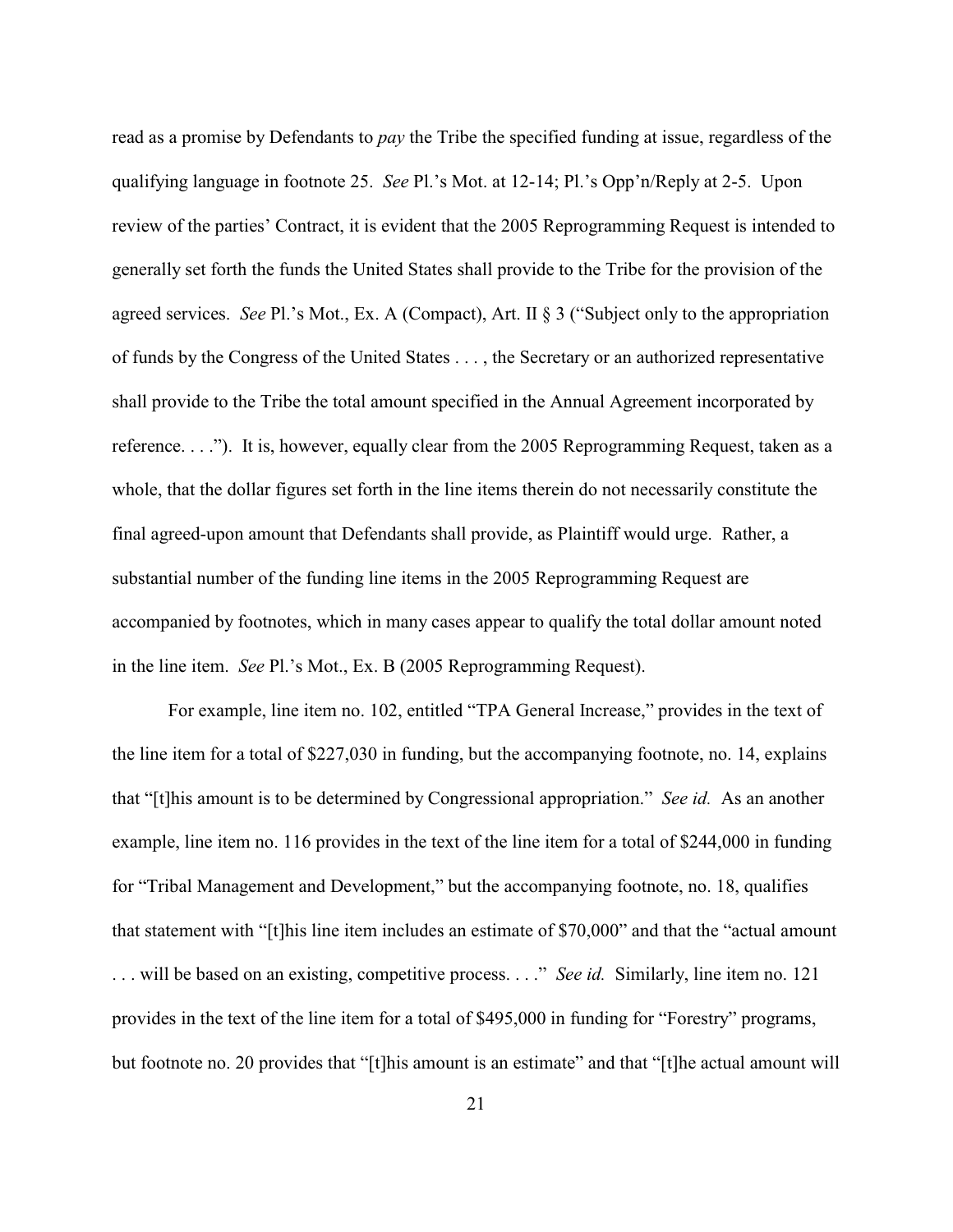be based on specific forestry development projects, forest acres, and need for the Forest Development portion, and on the approved scheduled project amount for Forest Inventories/Plans portion in CY 2005." *See id.* The examples go on, but the point is clear. Contrary to Plaintiff's arguments, the text of the line items—specifically, the final dollar amount listed in each line item—does not, in all cases, represent the final determinative amount of funding to be provided to the Tribe. Rather, consideration of the 2005 Reprogramming Request as a whole demonstrates that the line items and the dollar amounts provided therein may be qualified by the text of the relevant footnote, as is the case with the language at issue here. Accordingly, the \$4,582,036 figure amount in line item no. 177 cannot be read in isolation from footnote 25 as actually obligating the Government to *pay* the Tribe the specified funding(\$1,218,482) for the juvenile correction center, when the specific language in the footnote plainly provides that the Government shall only "assist the Tribe in obtaining" the funds.<sup>6</sup> The Court therefore finds that the plain and unambiguous language of the Contract imposes upon Defendants a duty to assist the Tribe in obtaining the specified funding.

In so finding, the Court also rejects Defendants' assertion that footnote 25 is "a mere statement of intention" and is "not binding." Defs.' Cross-Mot./Opp'n at 9 (citing *Cutler-Hammer, Inc. v. United States*, 194 Ct. Cl. 788, 794 (1971)). Defendants' reliance on *Cutler-Hammer* is misplaced. At issue in that case was the question of whether a regulation promulgated by the Department of Treasury was contractual in nature such that it constituted a

Plaintiff's reliance on *Segar v. Mukasey*, 508 F.3d 16, 24 (D.C. Cir. 2007) is misplaced. <sup>6</sup> Pl.'s Mot. at 13; Pl.'s Opp'n/Reply at 3. In *Segar*, the D.C. Circuit held that a footnote should not be read to effectively delete seven substantive pages of text. 508 F.3d at 24. Clearly, that is not the case at hand.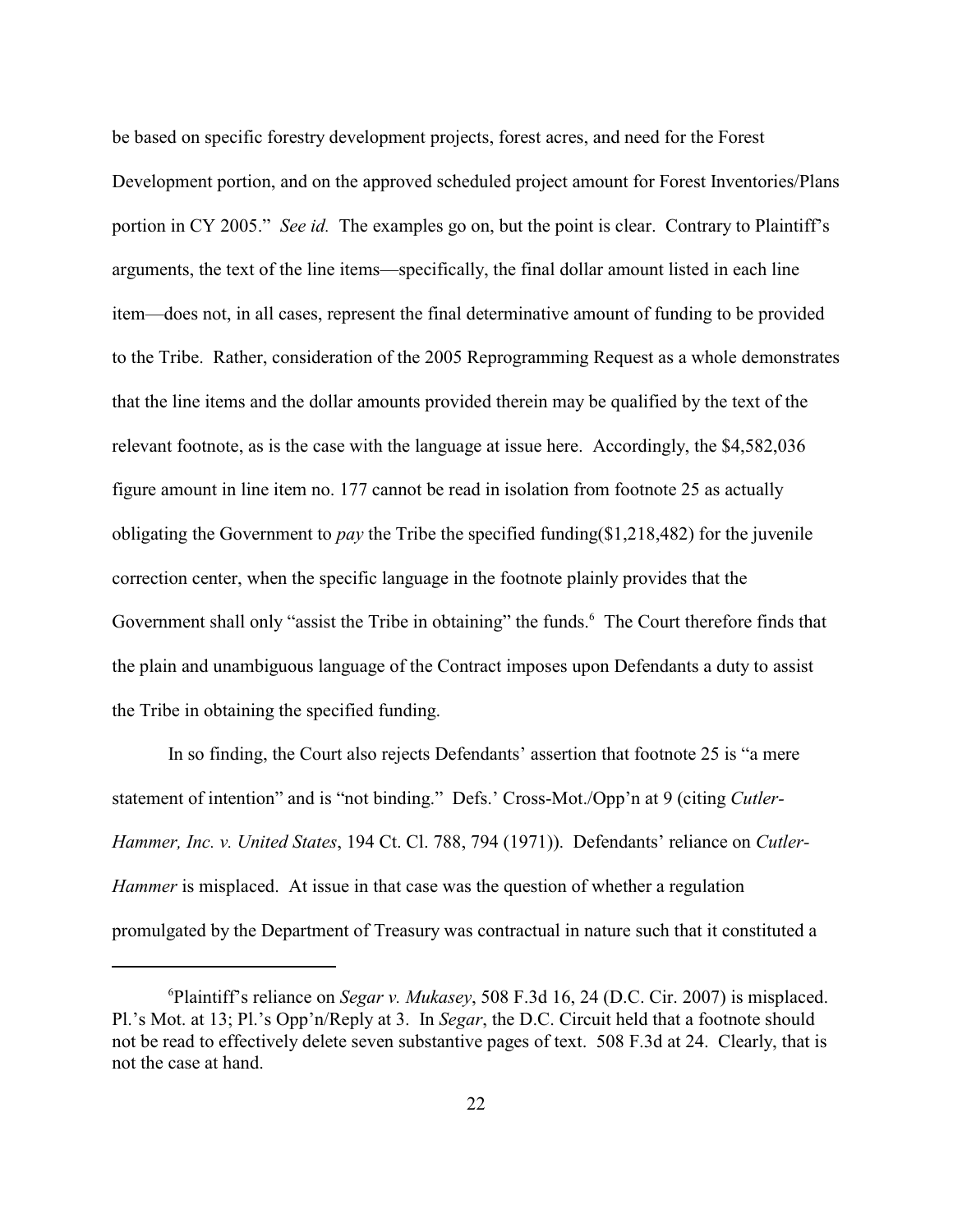binding offer by the United States to sell silver at a stated price pay to anyone who complied with the terms of the regulation. *Cutler-Hammer*, 441 F.2d at 1180. The court answered in the negative, finding that the regulation did not bind the Government and observing that "the obligation of the Government, if it is to be held liable, must be stated in the form of an undertaking, not as a mere prediction or statement of opinion or intention." *Id.* at 1182. As the court could "find nothing in the language of the Regulation . . . which could be construed as contractual in nature," the court held that the government was not bound by the terms of the regulation. *Id.* By contrast, the instant case involves—not a regulation—but a binding valid contract entered into between the United States and the Tribe pursuant to the ISDEAA, a point that Defendants do not dispute. In addition, the language at issue here explicitly provides that BIA "agrees to assist the Tribe to obtain funding"—unlike the regulation at issue in *Cutler-Hammer*, the Court finds nothing in this language to indicate that either party viewed this commitment merely as a "prediction" or "statement of opinion." The Court therefore rejects Defendants' argument that the 2005 Reprogramming Request should be viewed only as "a mere statement of intention."

In addition, the Court cannot agree with Defendants that BIA's agreement "to assist" was not implicated unless and until the Tribe initiated its own independent effort to obtain funding. *See* Defs.' Cross-Mot./Opp'n at 9; Defs.' Reply at 4. Defendants argue that the Court should interpret the word "assist" to mean "to give support or aid, indicating a secondary role of assistance in cooperation with the primary actor." Defs.' Reply at 4. According to Defendants, because the Tribe does not claim to have made any independent effort to obtain the funding at issue, Defendants' obligation to assist was never triggered. *See id.* Such an argument is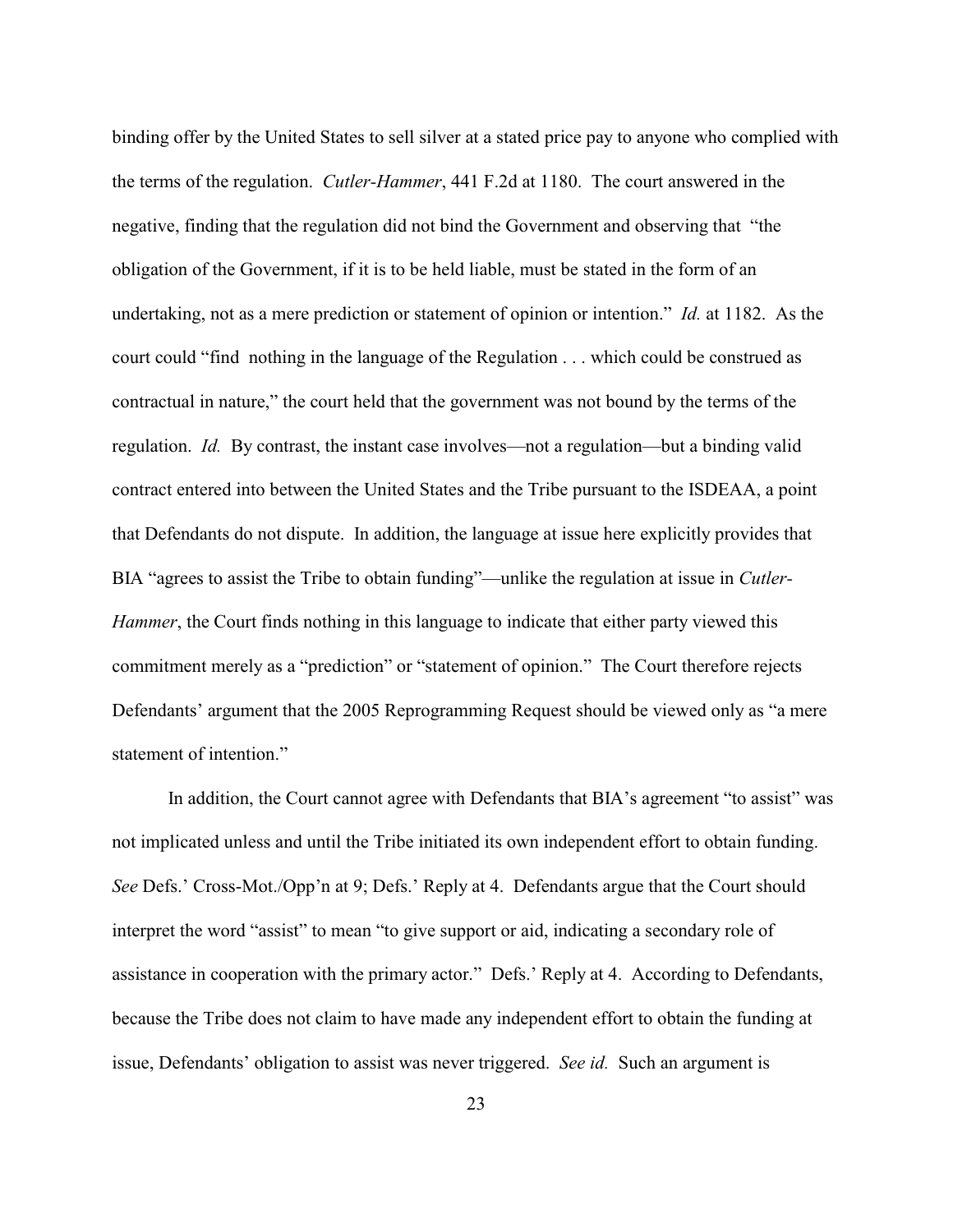disingenuous, given that self-determination contracts are intended to transfer control and resources (*i.e.*, funding) for federally funded services and programs from the *federal government* to the Tribe. *See Ramah Navajo*, 112 F.3d at 1456; *see also Samish Indian Nation*, 419 F.3d at 1367 (ISDEAA is intended to "remov[e] the financial burden incurred by tribes and tribal organizations when implementing federal programs under self-determination contracts."). In addition, as Plaintiff notes, "[c]onditions precedent are disfavored and will not be read into a contract unless required by plain, unambiguous language." *RT Computer Graphics v. United States*, 44 Fed. Cl. 747, 756 (Fed. Cl. 1999) (quoting *Effects Assoc., Inc. v. Cohen*, 908 F.2d 555, 559 n.7 (9th Cir. 1990)); *see also Marsa v. Metrobank Fin. Group*, 825 F. Supp 658, 664 (D.N.J. 1993) (collecting cases). In this case, nothing in the Contract indicates that the Tribe was required to make any further efforts to obtain the funding. Rather, given the purpose of the Contract—*i.e.,* to transfer the control of *federal* programs to the Tribe and to ensure that the Tribe receives sufficient *federal* funding—the only reasonable interpretation of BIA's agreement to "assist" the Tribe to obtain funding is that BIA would itself make efforts to obtain federal funding on behalf of the Tribe for its juvenile correction center.

## ii. Breach

Having determined that Defendants had an affirmative duty to assist, the Court now turns to the question of whether Defendants breached that duty. The Court need not dwell long on this question as BIA officials conceded at deposition that BIA did not provide *any* assistance to the Tribe in obtaining program operations funding for the juvenile correction facility in CY 2005. Specifically, the head of BIA's Office of Justice Services, Christopher Chaney, testified that BIA did not provide any assistance to the Tribe in obtaining staffing and program operations funding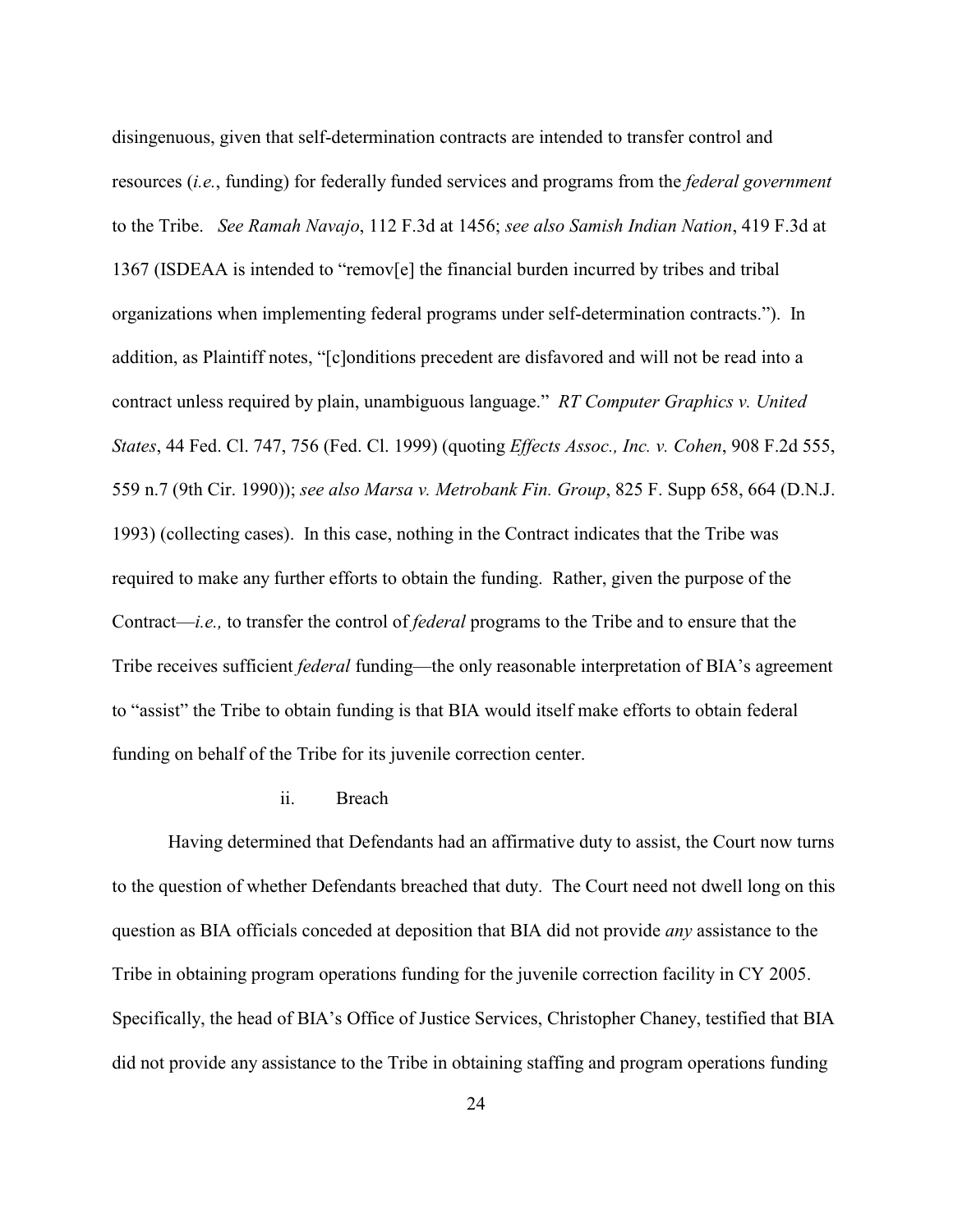for the facility in CY 2005. *Id.* ¶ 18. In addition, Patrick Ragsdale, the Director of BIA, testified that he was not aware of any efforts by BIA to obtain staffing and program operations funding for the facility in CY 2005 *Id.* ¶ 19. Finally, Kenneth Feinfeld, the Acting Director of the OSG and the person who executed the 2005 Reprogramming Request on behalf of the United States, testified that he personally did not make any efforts to obtain staffing and program operations funding for the juvenile correction facility for CY 2005. *Id.* ¶ 20. Defendants do not dispute this, *see* Defs.' Resp. ¶¶ 18-20, nor have they offered any evidence to the contrary, *see generally* Defs.' Stmt. Accordingly, although the Court would normally need to first determine the specific contours of Defendants' duty to assist before determining whether the duty was breached, given Defendants' concession that BIA made *no* effort to assist, it is clear that Defendants breached the parties' Contract under any reasonable definition of Defendants' duty to assist.

### iii. Injury or Loss

The Court next turns to whether Plaintiff has adequately demonstrated that it suffered a loss or injury (here, whether it suffered monetary damages) as a result of Defendants' breach. Defendants argue that Plaintiff cannot establish that it suffered any injury or loss as a result of Defendants' failure to assist the Tribe to obtain the CY 2005 funds. Defs.' Cross-Mot./Opp'n at 14-15. Plaintiff responds that the Tribe reasonably anticipated that it would have received \$1,218,482 in CY 2005 funding for the juvenile correction center if Defendants had not breached the Contract, and that it is therefore entitled to recover damages based on its expectation interest. Pl.'s Mot. at 14.

As an initial matter, the Court notes that the parties have, to some extent, conflated the threshold question of whether Plaintiff has proven it suffered a injury or loss—*i.e.*, established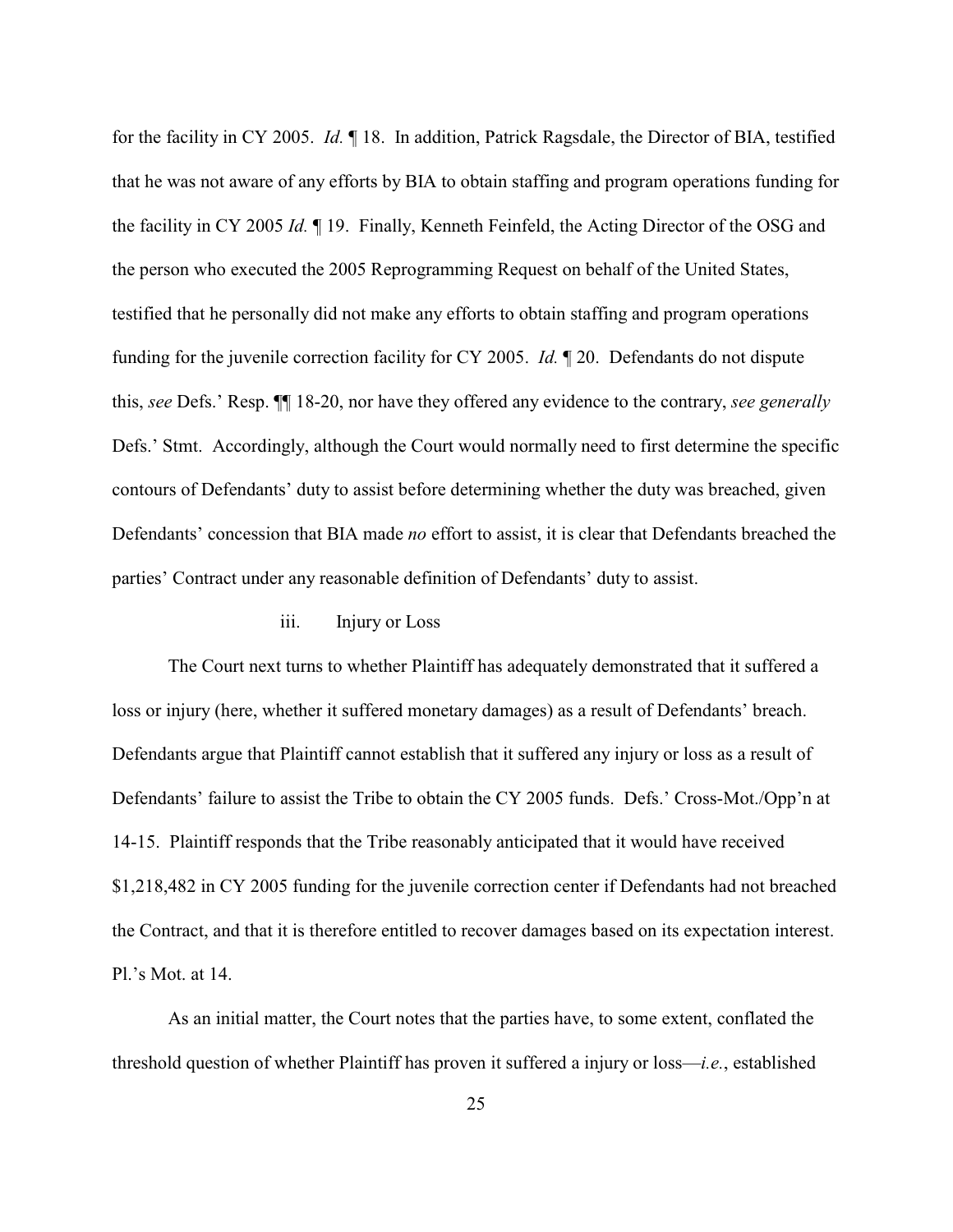liability—with the subsequent question of the type and amount of damages Plaintiff should be awarded for any such loss. Nonetheless, the Court understands that the parties' principal dispute at this stage is whether Plaintiff has shown it suffered a loss or injury as a result of the breach. As stated above, to recover for breach of contract, a party must establish, *inter alia*, that they suffered a loss caused by the breach. *Willems Indust.*, 295 F.2d at 831 (plaintiff "bears the burden of proving the fact of loss with certainty" in proceeding with a breach of contract claim); *see also Roseburg Lumber*, 978 F.2d at 667-68 (plaintiff must prove threshold issue of whether damages have actually been sustained). That is, "the complaining party must demonstrate that the breach caused him injury." *New Valley Corp.,* 67 Fed. Cl. at 284. Because the Court finds that there are material issues of disputed fact as to whether Plaintiff has shown that it suffered an injury as a result of Defendants' breach, the Court concludes that summary judgment is not appropriate.

Plaintiff argues that the Department had sufficient CY 2005 funding, such that the funding in question would have been available and provided to the Tribe if Defendants had made any effort to assist the Tribe as promised. *See* Pl.'s Opp'n/Reply at 9. Specifically, Plaintiff provides evidence that the Department had experienced "significant funding increases for Indian country correction facilities for staffing and operation" in FY 2005, Pl.'s Mot., Ex. E (Chaney Dep.) at 47:4-15, 48:12-17, and that Congress had appropriated \$180,063,000 for BIA's Public Safety and Justice law enforcement and correction facilities, an increase of \$7,568,000 over what was appropriated for the same purposes in FY 2004, *see* Pl.'s Stmt. ¶ 33. Defendants counter that Plaintiff's alleged injury is too speculative and hypothetical, and that the Department in fact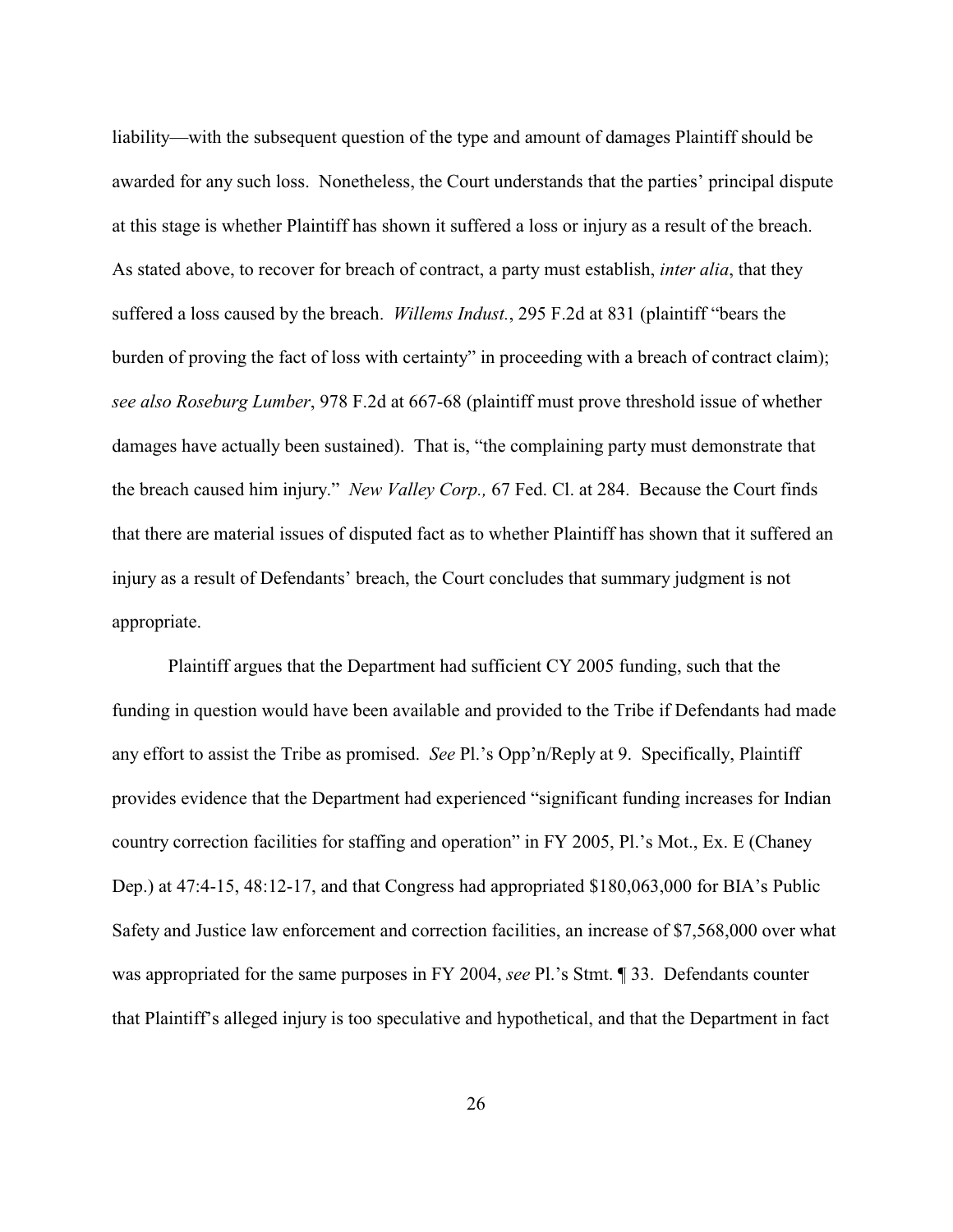did not have sufficient funding.<sup>7</sup> See Defs.' Cross-Mot./Opp'n at 12-15; Defs.' Reply at 7-9. The Court understands the key dispute to be one of causation—in other words, whether Plaintiff would have received the specified amount of CY 2005 funding but for Defendants' breach. Although the question is a close one, the Court finds that Plaintiff has presented sufficient evidence to create a disputed issue of material fact as to whether Defendants' breach caused the Tribe an injury, here, loss of CY 2005 funding.

# 2. Plaintiff's Allegations that Defendants Failed to Request Funding in the Next President's Budget

Plaintiff next argues that Defendants failed to request \$1,218,482 for operations funding for the Tribe's juvenile correction facility in FY 2006, as agreed to in the parties' contract. Footnote 25 in the 2005 Reprogramming Request states that "[t]he BIA agrees to . . . request this amount [\$1,218,482] in the next Presidents [*sic*] budget." Pl.'s Mot., Ex. B (Agreement and 2005 Reprogramming Request), at 14. As mentioned above, although there is some debate as to whether the "next President's budget" refers to FY 2006 or FY 2007, *see supra* 7, it is undisputed that Defendants did not submit a request for \$1,218,482 for the Tribe's juvenile correction facility in the President's budget for *either* FY 2006 or FY 2007. Pl.'s Stmt. ¶¶ 22-23. Accordingly, Plaintiff argues that Defendants breached the parties' Contract, and Plaintiff is entitled to recover \$1,218,482 in damages. Pl.'s Mot. at 14-15.

<sup>&</sup>lt;sup>7</sup>Although unclear from the briefing, the Court understands Defendants' argument that the Department lacked sufficient funding, such that payment to the Tribe would have resulted in decreasing monies directed to other tribes, as addressing the issue of causation. *See* Defs.' Cross-Mot./Opp'n at 12-14; Defs.' Reply at 6-7. That is, that Plaintiff would not have received funding even if the Department had made efforts to assist the Tribe because funding was insufficient, such that providing Plaintiff with the specified CY 2005 funding would have required the Department to decrease funding for other tribes.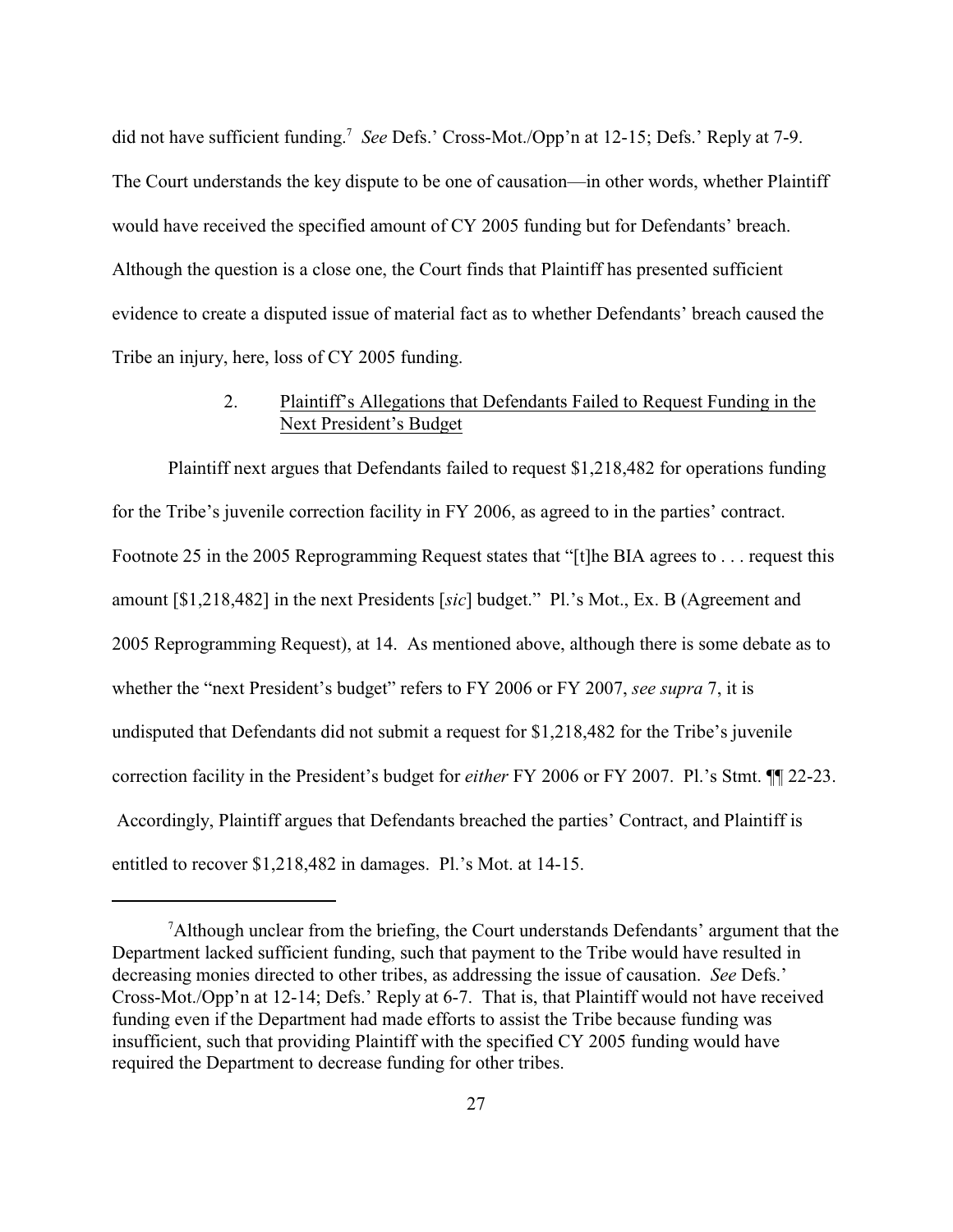Defendants respond with two principal arguments: (1) that the Department does not possess the authority to insert a request into the President's budget and the agreement is therefore unenforceable; and (2) the Tribe has not demonstrated any damages or injury. *See* Defs.' Cross-Mot./Opp'n at 10-15. The Court shall examine each argument in turn.

> i. Defendants' authority to enter into an agreement to request funding in the President's budget

Defendants argue that the agreement at issue is unenforceable because "[n]o one at BIA or at the OSG possessed the authority to insert a budget request into the President's budget." Defs.' Mot. at 11. According to Defendants, "only the President possesses the authority to insert a budget request into the President's budget," and therefore any promise by Defendants to insert a budget request into the next President's budget is unenforceable. *Id.* The Court, however, does not agree.

Defendants are correct that contracts entered into by government personnel who lack authority to bind the Government are unenforceable. *See City of El Centro v. United States*, 922 F.2d 816, 820-21 (Fed. Cir. 1990) (finding that a border agent did not have authority to bind United States in contract for medical costs). Defendants, however, appear to contend that a government employee must have *express* authority as to each term of a contract in order to contractually bind the Government, *see* Defs.' Cross-Mot./Opp'n at 10-11, thus ignoring that "[a]ctual authority can be either express or implied in fact." *First Federal Lincoln Bank v. United States*, 54 Fed. Cl. 446, 452 (Ct. Cl. 2002). As concerns the latter, actual authority is implied "when such authority is an integral part of the duties assigned to a [g]overnment employee." *Id.* (internal quotation marks omitted).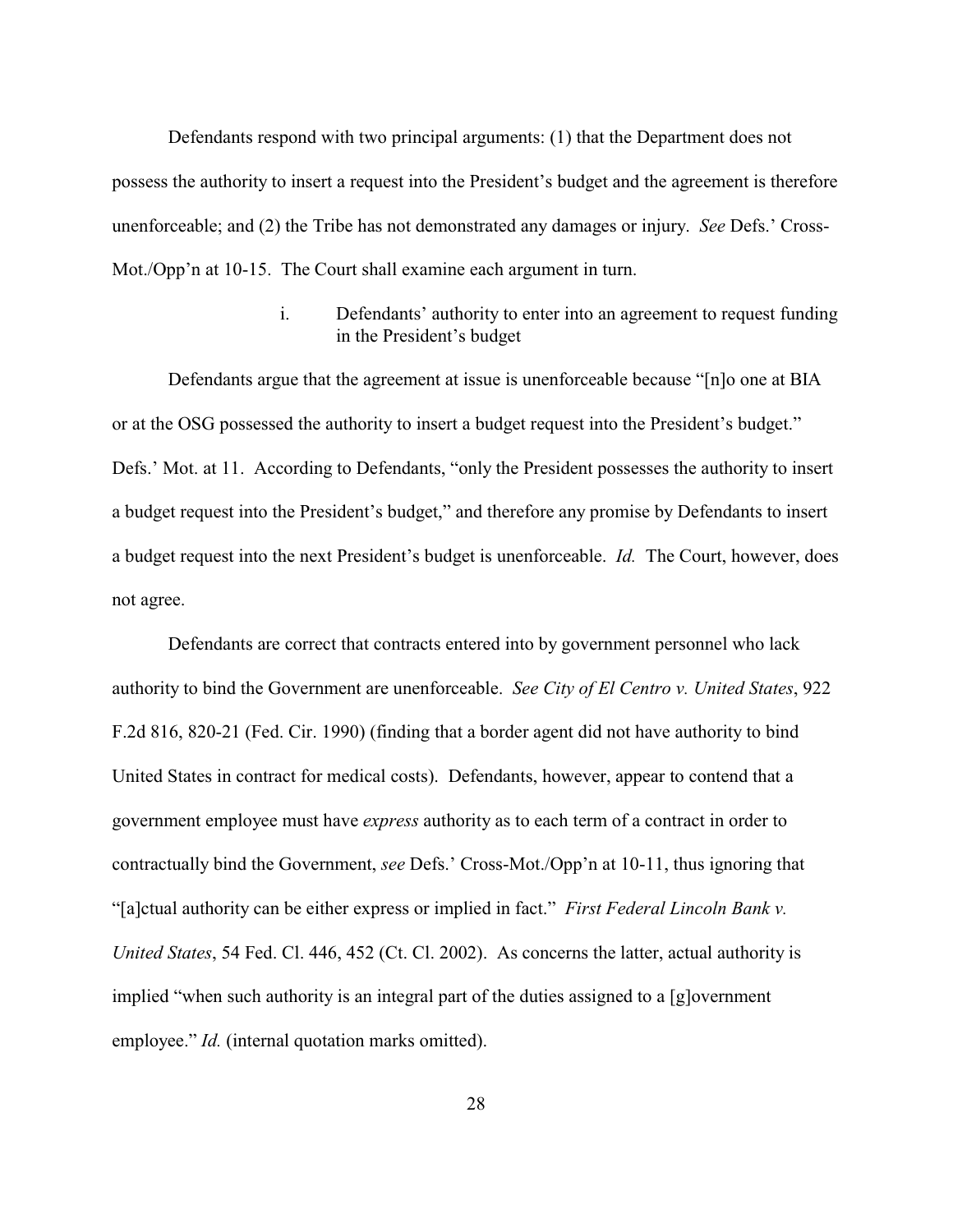Turning to the agreement at issue, the Court first notes that Defendants have mischaracterized the nature of the agreement at issue. As shown by the plain language of the parties' Contract, BIA did not agree to "insert" a budget request into the President's budget, but rather only to "request" this amount in the next President's budget. *See* Pl.'s Mot., Ex. B (Agreement and 2005 Reprogramming Request), at 14 ("The BIA agrees . . . to request this amount in the next Presidents [*sic*] budget."). Even Defendants acknowledge that the Secretary has authority to "prepare and submit to the President each appropriation request for the agency." *See* Defs.' Cross-Mot./Opp'n at 11 (citing 31 U.S.C. § 1108(a)). Admittedly, the President and/or Congress may reject or otherwise modify the request, but it is not disputed that the Secretary is authorized, on behalf of the Department, to submit requests for consideration in the President's budget.

Second, the Court is persuaded that the Director of OSG, who executed the 2005 Reprogramming Request on behalf of the United States, had authority to promise that the Department would request the specified funding in the next President's budget. The Director is head of the OSG, which is the office within the Department responsible for administering the Secretary's tribal self-governance program, including BIA programs. *See* Pl.'s Mot., Ex. B (2005 Reprogramming Request); Pl.'s Stmt. ¶ 3. The Court is hard pressed to find that the Director lacked the authority to enter into this agreement—*i.e.*, an agreement governing funding for programs transferred to the Tribe pursuant to a self-determination agreement—as doing so is quite clearly "an integral part of the duties assigned" to the Director of the OSG. *See First Federal Lincoln Bank*, 54 Fed. Cl. at 452. Indeed, as Plaintiff points out, there is no question that the Director could have simply committed the Department to pay the Tribe \$1,218,482 for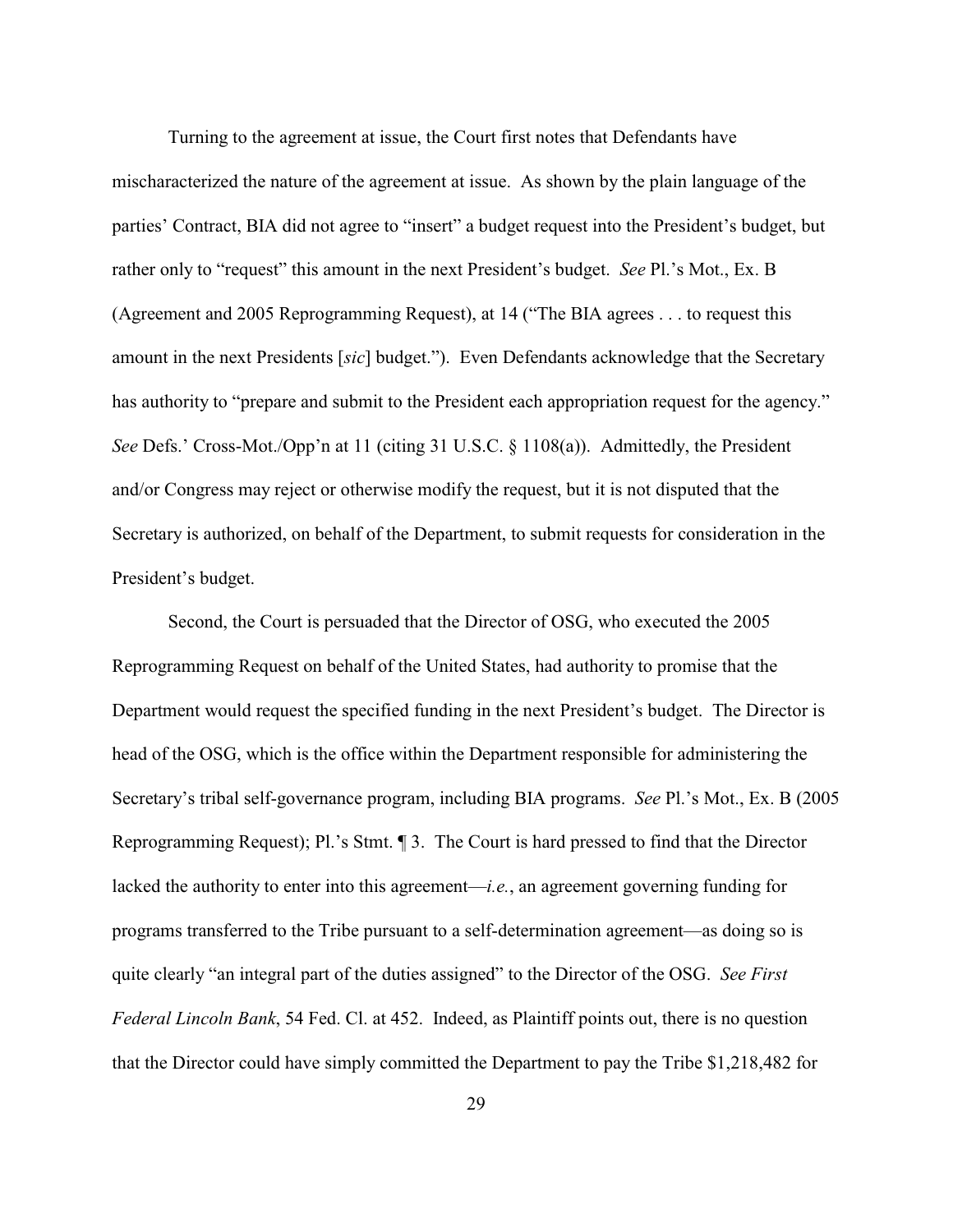operating the juvenile correction facility in FY 2006. Defendants' argument that the Director could not make the lesser commitment on behalf of the Department to merely request this amount be submitted in the budget is thus without merit.

Finally, the Court is persuaded by the Federal Circuit's reasoning in *LDG Timber Enterprises, Inc. v. Glickman*, 114 F.3d 1140 (Fed. Cir. 1997). In that case, the Federal Circuit rejected the government's argument that the contracting officer exceeded his authority in agreeing to certain terms in a timber contract, stating that:

When the contracting officer administers a contract with which the officer is charged, the promises and representations made by the officer, when within the scope of the subject matter of the contract can not [*sic*] be avoided by simply disclaiming the contracting officer's authority when the contract reaches litigation.

*Id.* at 1143. Accordingly, when, as here, the actions of the government official at issue are "within the authority that pertains to the subject matter of the contract, and no statute or regulation limits that authority," the government should bear the burden of coming forward with specific evidence that the contracting officer lacked authority for the actions at issue. *Id.* Having determined that Defendants have failed to do so, the Court concludes that BIA's promise to request the specified funding in the next President's budget is enforceable.

Because Defendants concede that they did not, in fact, submit a request for \$1,218,482 for the Tribe's juvenile facility in the President's budget for *either* FY 2006 or FY 2007, Pl.'s Stmt. ¶¶ 22-23, it is clear that Defendants breached the parties' agreement to do so. The Court therefore turns directly to the issue of damages.

## ii. Injury or Loss

Defendants' also argue that Plaintiff did not suffer any injury or loss as a result of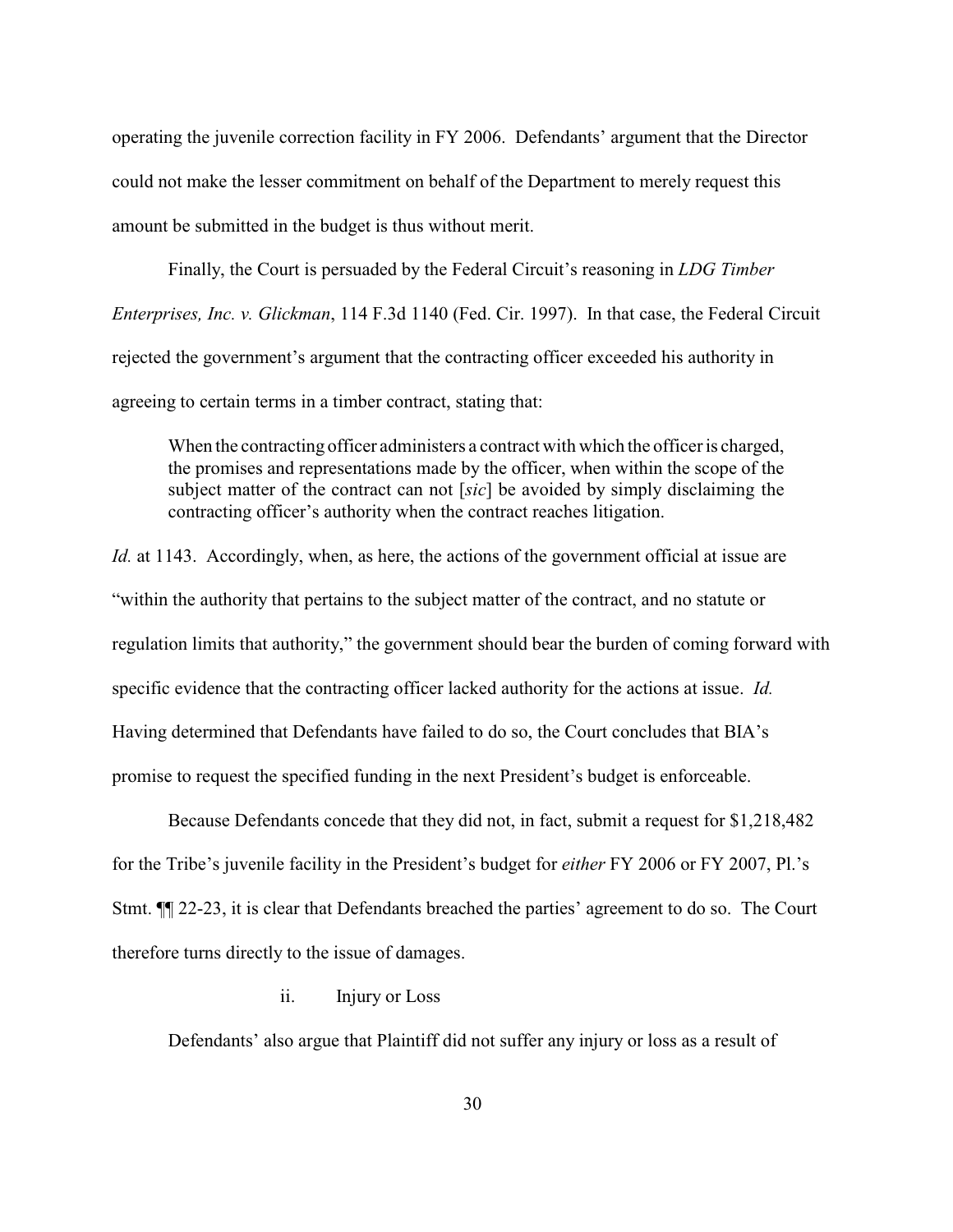Defendants' breach. Plaintiff responds that the Tribe reasonably anticipated that it would have received \$1,218,482 in FY 2006 funding for the juvenile correction center if Defendants had not breached the Contract, and it is therefore entitled to recover damages based on its expectation interest. Pl.'s Mot. at 14-15. Defendants counter that because BIA agreed only to request—*i.e.*, not to pay—the specified amount, and because the President or Congress may have modified or rejected the request, Plaintiff could not have reasonably expected to receive the FY 2006 funding. *See* Defs.' Cross-Mot./Opp'n at 11, 14-15.

Once again, the parties have conflated the threshold question of whether Plaintiff has proven it suffered a injury or loss—*i.e.*, established liability—with the question of the type and amount of damages Plaintiff should be awarded for any such loss. The Court, however, understands that the parties' principal dispute to focus on the question of whether Plaintiff has shown it suffered a loss or injury as a result of the breach. As previously explained, to recover for breach of contract, a party must establish, *inter alia*, that they suffered a loss caused by the breach. *Willems Indust.*, 295 F.2d at 831; *see also Roseburg Lumber*. Because the Court finds that there are material issues of disputed fact as to whether Plaintiff has shown that it suffered an injury as a result of Defendants' breach, the Court concludes that summary judgment is not appropriate.

Plaintiff contends that Congress would have appropriated the specified funding if requested because Congress not only appropriated all requested funds for BIA Public Safety and Justice law enforcement programs in FY 2006 and FY 2007, but in fact appropriated additional funds over and above the amounts requested. For example, the President's budget for FY 2006 requested \$192,265,000 for BIA Public Safety and Justice law enforcement programs, including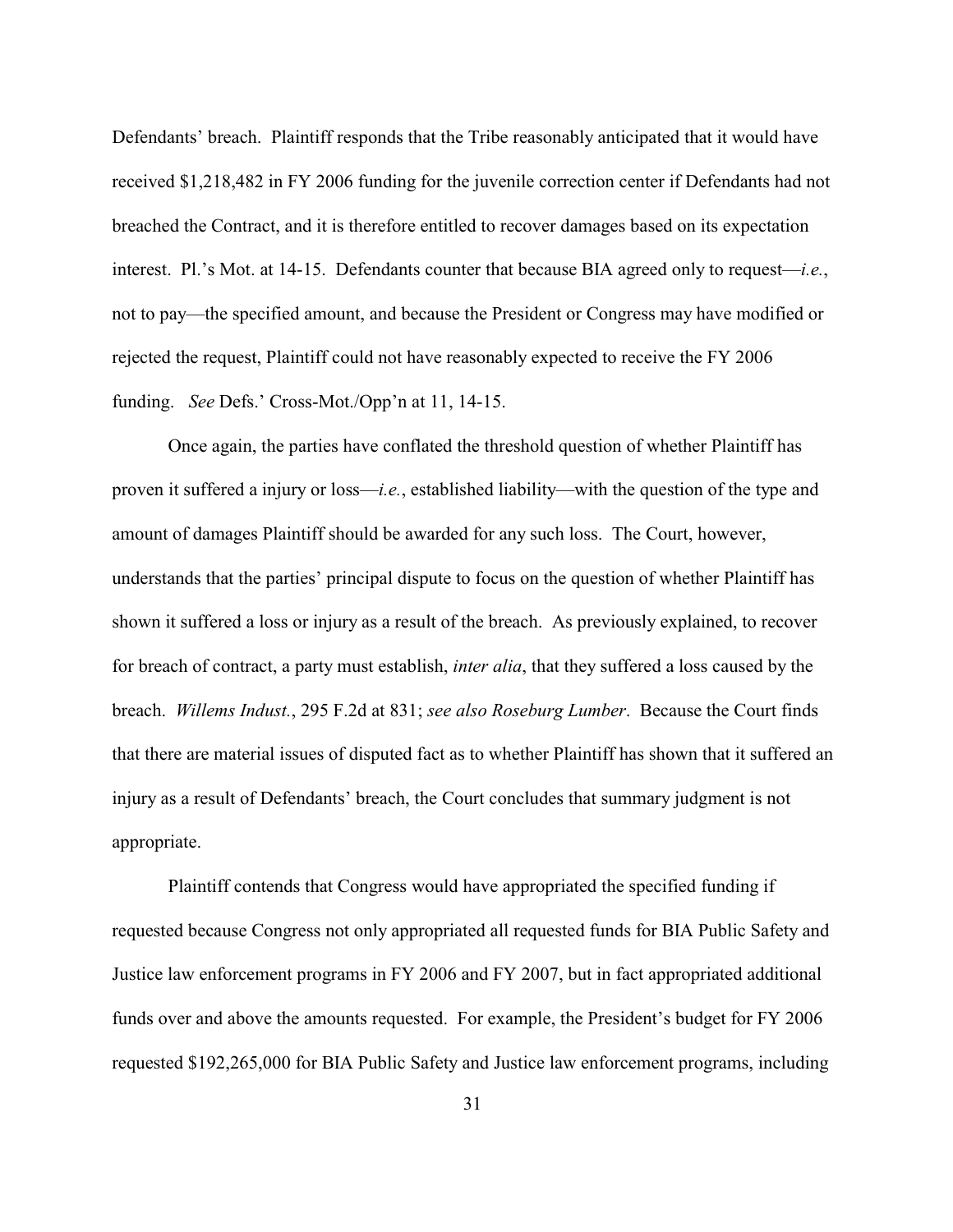funding for the operation of correction services, programs, and facilities. Pl.'s Stmt.¶ 34. Congress subsequently increased this funding request by an additional \$1.1 million, appropriating a total of \$193,377,000. *Id.* ¶ 35. Similarly, as to FY 2007, the Department requested a lump sum of \$201,620,000 in the President's budget for BIA Public Safety and Justice law enforcement programs, including funding for operation of correction services, programs, and facilities. *Id.* ¶ 36. Congress again increased the funding over and above the requested amount, appropriating a total of \$204,454,00 for FY 2007, an increase of \$11,077,00 over what was appropriated for the same purposes in FY 2006. *Id.* ¶ 37. Defendants contend that Plaintiff's alleged expectancy damages are too speculative and hypothetical. *See* Defs.' Cross-Mot./Opp'n at 14-15; Defs.' Reply at 7-9. Accordingly, as presented by the parties, the key issue, once again, is one of causation—*i.e.*, whether Plaintiff would have received the specified amount of funding but for Defendants' breach. Although the question remains a close one, the Court finds that Plaintiff has presented sufficient evidence to create a disputed issue of material fact as to whether the Defendants' breach caused the Tribe injury, that is, a loss of FY 2006 or FY 2007 funding. Summary judgment on this issue is therefore not appropriate.

Accordingly, the Court shall deny both Plaintiff's Motion for Summary Judgment and Defendants' Motion for Summary Judgment as to Count I of Plaintiff's Complaint.

# *B. Count II of Plaintiff's Complaint Alleging that Defendants Failed to Notify the Tribe of the Availability of End-of-Year Funds*

Plaintiff next alleges that Defendants failed to notify the Tribe of the availability of yearend funds as promised in the parties' Contract. Section 17 of the Agreement and the Fourth Amendment both provide: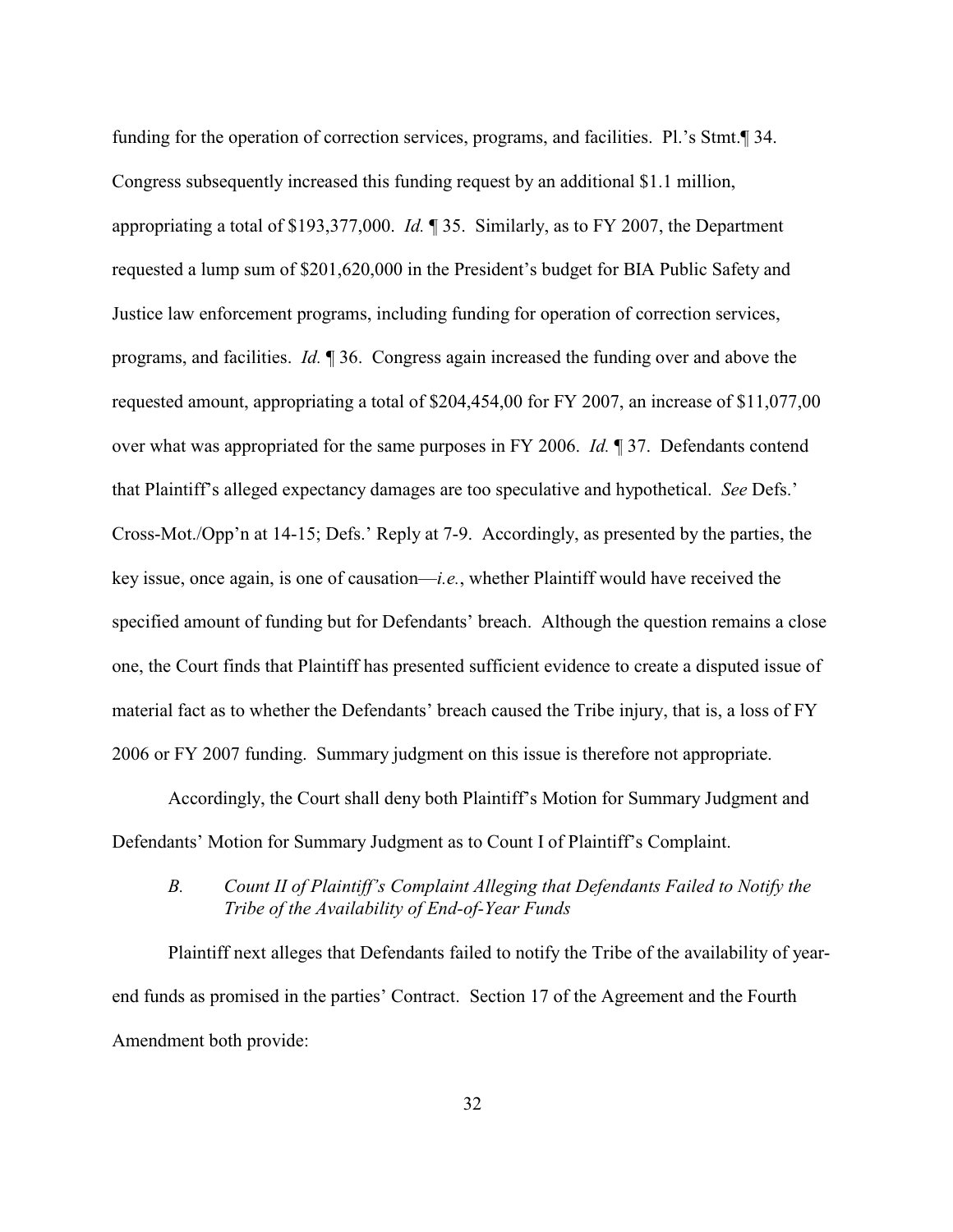Additional Funds - If the Midwest Region Office of the BIA receives notice of the availability of any additional funding in any fiscal year for any purpose, including any unspent funds, that the Tribe is eligible to apply for or receive, then it must notify the Tribe as soon as possible about such funds so that the Tribe may access or apply for those funds. The Midwest Region Office commits to keeping the Tribe informed of the existence of funding immediately upon learning of its existence.

Pl.'s Mot, Ex. B (Agreement) at 4 (emphasis in original); *id.*, Ex. L (Fourth Amendment) at 4 (emphasis in original). In September of 2006, the BIA Midwest Regional Office received and distributed FY 2006 year-end funds to five of the thirty-five Indian tribes and tribal organizations within the BIA Midwest Region, but did not inform the Tribe about the availability of these funds until weeks after they were distributed. Pl.'s Stmt. ¶¶ 43-45. Plaintiff therefore contends that Defendants breached the Contract and that Plaintiff is entitled to partial summary judgment as to liability with respect to the breach, reserving determination as to the amount of damages. Pl.'s Mot. at 15.

As explained above, however, proof of injury or loss (here, monetary damages, as alleged by Plaintiff) is an element of Plaintiff's breach of contract claim, and, in order to survive summary judgment, Plaintiff must produce sufficient evidence from which a trier of fact could conclude that Plaintiff suffered a loss as a result of Defendants' breach. *See Pryor*, 85 Fed. Cl. at 104 (damages are an element of a breach of contract claim); *New Valley Corp.*, 67 Fed. Cl. at 284 ("the complaining party must demonstrate that the breach caused him injury") (quoting *Record Club of Am.*, 890 F.2d at 1275).

In this instance, Plaintiff has not proffered any evidence that it suffered a loss as a result of Defendants' failure to notify it of the year-end funds. To the contrary, the unrebutted evidence in the record shows that, although the Tribe was technically eligible to receive the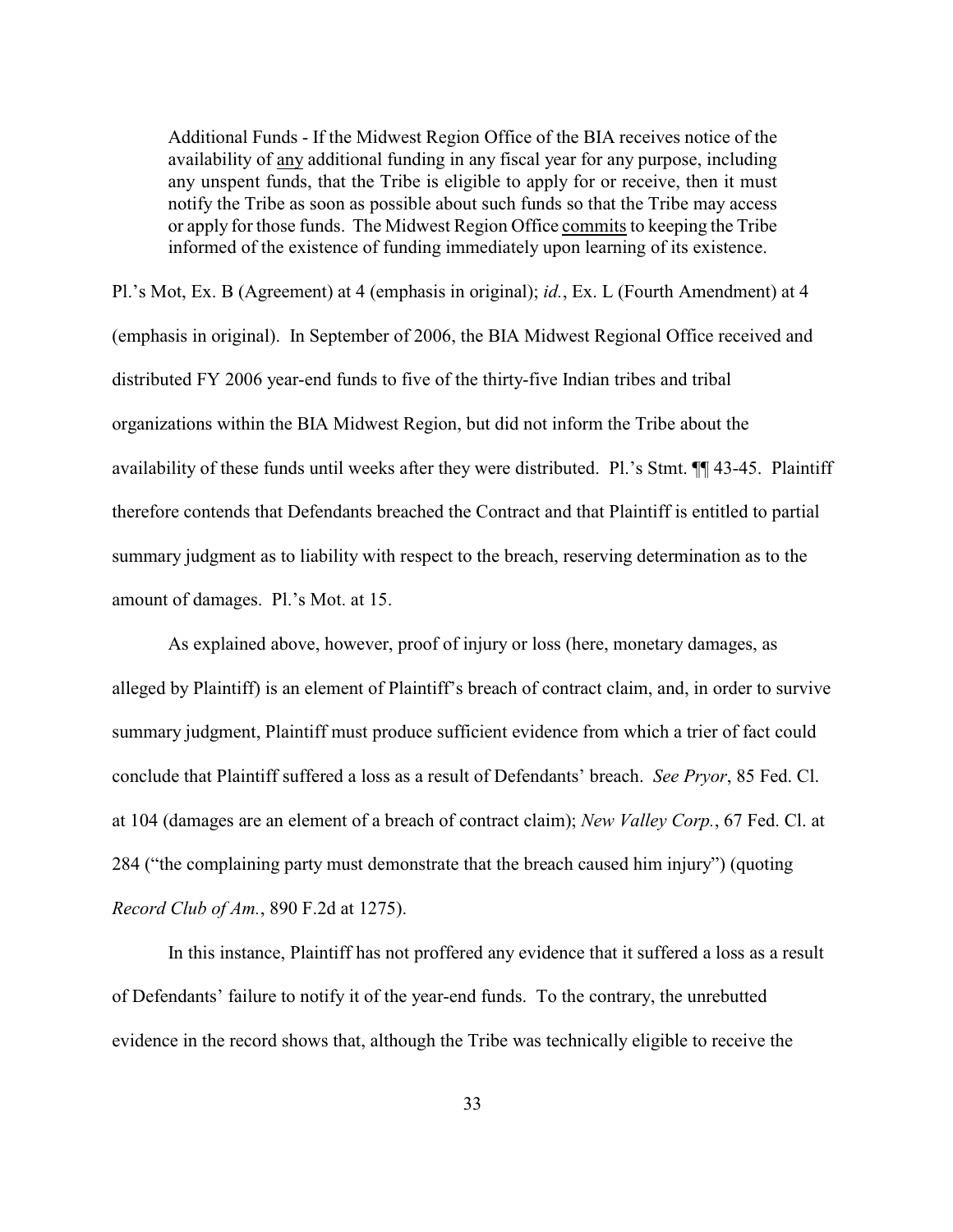year-end funds, the Tribe would not have, as a practical matter, received any year-end funds because it did not have a contract under Title I of Public Law 93-638. As Defendants explained, in light of time constraints attached to the funding, the BIA Central Office had decided to distribute the year-end funds only to tribes having contracts under Title I of Public Law 93-638 (codified at 25 U.S.C. § 450f), and not to tribes—like Plaintiff—having contracts under Title IV of Public Law 93-638 (codified at 25 U.S.C. § 458cc). Pl.'s Stmt.¶ 46. As BIA Director Ragsdale explained at deposition:

Self-governance tribes [such as Plaintiff] were eligible for funds, but my understanding is [] that the money had to be obligated within a very short period of time and the Bureau's mechanism through the Office of Self-Governance could not mechanically do that. So the self-governance tribes were excluded from that—from that potential allocation.

*Id.*  $\P$  48 (quoting Pl.'s Mot., Ex. K (Ragsdale Dep.) at 64:1-7)). Plaintiff offers no evidence to dispute this contention or to otherwise suggest that it would have received any portion of the year-end funds even if Defendants had alerted the Tribe to the funding. Nor does Plaintiff offer any evidence as to what actions the Tribe would have taken, even if timely notified, to apply for the funds—funds which the BIA Central Office had already decided Plaintiff would not receive.

In order to survive summary judgment on its breach of contract claim, the Tribe must proffer some evidence that it suffered a loss caused by Defendants' breach. *See Malissa*, 18 Cl. Ct. at 674 ("This court has long held that in contract cases, where plaintiff has alleged a breach of contract, the plaintiff must shoulder the burden of establishing the fundamental facts of liability, causation, and resultant injury.") (internal quotation marks and citations omitted); *see also Willems Indust.* 295 F.2d at 831 (plaintiff "bears the burden of proving the fact of loss with certainty" in proceeding with its breach of contract claim for money damages). Plaintiff,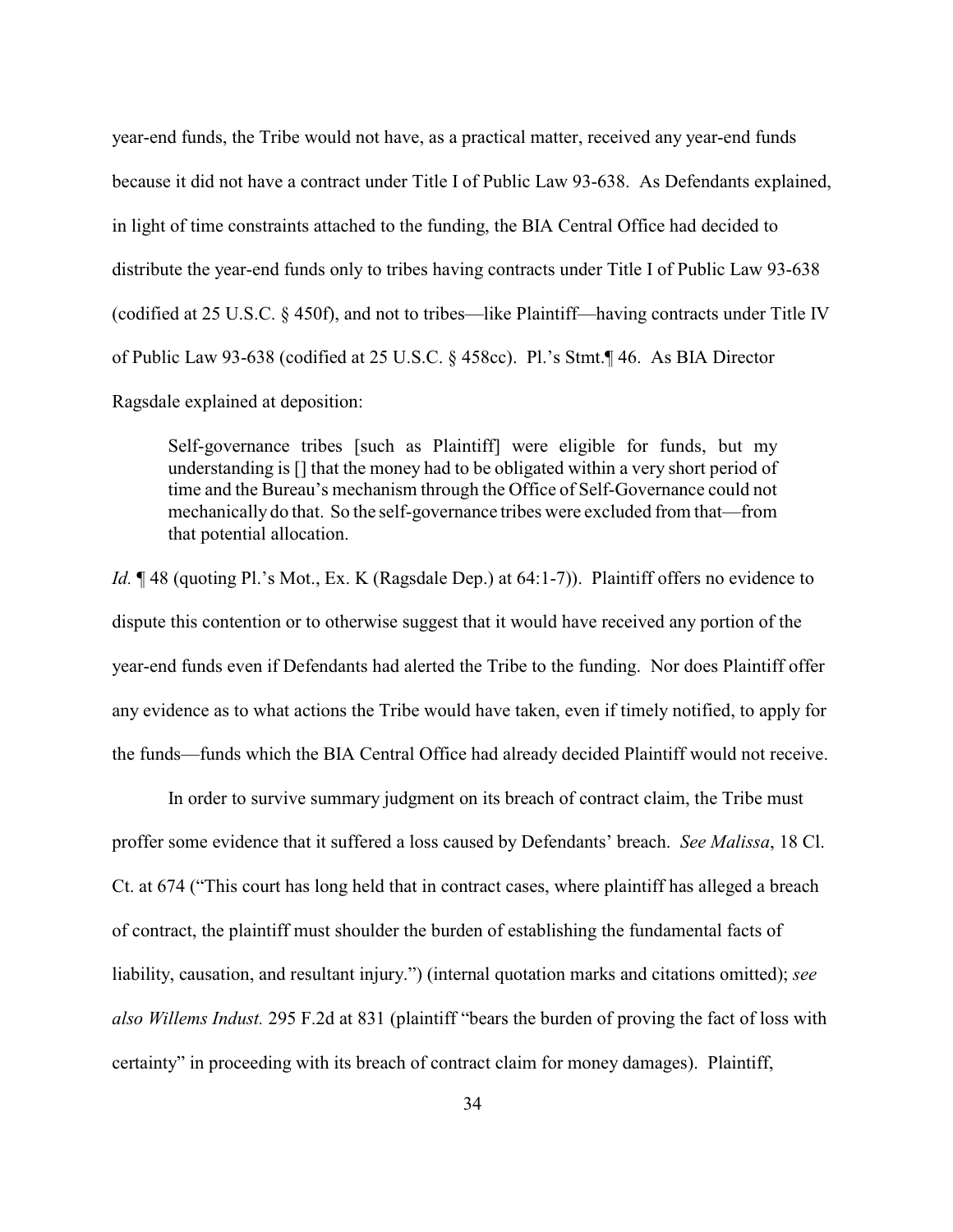however, has failed to do so. Accordingly, as there are no material facts in dispute and as Plaintiff has not proffered evidence from which a trier of fact could conclude that Plaintiff has met all the elements of its breach of contract claim, the Court shall deny Plaintiff's motion for partial summary judgment and shall grant Defendant's motion for summary judgment as to Count II of Plaintiff's Complaint.<sup>8</sup>

*C. Count III of Plaintiff's Complaint Alleging that Defendants Failed to Timely Provide a Pay Cost Report as Contractually Required*

Plaintiff next alleges that Defendants failed to provide the Tribe with a complete and

adequate pay cost report as required by the parties' Contract. As explained above, footnote 15

to line item no. 103 in the 2006 Reprogramming Request provides *inter alia*:

[T]he BIA and OSG agree to provide to the Tribe by April 1, 2006, a detailed Pay Cost analysis for the years 2003-2006, showing what the Tribe was eligible to receive each year based upon Pay Cost data the Tribe provided, the actual amount received, and the shortfall or unfunded amount. This analysis will include Law Enforcement. The analysis will separately show the total amounts received each year for Self-Governance tribes, contracting tribes, and BIA programs, as well as the total amounts the BIA was eligible to receive for these programs based upon data it compiled. The above information has been requested by the Tribe to verify whether Red Lake, other Self Governance tribes, contracting tribes, and BIA programs were treated the same way with regard to the distribution of PayCosts for the years 2003-2006.

Pl.'s Stmt*.* ¶ 49 (quoting Pl.'s Mot., Ex. L (2006 Reprogramming Request) at 3 n. 15).

It is undisputed that BIA and OSG failed to provide a detailed pay cost analysis to the

Tribe by April 1, 2006. *Id.* ¶ 50. However, as discussed above, Defendants have now provided

<sup>&</sup>lt;sup>8</sup>Because the Court determines that Plaintiff has not proffered evidence that it suffered a loss as a result of Defendants' failure to notify the Tribe of the year-end funds, the parties' dispute as to whether those funds totaled \$200,000 or only \$85,000 is immaterial. *See* Pl.'s Stmt. ¶ 43; Defs.' Resp. ¶ 43.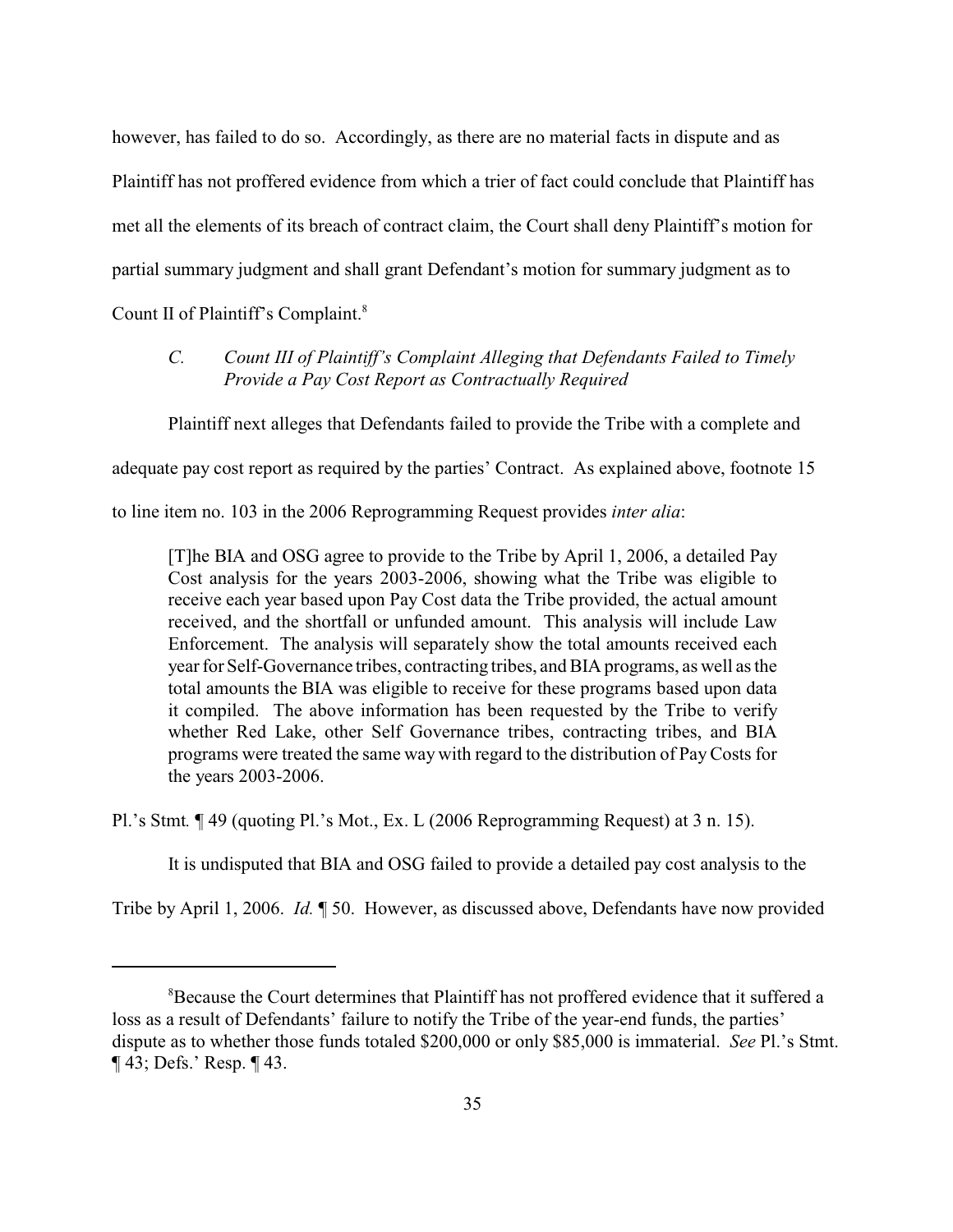Plaintiff with a pay cost report, attaching the Report to Defendants' Cross-Motion and Opposition in this case. *See* Defs.' Cross-Mot./Opp'n, Ex. A (Pay Cost Report). Plaintiff nonetheless responds that Defendants remain in breach because the pay cost report ultimately provided by Defendants is incomplete and fails to satisfy the Department's obligation under the parties' Contract. Pl.'s Opp'n/Reply at 12. Specifically, Plaintiff asserts that the analysis omits (1) the total pay cost amounts that BIA received each year for its programs and (2) the amounts BIA was eligible to receive. *Id.* Notably, Defendants do not dispute the inadequacy of the pay cost report provided to Plaintiff, but rather contend only that the Court does not have jurisdiction to award specific performance of a government contract. Defs.' Reply at 10. Ultimately, however, the Court finds that Defendants have not directed the Court's attention to any legal authority supporting their claim that the ISDEAA does not provide this Court with jurisdiction to order specific performance of a contract entered into pursuant to that statute, and, therefore, based on the arguments asserted in the parties' briefing, the Court concludes that it may compel Defendants to provide Plaintiff with an adequate pay cost report.<sup>9</sup>

As an initial matter, neither party has directed the Court's attention to any decision directly addressing whether the ISDEAA provides a district court with jurisdiction over a plaintiff's claim for specific performance of a self-governance contract nor is the Court aware of

<sup>&</sup>lt;sup>9</sup>The Court emphasizes that it was largely unaided by Defendants' briefing in reaching this conclusion. Defendants provided a bare page of discussion addressing this novel question of statutory interpretation, citing only two cases for legal support. *See* Defs.' Cross-Mot./Opp'n at 16-17. Moreover, one of those citations is incorrect as, contrary to Defendants' representations, the opinion in *Designer Direct, Inc. v. DeForest Dev. Auth.*, 313 F.3d 1036 (7th Cir. 2002) does not mention the term "specific performance" nor contain the quotation referenced in Defendants' briefing. Rather, it appears that the quotation at issue is correctly attributed to the decision in *Lee v. Blumenthal*, 588 F.2d 1281, 1282 (9th Cir. 1979).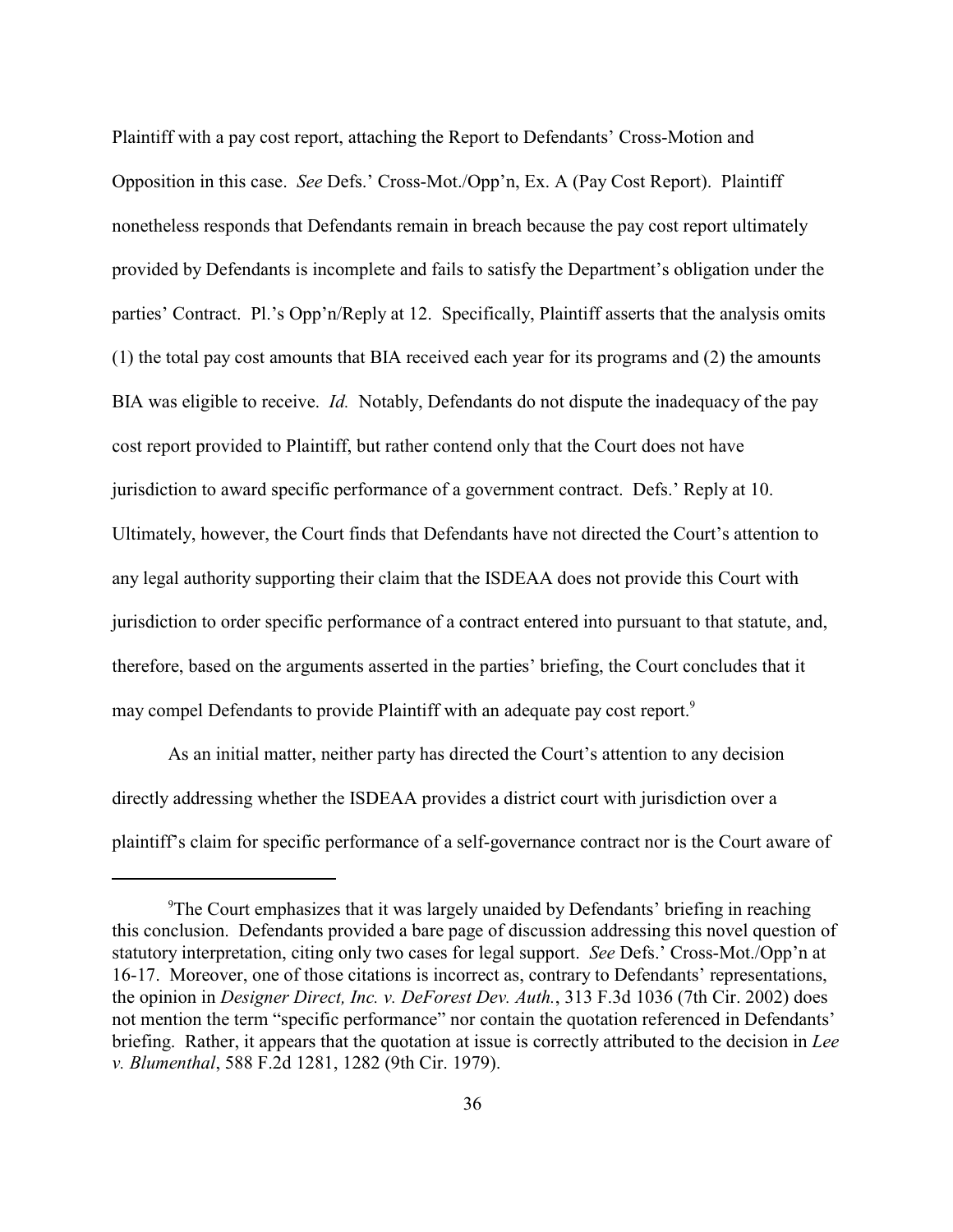any such opinion. The question now before the Court thus appears to be one of first impression. "As in all statutory construction cases, we begin with the language of the statute." *Barnhart v. Sigmon Coal Co., Inc.*, 534 U.S. 438, 450 (2002). "The first step 'is to determine whether the language at issue has a plain and unambiguous meaning with regard to the particular dispute in the case.'" *Id.* (quoting *Robinson v. Shell Oil Co.*, 519 U.S. 337, 340 (1997). "The inquiry ceases 'if the statutory language is unambiguous and 'the statutory scheme is coherent and consistent.'" *Id.* (quoting *Robinson*, 519 U.S. at 340). In addition, the statute's "legislative history can assist the court in identifying legislative intent where the statute is unclear, and, on rare occasions, it may suffice to overcome a result of the plain language of the statute that is 'demonstrably at odds with the intentions of its drafters.'" *Bullcreek v. Nuclear Regulatory Comm'n*, 359 F.3d 536, 541-42 (D.C. Cir. 2004) (citing *Blum v. Stenson*, 465 U.S. 886, 896 (1984) and quoting *United States v. Ron Pair Enterp., Inc.,* 489 U.S. 235, 242 (1989)).

The Court therefore turns first to the plain language of the relevant section of the

ISDEAA, which provides:

The United States district courts shall have original jurisdiction over any civil action or claim against the appropriate Secretary arising under this [Act] and, subject to the provisions of subsection (d) of this section and concurrent with the United States Court of Claims, over any civil action or claim against the Secretary for money damages arising under contracts authorized by this [Act]. In an action brought under this paragraph, the district courts may order appropriate relief including money damages, *injunctive relief* against any action by an officer of the United States or any agency thereof contrary to this subchapter or regulations promulgated thereunder, or *mandamus to compel* an officer or employee of the United States, or any agency thereof, to perform a duty provided under this subchapter or regulations promulgated hereunder (including immediate injunctive relief to reverse a declination finding under section 450f(a)(2) of this title or to compel the Secretary to award and fund an approved self-determination contract).

25 U.S.C. § 450m-1(a) (emphasis added). Thus, the plain statutory language provides that this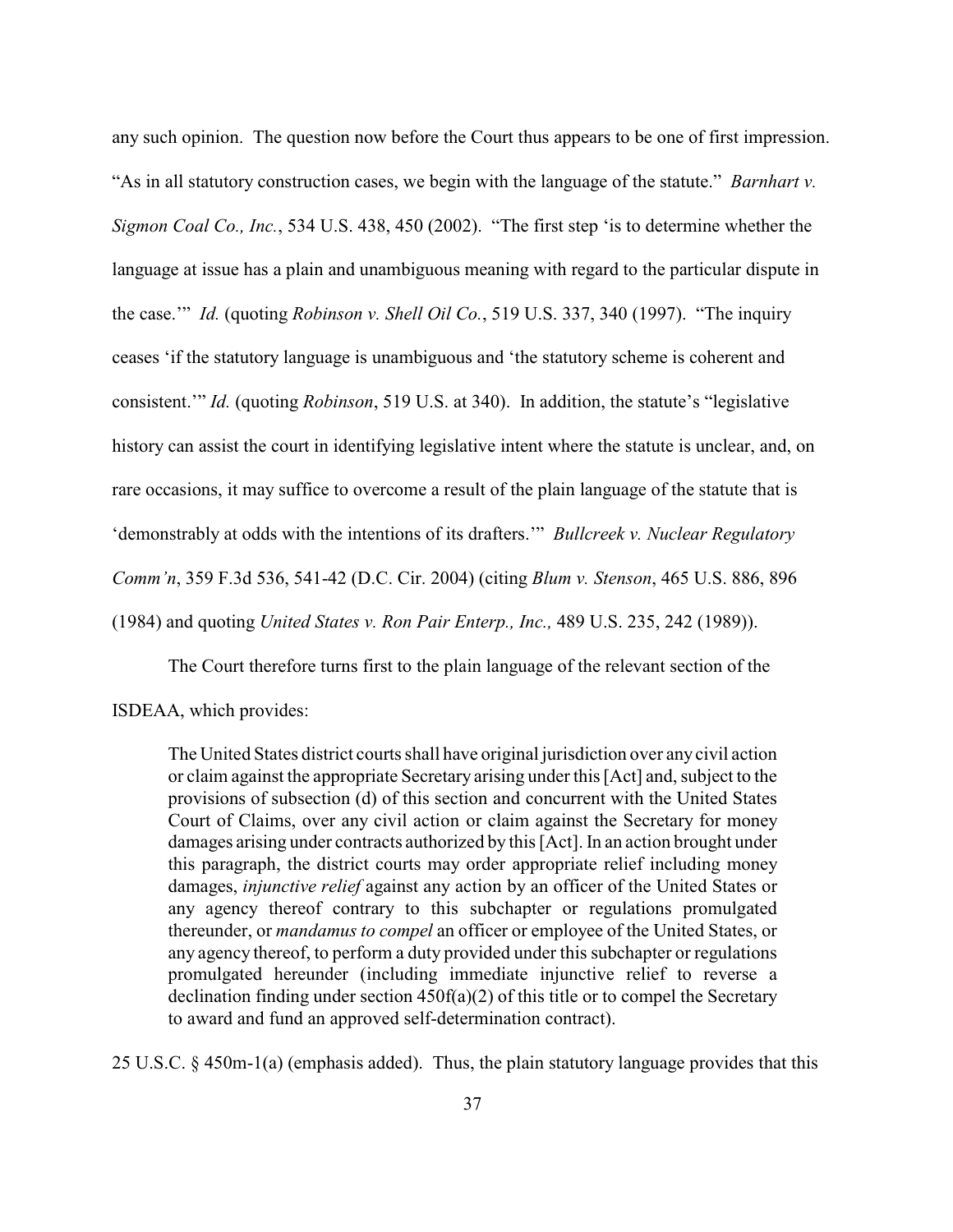Court has "original jurisdiction over any civil action or claim against the appropriate Secretary arising under" the ISDEAA and this [Act] and "may order appropriate relief including . . . injunctive relief against any action by an officer of the United States or any agency thereof . . . ., or mandamus to compel an officer or employee of the United States, or any agency thereof, to perform a duty provided under this [Act] or regulations promulgated hereunder." *Id.* Moreover, as Plaintiff emphasizes, the legislative history of section 450m-1 states explicitly that the ISDEAA, as amended, "affords self-determination contractors the opportunity to secure injunctive relief . . . for violations of the Self-Determination Act (or the terms of contracts under the Act)." S. Rep. No. 100-274 at 34 (1988), *reprinted at* 1988 U.S.C.C.A.N. 2620, 2653.

Significantly, Defendants fail to make any specific argument, with citations to relevant case law or legal authority, that the plain language of the ISDEAA should be read to the contrary. Rather, Defendants make only a conclusory and unsupported assertion that "the express language of the statute . . . does not provide the Court with authority to grant the specific performance Red Lake requests." *See* Defs.' Reply at 11. Such a statement, made without further explanation, is puzzling to say the least, given the language quoted above. Defendants only other argument in support of their position is the assertion that, as a general matter, courts do not possess jurisdiction to award specific performance of a contract against the government, as such an action is an action against the sovereign and is not maintainable unless consented to. *See* Defs.' Cross-Mot./Opp'n at 16-17; Defs.' Reply at 10-11. It would appear, however, from the plain language of the Act, that the government has, in fact, consented to actions for specific performance for breach of self-governance contracts under the ISDEAA—and Defendants offer no reason why the general principle of sovereign immunity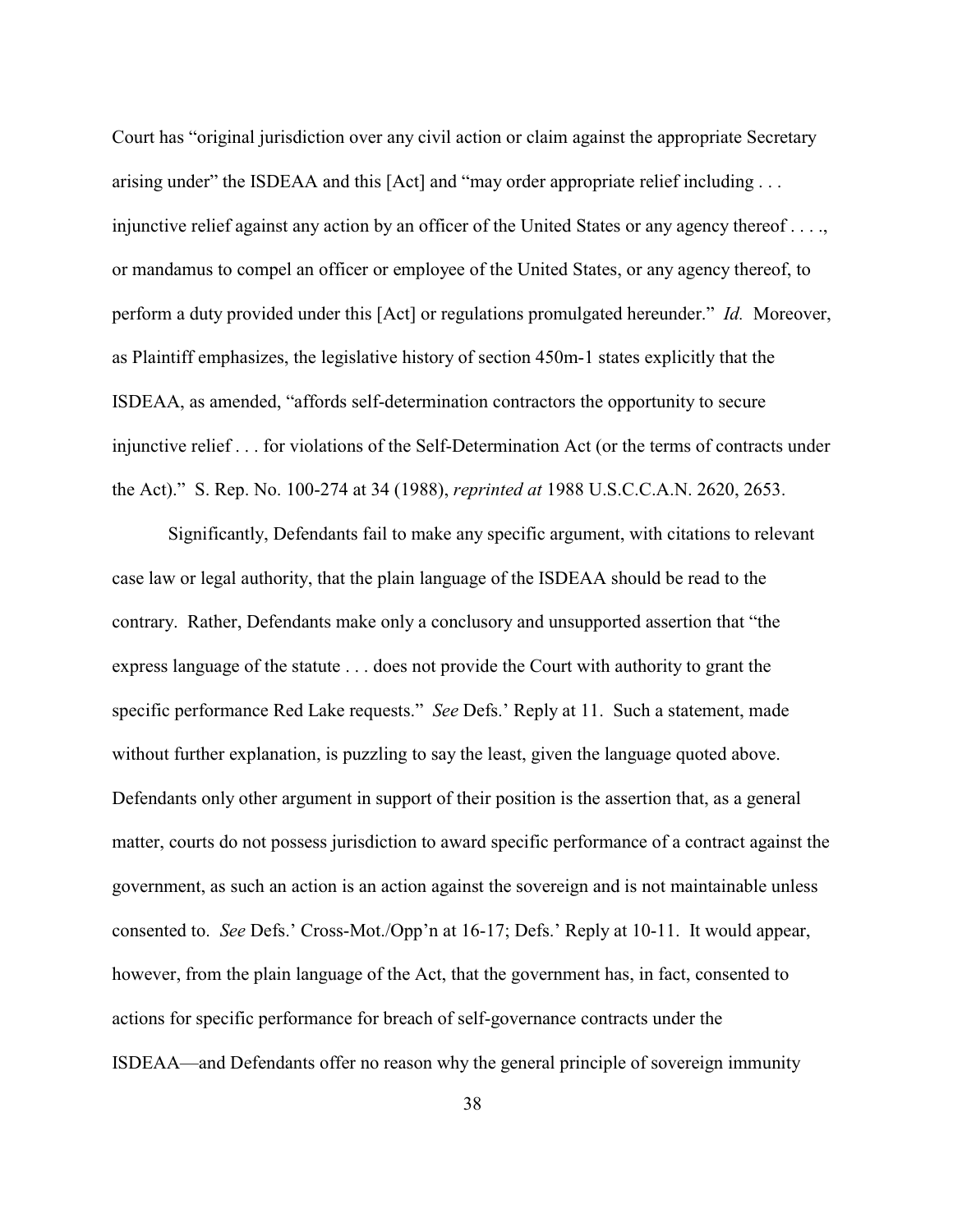should trump the specific, plain language of the statute at hand. Moreover, even if the Court were to give Defendants the benefit of the doubt and find that the statutory language is ambiguous, Defendants do not reconcile their position with the well-established cannon of statutory interpretation that "statutes are to be construed liberally in favor of the Indians, with ambiguous provisions interpreted to their benefit." *Montana v. Blackfeet Tribe of Indians*, 471 U.S. 759, 766 (1985); *see also Oneida County v. Oneida Indian Nation*, 470 U.S. 226, 247 (1985). Accordingly, as both the plain language of the ISDEAA and its legislative history favor a finding that this Court has jurisdiction to order specific performance of the parties' Contract entered into pursuant to the ISDEAA, and as Defendants have not provided any persuasive argument to the contrary, the Court concludes that it has jurisdiction to award Plaintiff specific performance of its government contract.

Finally, as Defendants do not contest that the pay cost report attached to their Cross-Motion/Opposition is inadequate, the Court shall deny Defendants' motion for summary judgment and shall grant Plaintiff's motion for summary judgment as to Count III of Plaintiff's Complaint. Defendants shall therefore be required, by no later than April 30, 2009, to provide Plaintiff with a pay cost analysis for the years 2003-2006 that fully complies with the terms of the parties' Contract and that shows: (1) "what the Tribe was eligible to receive each year based upon Pay Cost data the Tribe provided, the actual amount received, and the shortfall or unfunded amount;" and (2) "the total amounts received each year for Self-Governance tribes, contracting tribes, and BIA programs, as well as the total amounts the BIA was eligible to receive for these programs based upon data it compiled." Pl.'s Stmt*.* ¶ 49 (quoting Pl.'s Mot., Ex. L (2006 Reprogramming Request) at 3 n. 15).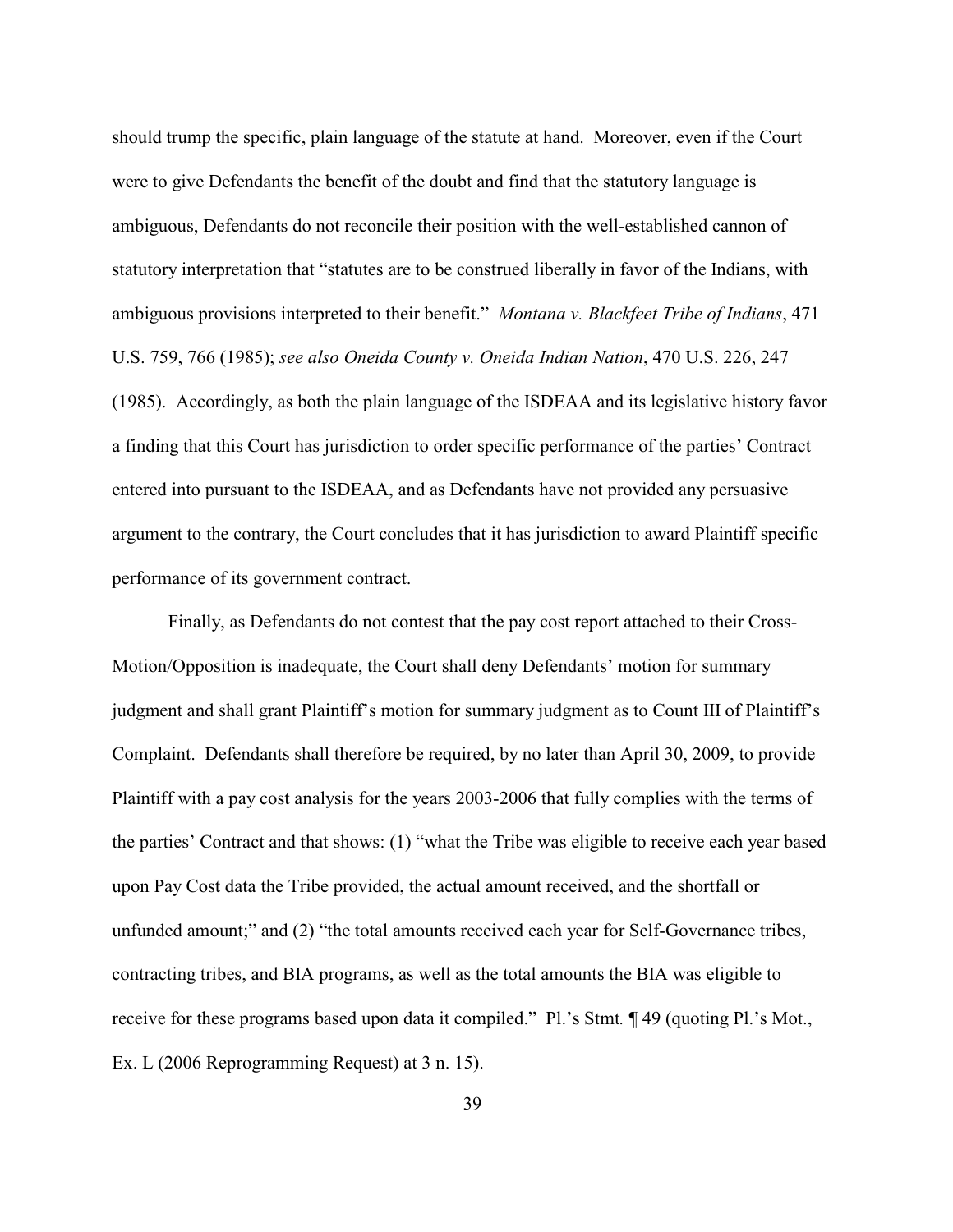*D. Count IV of Plaintiff's Complaint Alleging that Defendants Did Not Treat Tribe Employees the Same as Other Employees for Purposes of Pay Cost Adjustments in FY 2006*

Count IV of Plaintiff's Complaint asserts that, although all of BIA's fixed costs,

including pay costs, were funded in FY 2006, BIA did not fully fund the Tribe's pay costs and

therefore breached its promise in the parties' Contract that:

The BIA will make every effort to treat Red Lake Tribal employees the same as all other Tribal and Federal employees for purposes of pay cost adjustments in FY 2006.

Pl.'s Mot., Ex. L (2006 Reprogramming Request) at 3 n. 15.

Although Plaintiff has not moved for summary judgment on Count IV, Defendants appear to claim that summary judgment in their favor is appropriate on this claim. *See* Defs.' Cross-Mot./Opp'n at 17. The Court notes only that it "appears" Defendants have so moved because, despite Defendants' assertion that summary judgment on Count IV is appropriate, Defendants have failed to include any factual or legal support for that conclusion. Indeed, Defendants' entire discussion of this issue is relegated to a single sentence at the close of Defendants' briefing, providing—without citation to any legal authority or reference to the factual matter in this case—that: "any claim [Plaintiff] may raise concerning payment of pay costs is not contractual, but if anything, statutory, subject to review pursuant to the Administrative Procedures Act, under which money damages are not available." *Id.* Plaintiff counters that its claim is appropriately characterized as a breach of contract claim, as the Tribe alleges that Defendants breached the parties' agreement that BIA would make every effort to treat the Tribe's employees the same as Federal employees vis-a-vis pay cost adjustments. The Court, however, need not resolve this issue at this juncture, in light of Defendants' failure to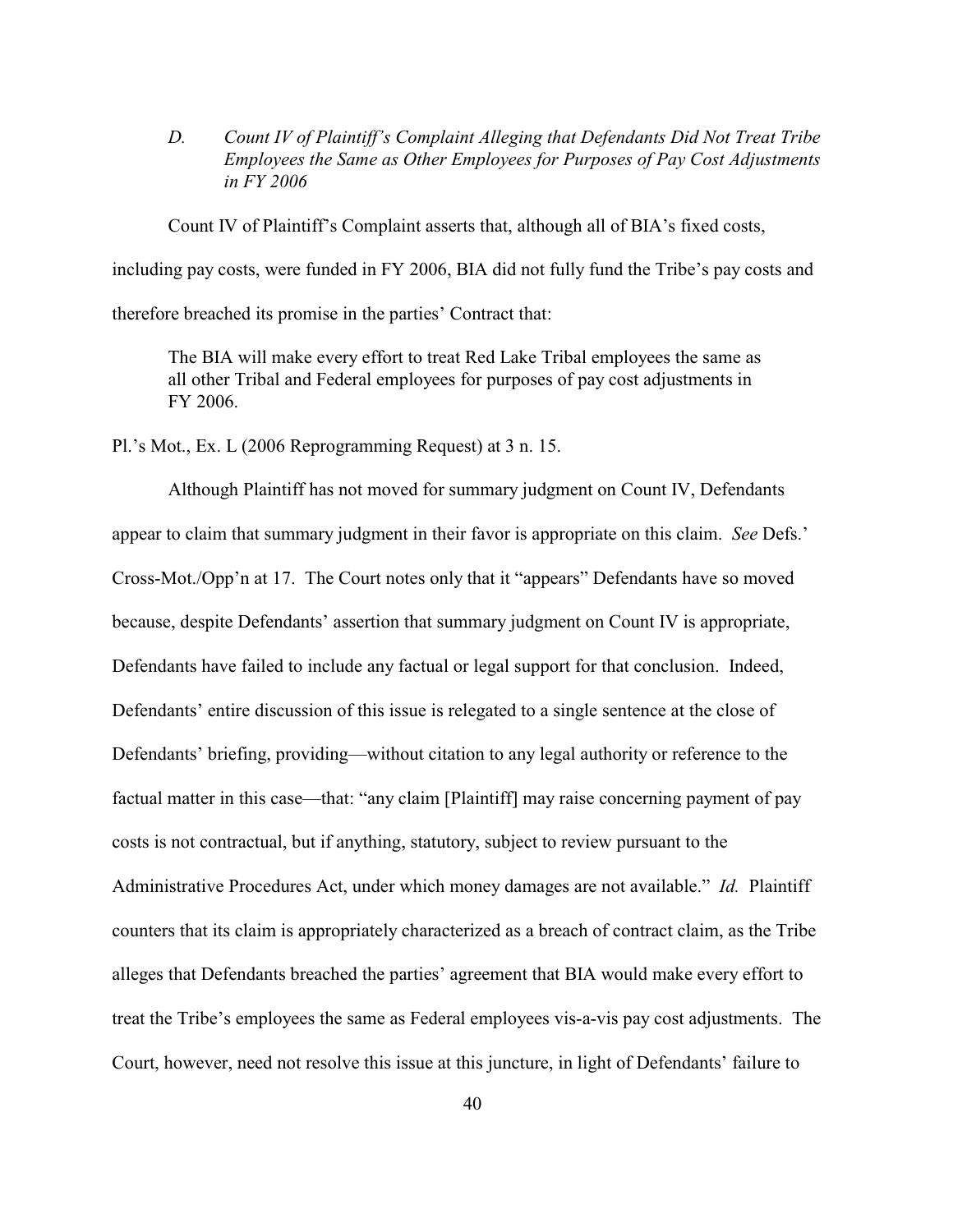proffer any factual or legal authority in support of its motion for summary judgment as to Count IV, in violation of local rules. *See* LCvR 7(a) ("Each motion shall include or be accompanied by a statement of the specific points of law and authority that support the motion."). Accordingly, the Court shall deny Defendants' motion for summary judgment as to Count IV.<sup>10</sup>

#### **IV. CONCLUSION**

For the reasons set forth above, the Court shall GRANT-IN-PART and DENY-IN-PART Plaintiff's Motion for Summary Judgment and shall GRANT-IN-PART and DENY-IN-PART Defendants' Cross-Motion for Summary Judgment. Specifically, as to Count I (juvenile correction facility funding), the Court finds that there are genuine issues of material fact in dispute that preclude summary judgment, and therefore DENIES the parties' cross-motions with respect to Count I. As to Count II (FY 2006 year-end funds), the Court finds in favor of Defendant, and therefore GRANTS Defendants' Cross-Motion for Summary Judgment and DENIES Plaintiff's Motion for Summary Judgment with respect to Count II. As to Count III (specific performance for Pay Cost analysis), the Court finds in favor of Plaintiff, and therefore GRANTS Plaintiff's Motion for Summary Judgment and DENIES Defendants' Cross-Motion for Summary Judgment with respect to Count III. Specifically, the Court hereby requires that, by no later than April 30, 2009, Defendants shall provide Plaintiff with a pay cost analysis for

<sup>&</sup>lt;sup>10</sup> Although Defendants have not raised the issue, the Court notes that it is not clear from the record before it that Plaintiff has exhausted its administrative remedies as to Count IV of Plaintiff's Complaint. It appears that exhaustion of administrative remedies under the Contract Disputes Act is a jurisdictional prerequisite to the Court's consideration of breach of contract claims pursuant to the ISDEAA. *See Tunica-Biloxi Tribe of La. v. United States*, 577 F. Supp. 2d 382, 407-08 (D.D.C. 2008). However, given the disposition of Defendants' motion for summary judgment as to Count IV and that neither party has raised this issue, the Court need not resolve the issue *sua sponte* at this point.